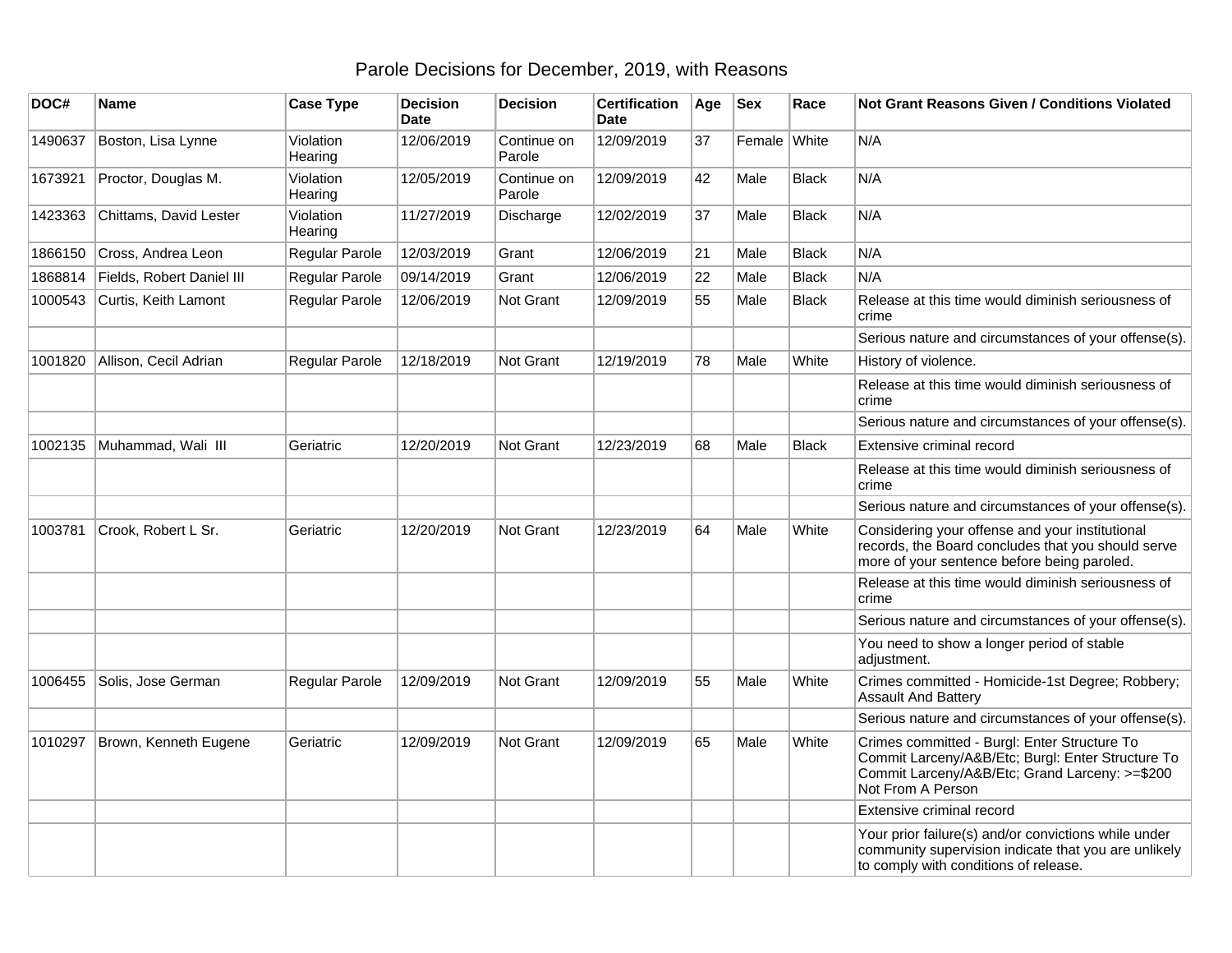| DOC#    | Name                   | <b>Case Type</b> | <b>Decision</b><br><b>Date</b> | <b>Decision</b>  | <b>Certification</b><br><b>Date</b> | Age | $ $ Sex | Race         | Not Grant Reasons Given / Conditions Violated                                                                                                         |
|---------|------------------------|------------------|--------------------------------|------------------|-------------------------------------|-----|---------|--------------|-------------------------------------------------------------------------------------------------------------------------------------------------------|
| 1010490 | Vigue, Jack Ray        | Regular Parole   | 12/02/2019                     | Not Grant        | 12/03/2019                          | 69  | Male    | White        | Crimes committed - Forcible Sodomy; Larc-Grand;<br>Larc-Grand                                                                                         |
|         |                        |                  |                                |                  |                                     |     |         |              | Extensive criminal record                                                                                                                             |
|         |                        |                  |                                |                  |                                     |     |         |              | Serious nature and circumstances of your offense(s).                                                                                                  |
|         |                        |                  |                                |                  |                                     |     |         |              | The Board considers you to be a risk to the<br>community.                                                                                             |
|         |                        |                  |                                |                  |                                     |     |         |              | Your prior failure(s) and/or convictions while under<br>community supervision indicate that you are unlikely<br>to comply with conditions of release. |
| 1010541 | Ruff. Glenn Wilton     | Geriatric        | 12/11/2019                     | Not Grant        | 12/13/2019                          | 65  | Male    | White        | Extensive criminal record                                                                                                                             |
|         |                        |                  |                                |                  |                                     |     |         |              | Release at this time would diminish seriousness of<br>crime                                                                                           |
|         |                        |                  |                                |                  |                                     |     |         |              | Your prior failure(s) and/or convictions while under<br>community supervision indicate that you are unlikely<br>to comply with conditions of release. |
| 1010569 | Herbert, Cortez Alonzo | Regular Parole   | 12/11/2019                     | <b>Not Grant</b> | 12/13/2019                          | 52  | Male    | <b>Black</b> | Crimes committed - Sex Assault, Rape; Robbery;<br><b>Assault And Battery</b>                                                                          |
|         |                        |                  |                                |                  |                                     |     |         |              | Serious nature and circumstances of your offense(s).                                                                                                  |
|         |                        |                  |                                |                  |                                     |     |         |              | The Board concludes that you should serve more of<br>your sentence prior to release on parole.                                                        |
|         |                        |                  |                                |                  |                                     |     |         |              | You need to show a longer period of stable<br>adjustment.                                                                                             |
| 1010837 | Bender, James Earl     | Geriatric        | 12/06/2019                     | Not Grant        | 12/09/2019                          | 64  | Male    | <b>Black</b> | Crimes committed - Forcible Sodomy                                                                                                                    |
|         |                        |                  |                                |                  |                                     |     |         |              | History of violence.                                                                                                                                  |
|         |                        |                  |                                |                  |                                     |     |         |              | Release at this time would diminish seriousness of<br>crime                                                                                           |
|         |                        |                  |                                |                  |                                     |     |         |              | Serious nature and circumstances of your offense(s).                                                                                                  |
|         |                        |                  |                                |                  |                                     |     |         |              | The Board considers you to be a risk to the<br>community.                                                                                             |
| 1010895 | Thorne, Rudolph        | Geriatric        | 12/02/2019                     | Not Grant        | 12/04/2019                          | 68  | Male    | <b>Black</b> | Extensive criminal record                                                                                                                             |
|         |                        |                  |                                |                  |                                     |     |         |              | Other                                                                                                                                                 |
|         |                        |                  |                                |                  |                                     |     |         |              | The Board concludes that you should serve more of<br>your sentence prior to release on parole.                                                        |
|         |                        |                  |                                |                  |                                     |     |         |              | Your prior failure(s) and/or convictions while under<br>community supervision indicate that you are unlikely<br>to comply with conditions of release. |
| 1012320 | Seaton, John Milton    | Geriatric        | 11/27/2019                     | <b>Not Grant</b> | 12/02/2019                          | 61  | Male    | White        | Crimes committed - Robbery; Robbery; Robbery                                                                                                          |
|         |                        |                  |                                |                  |                                     |     |         |              | Release at this time would diminish seriousness of<br>crime                                                                                           |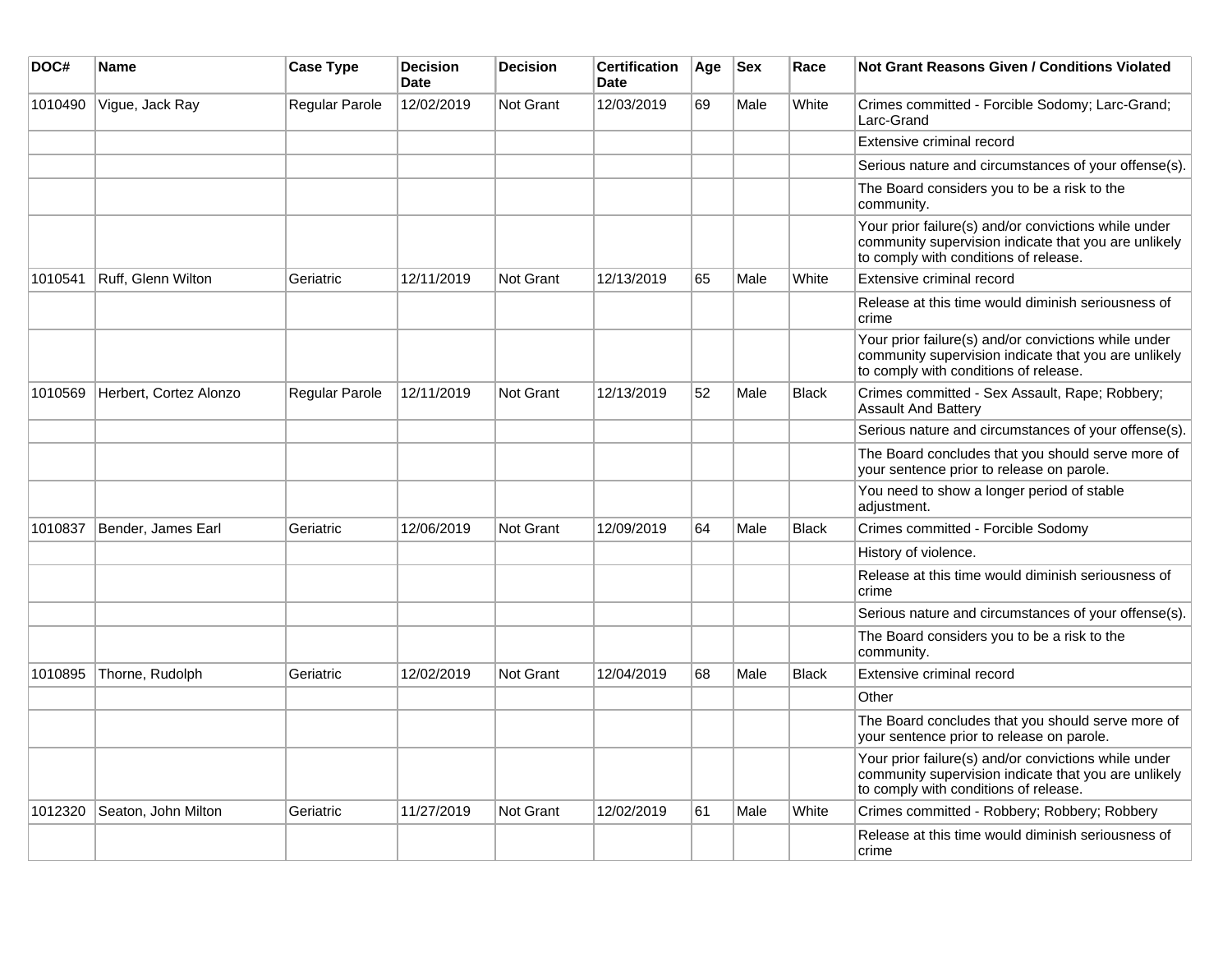| DOC#    | Name                    | <b>Case Type</b>      | <b>Decision</b><br><b>Date</b> | <b>Decision</b>  | <b>Certification</b><br>Date | Age | <b>Sex</b> | Race         | <b>Not Grant Reasons Given / Conditions Violated</b>                                                                                                 |
|---------|-------------------------|-----------------------|--------------------------------|------------------|------------------------------|-----|------------|--------------|------------------------------------------------------------------------------------------------------------------------------------------------------|
| 1012320 | Seaton, John Milton     | Geriatric             | 11/27/2019                     | Not Grant        | 12/02/2019                   | 61  | Male       | White        | The Board considers you to be a risk to the<br>community.                                                                                            |
|         | 1013212 Metz, Percell   | Regular Parole        | 12/05/2019                     | Not Grant        | 12/06/2019                   | 63  | Male       | <b>Black</b> | History of violence.                                                                                                                                 |
|         |                         |                       |                                |                  |                              |     |            |              | Release at this time would diminish seriousness of<br>crime                                                                                          |
|         |                         |                       |                                |                  |                              |     |            |              | Serious nature and circumstances of your offense(s).                                                                                                 |
|         |                         |                       |                                |                  |                              |     |            |              | The Board concludes that you should serve more of<br>your sentence prior to release on parole.                                                       |
| 1013301 | Spain, Kinzo            | <b>Regular Parole</b> | 11/26/2019                     | Not Grant        | 12/02/2019                   | 58  | Male       | <b>Black</b> | Crimes committed - Sex Assault, Rape; Robbery;<br>Malicious Wounding                                                                                 |
|         |                         |                       |                                |                  |                              |     |            |              | Release at this time would diminish seriousness of<br>crime                                                                                          |
|         |                         |                       |                                |                  |                              |     |            |              | Serious nature and circumstances of your offense(s).                                                                                                 |
| 1016547 | Redwine, Pernell        | Regular Parole        | 11/29/2019                     | <b>Not Grant</b> | 12/03/2019                   | 61  | Male       | <b>Black</b> | History of violence.                                                                                                                                 |
|         |                         |                       |                                |                  |                              |     |            |              | The Board considers you to be a risk to the<br>community.                                                                                            |
|         |                         |                       |                                |                  |                              |     |            |              | You need to show a longer period of stable<br>adjustment.                                                                                            |
| 1016981 | Mellen, Joel Howard     | Geriatric             | 12/09/2019                     | <b>Not Grant</b> | 12/09/2019                   | 61  | Male       | White        | Extensive criminal record                                                                                                                            |
|         |                         |                       |                                |                  |                              |     |            |              | History of violence.                                                                                                                                 |
| 1017646 | Beale, James Lee        | Regular Parole        | 12/10/2019                     | <b>Not Grant</b> | 12/13/2019                   | 69  | Male       | <b>Black</b> | History of violence.                                                                                                                                 |
|         |                         |                       |                                |                  |                              |     |            |              | Release at this time would diminish seriousness of<br>crime                                                                                          |
|         |                         |                       |                                |                  |                              |     |            |              | Serious nature and circumstances of your offense(s).                                                                                                 |
| 1018729 | Henderson, Ronald Lee   | Regular Parole        | 12/15/2019                     | <b>Not Grant</b> | 12/16/2019                   | 54  | Male       | White        | Considering your offense and your institutional<br>records, the Board concludes that you should serve<br>more of your sentence before being paroled. |
|         |                         |                       |                                |                  |                              |     |            |              | Crimes committed - Homicide-1st Degree; Kidnap<br>Adult; Robbery                                                                                     |
|         |                         |                       |                                |                  |                              |     |            |              | History of substance abuse.                                                                                                                          |
|         |                         |                       |                                |                  |                              |     |            |              | Release at this time would diminish seriousness of<br>crime                                                                                          |
|         |                         |                       |                                |                  |                              |     |            |              | Serious nature and circumstances of your offense(s).                                                                                                 |
|         |                         |                       |                                |                  |                              |     |            |              | The Board considers you to be a risk to the<br>community.                                                                                            |
|         |                         |                       |                                |                  |                              |     |            |              | You need to show a longer period of stable<br>adjustment.                                                                                            |
| 1018844 | Haney, Cleveland Walter | Regular Parole        | 12/05/2019                     | Not Grant        | 12/06/2019                   | 54  | Male       | Black        | Release at this time would diminish seriousness of<br>crime                                                                                          |
|         |                         |                       |                                |                  |                              |     |            |              | Serious nature and circumstances of your offense(s).                                                                                                 |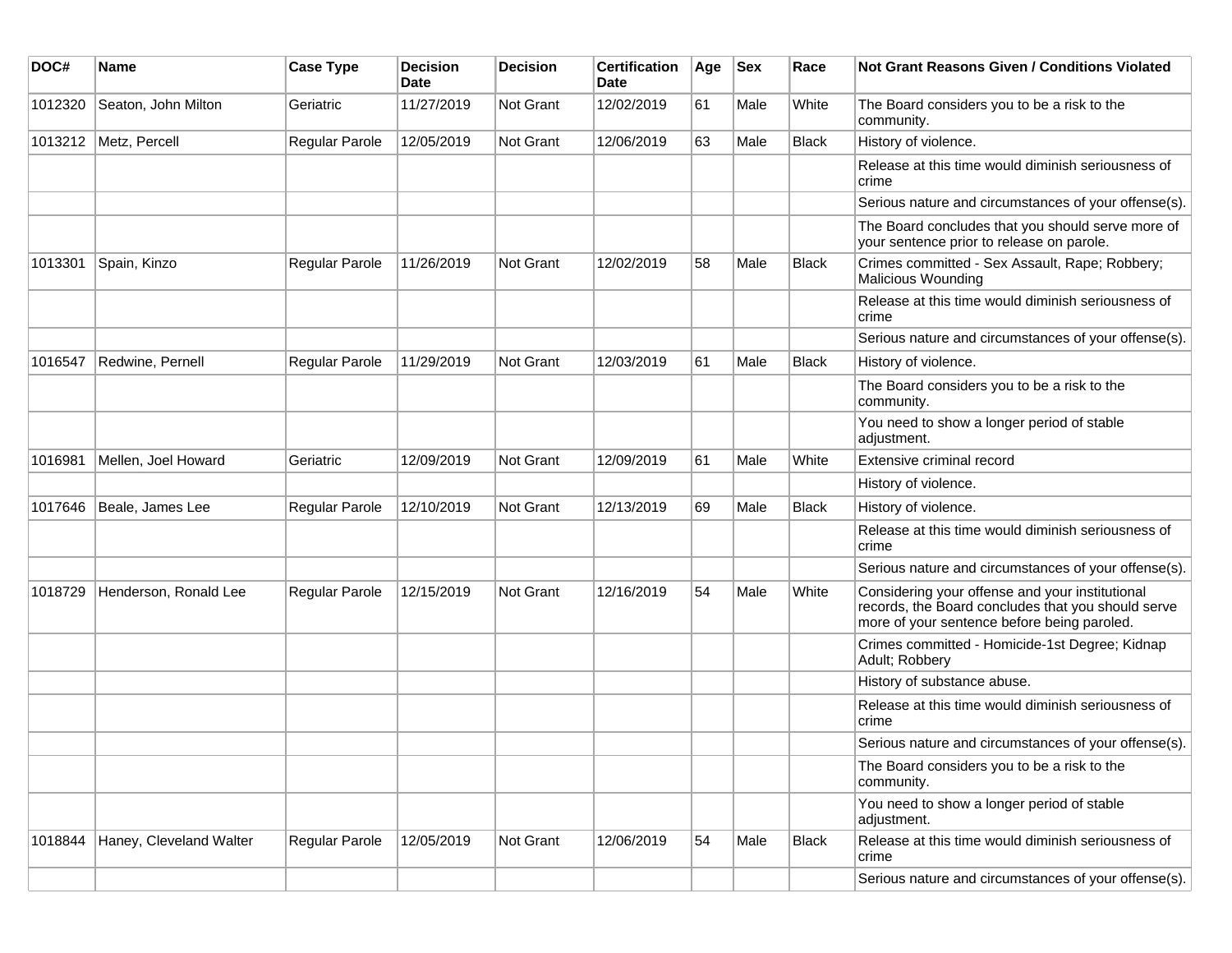| DOC#    | Name                     | <b>Case Type</b>      | <b>Decision</b><br>Date | <b>Decision</b>  | <b>Certification</b><br>Date | Age | <b>Sex</b> | Race         | Not Grant Reasons Given / Conditions Violated                                                                                                               |
|---------|--------------------------|-----------------------|-------------------------|------------------|------------------------------|-----|------------|--------------|-------------------------------------------------------------------------------------------------------------------------------------------------------------|
| 1020425 | Johnson, Lewis Edward    | Regular Parole        | 12/09/2019              | Not Grant        | 12/09/2019                   | 59  | Male       | <b>Black</b> | Release at this time would diminish seriousness of<br>crime                                                                                                 |
|         |                          |                       |                         |                  |                              |     |            |              | Serious nature and circumstances of your offense(s).                                                                                                        |
| 1020974 | Martin, Daniel Joseph    | <b>Regular Parole</b> | 12/19/2019              | Not Grant        | 12/19/2019                   | 54  | Male       | White        | Crimes committed - Abduct-No Ransom Or Asslt;<br>Sex Assault, Rape; Sex Asslt-Sodomy-Girl-Gun                                                               |
|         |                          |                       |                         |                  |                              |     |            |              | History of violence.                                                                                                                                        |
|         |                          |                       |                         |                  |                              |     |            |              | You need further participation in institutional work<br>and/or educational programs to indicate your positive<br>progression towards re-entry into society. |
| 1021578 | Robinson, Kenneth Eugene | Regular Parole        | 12/06/2019              | <b>Not Grant</b> | 12/09/2019                   | 47  | Male       | <b>Black</b> | Release at this time would diminish seriousness of<br>crime                                                                                                 |
|         |                          |                       |                         |                  |                              |     |            |              | Serious nature and circumstances of your offense(s).                                                                                                        |
|         |                          |                       |                         |                  |                              |     |            |              | The Board concludes that you should serve more of<br>your sentence prior to release on parole.                                                              |
| 1022627 | Flora, Vincent           | Regular Parole        | 12/27/2019              | <b>Not Grant</b> | 12/30/2019                   | 55  | Male       | <b>Black</b> | Crimes committed - Homicide-2Nd-Degree;<br>Robbery; Robbery                                                                                                 |
|         |                          |                       |                         |                  |                              |     |            |              | History of violence.                                                                                                                                        |
|         |                          |                       |                         |                  |                              |     |            |              | Release at this time would diminish seriousness of<br>crime                                                                                                 |
|         |                          |                       |                         |                  |                              |     |            |              | The Board concludes that you should serve more of<br>your sentence prior to release on parole.                                                              |
|         |                          |                       |                         |                  |                              |     |            |              | The Board considers you to be a risk to the<br>community.                                                                                                   |
| 1023245 | Ward, Geoffrey Alan      | Regular Parole        | 12/01/2019              | Not Grant        | 12/03/2019                   | 62  | Male       | White        | Crimes committed - Homicide-Capital; Homicide-<br>Capital; Kidnap/Abduct                                                                                    |
|         |                          |                       |                         |                  |                              |     |            |              | Release at this time would diminish seriousness of<br>crime                                                                                                 |
|         |                          |                       |                         |                  |                              |     |            |              | Serious nature and circumstances of your offense(s).                                                                                                        |
|         |                          |                       |                         |                  |                              |     |            |              | The Board concludes that you should serve more of<br>your sentence prior to release on parole.                                                              |
| 1023563 | Jackson, Chauncey J      | Regular Parole        | 12/07/2019              | Not Grant        | 12/09/2019                   | 41  | Male       | <b>Black</b> | Crimes committed - Murder: 1st Degree; Robbery -<br>Attempted; Receiv Stolen Prop                                                                           |
|         |                          |                       |                         |                  |                              |     |            |              | Release at this time would diminish seriousness of<br>crime                                                                                                 |
|         |                          |                       |                         |                  |                              |     |            |              | The Board considers you to be a risk to the<br>community.                                                                                                   |
|         |                          |                       |                         |                  |                              |     |            |              | You need to show a longer period of stable<br>adjustment.                                                                                                   |
| 1023811 | Gardner, Michael         | Geriatric             | 11/30/2019              | Not Grant        | 12/03/2019                   | 62  | Male       | Black        | Extensive criminal record                                                                                                                                   |
|         |                          |                       |                         |                  |                              |     |            |              | History of violence.                                                                                                                                        |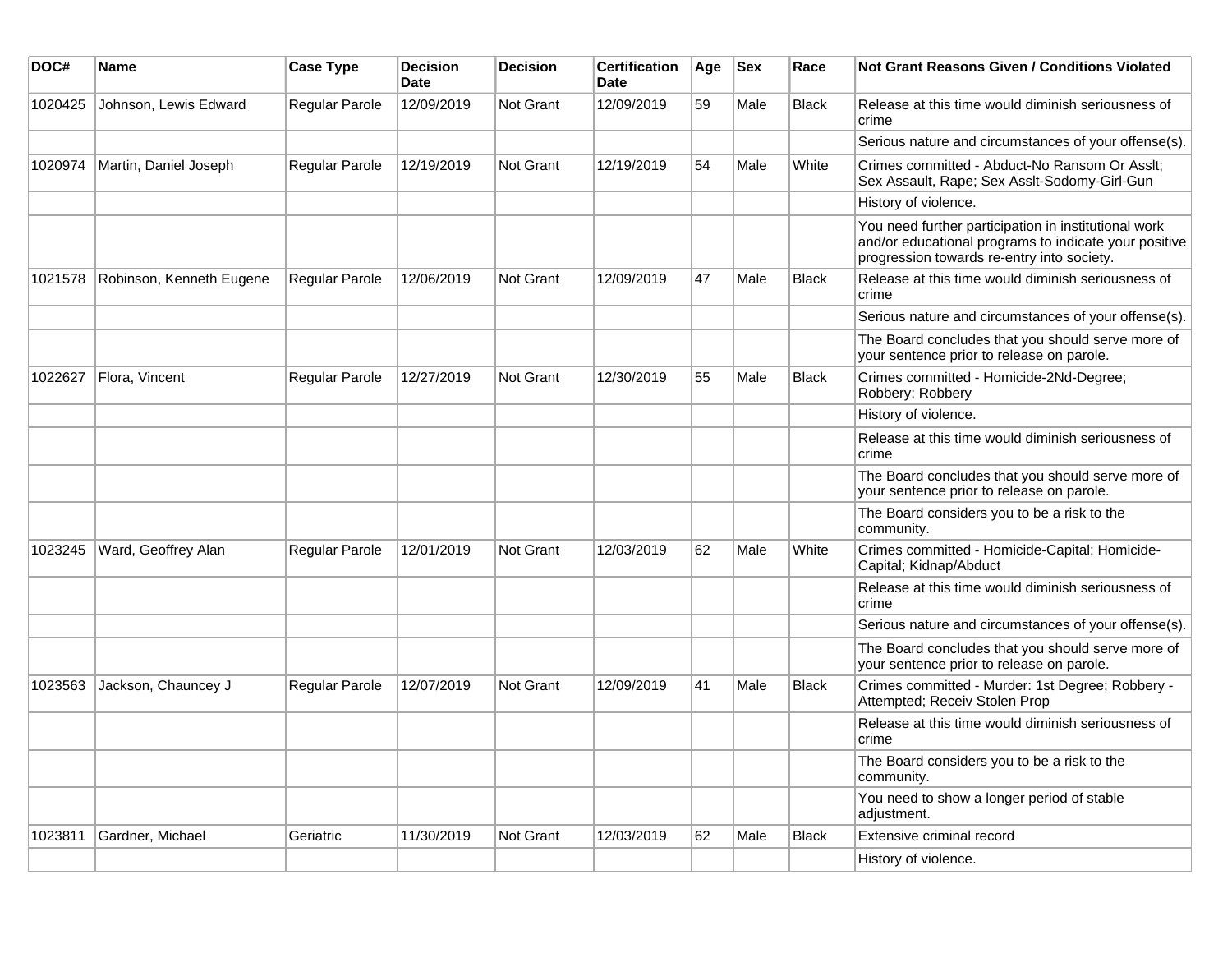| DOC#    | Name                        | <b>Case Type</b>      | <b>Decision</b><br><b>Date</b> | <b>Decision</b> | <b>Certification</b><br>Date | Age | <b>Sex</b> | Race         | <b>Not Grant Reasons Given / Conditions Violated</b>                                                                                                  |
|---------|-----------------------------|-----------------------|--------------------------------|-----------------|------------------------------|-----|------------|--------------|-------------------------------------------------------------------------------------------------------------------------------------------------------|
| 1023811 | Gardner, Michael            | Geriatric             | 11/30/2019                     | Not Grant       | 12/03/2019                   | 62  | Male       | <b>Black</b> | Your prior failure(s) and/or convictions while under<br>community supervision indicate that you are unlikely<br>to comply with conditions of release. |
| 1025376 | Millard, Terry Wayne        | Regular Parole        | 11/27/2019                     | Not Grant       | 12/02/2019                   | 60  | Male       | White        | Crimes committed - Sex Assault, Rape; Sex Assault,<br>Rape; Sodomy                                                                                    |
|         |                             |                       |                                |                 |                              |     |            |              | Serious nature and circumstances of your offense(s).                                                                                                  |
| 1027621 | Martin, Joe Arnold          | Regular Parole        | 12/17/2019                     | Not Grant       | 12/18/2019                   | 71  | Male       | <b>Black</b> | No Interest in Parole                                                                                                                                 |
| 1029734 | Walthall, Christopher Wayne | Regular Parole        | 11/30/2019                     | Not Grant       | 12/03/2019                   | 53  | Male       | White        | Conviction of a new crime while incarcerated                                                                                                          |
|         |                             |                       |                                |                 |                              |     |            |              | Crimes committed - Homicide-Capital; Robbery;<br>Unlawful Wound/Bodily Injury                                                                         |
|         |                             |                       |                                |                 |                              |     |            |              | History of violence.                                                                                                                                  |
|         |                             |                       |                                |                 |                              |     |            |              | Serious nature and circumstances of your offense(s).                                                                                                  |
| 1030429 | Urquhart, Darlron Deontae   | <b>Board Review</b>   | 11/30/2019                     | Not Grant       | 12/03/2019                   | 40  | Male       | <b>Black</b> | Extensive criminal record                                                                                                                             |
|         |                             |                       |                                |                 |                              |     |            |              | The Board concludes that you should serve more of<br>your sentence prior to release on parole.                                                        |
|         |                             |                       |                                |                 |                              |     |            |              | Your prior failure(s) and/or convictions while under<br>community supervision indicate that you are unlikely<br>to comply with conditions of release. |
| 1031317 | Griffey, Carl Lee           | Regular Parole        | 12/22/2019                     | Not Grant       | 12/23/2019                   | 56  | Male       | White        | Crimes committed - Homicide-1st Degree; Use Of<br>Firearm In Felony; Use Of A Sawed-Off Shotgun                                                       |
|         |                             |                       |                                |                 |                              |     |            |              | Release at this time would diminish seriousness of<br>crime                                                                                           |
|         |                             |                       |                                |                 |                              |     |            |              | Serious nature and circumstances of your offense(s).                                                                                                  |
| 1031731 | Highsmith, Andrew Lewis     | <b>Regular Parole</b> | 12/18/2019                     | Not Grant       | 12/19/2019                   | 53  | Male       | <b>Black</b> | Crimes committed - Homicide/Murder;<br>Mayhem/Maiming; Use Of Firearm In Felony                                                                       |
|         |                             |                       |                                |                 |                              |     |            |              | Extensive criminal record                                                                                                                             |
|         |                             |                       |                                |                 |                              |     |            |              | History of violence.                                                                                                                                  |
|         |                             |                       |                                |                 |                              |     |            |              | You need to show a longer period of stable<br>adjustment.                                                                                             |
| 1033105 | Bradford, Thomas Henry Jr.  | <b>Regular Parole</b> | 12/05/2019                     | Not Grant       | 12/06/2019                   | 50  | Male       | Black        | Crimes committed - Sex Assault, Rape; Robbery                                                                                                         |
|         |                             |                       |                                |                 |                              |     |            |              | History of violence.                                                                                                                                  |
|         |                             |                       |                                |                 |                              |     |            |              | Release at this time would diminish seriousness of<br>crime                                                                                           |
|         |                             |                       |                                |                 |                              |     |            |              | The Board concludes that you should serve more of<br>your sentence prior to release on parole.                                                        |
| 1034329 | Williams, Edward            | Geriatric             | 12/02/2019                     | Not Grant       | 12/04/2019                   | 68  | Male       | <b>Black</b> | Crimes committed - Object Sexual Penetration:<br>Victim <13 Yrs; Sodomy: Victim <13 Yrs; Aggravated<br>Sexual Battery: Victim <13 Yrs                 |
|         |                             |                       |                                |                 |                              |     |            |              | Serious nature and circumstances of your offense(s).                                                                                                  |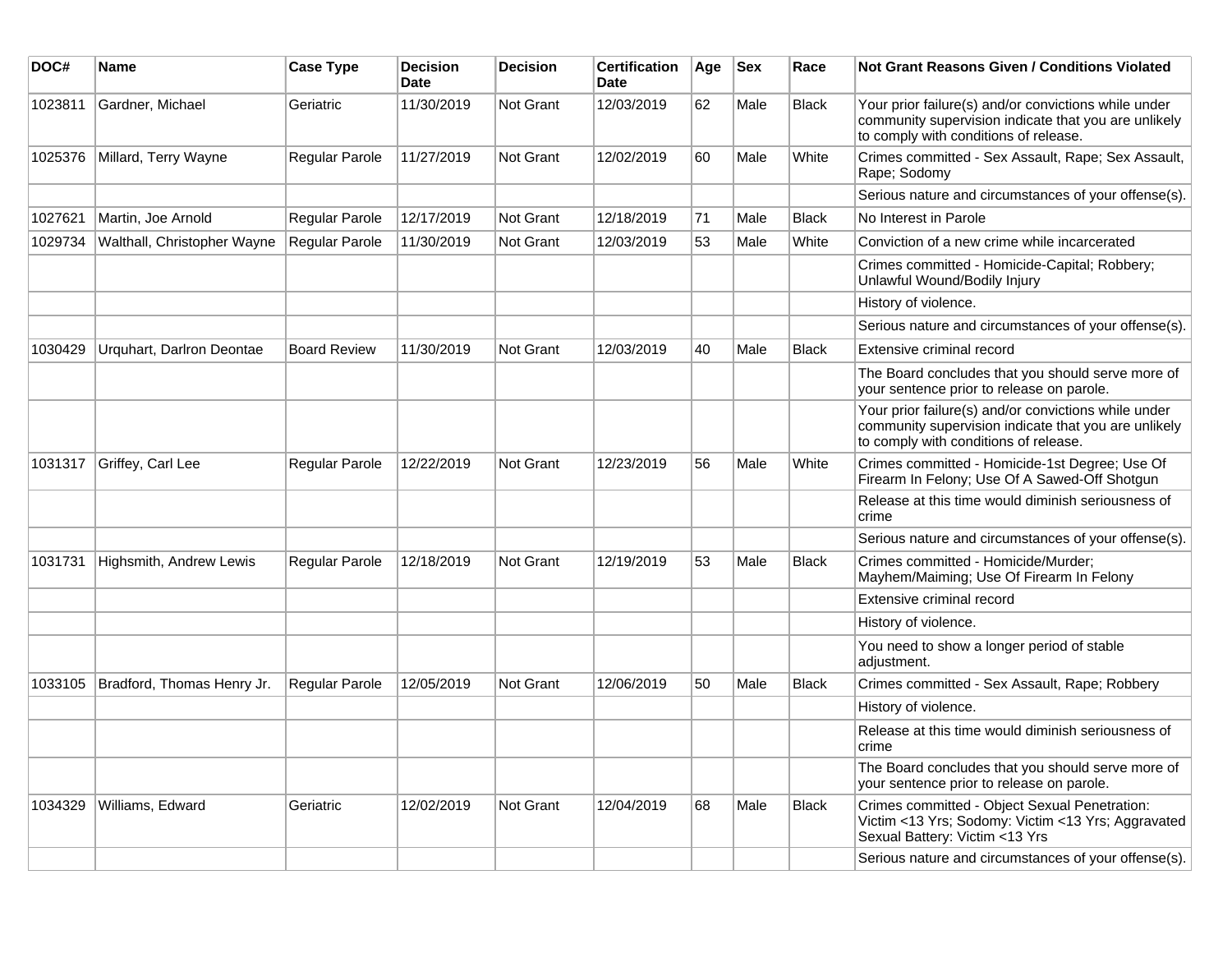| DOC#    | <b>Name</b>              | <b>Case Type</b> | <b>Decision</b><br><b>Date</b> | <b>Decision</b>  | <b>Certification</b><br>Date | Age | <b>Sex</b> | Race         | <b>Not Grant Reasons Given / Conditions Violated</b>                                                                                                        |
|---------|--------------------------|------------------|--------------------------------|------------------|------------------------------|-----|------------|--------------|-------------------------------------------------------------------------------------------------------------------------------------------------------------|
| 1034766 | Turner, Anthony Leroy    | Regular Parole   | 12/18/2019                     | <b>Not Grant</b> | 12/18/2019                   | 50  | Male       | Black        | Considering your offense and your institutional<br>records, the Board concludes that you should serve<br>more of your sentence before being paroled.        |
|         |                          |                  |                                |                  |                              |     |            |              | Conviction of a new crime while incarcerated                                                                                                                |
|         |                          |                  |                                |                  |                              |     |            |              | Extensive criminal record                                                                                                                                   |
|         |                          |                  |                                |                  |                              |     |            |              | Serious nature and circumstances of your offense(s).                                                                                                        |
|         |                          |                  |                                |                  |                              |     |            |              | You need to show a longer period of stable<br>adjustment.                                                                                                   |
| 1034984 | Crumble, Darryl Okeith   | Regular Parole   | 11/27/2019                     | <b>Not Grant</b> | 12/03/2019                   | 53  | Male       | <b>Black</b> | No Interest in Parole                                                                                                                                       |
| 1035153 | Russell, Roosevelt III   | Regular Parole   | 12/09/2019                     | <b>Not Grant</b> | 12/09/2019                   | 49  | Male       | <b>Black</b> | Crimes committed - Kidnap/Abduct; Sex Assault,<br>Rape; Penetrate W/Inanimate Object                                                                        |
|         |                          |                  |                                |                  |                              |     |            |              | Release at this time would diminish seriousness of<br>crime                                                                                                 |
|         |                          |                  |                                |                  |                              |     |            |              | Serious nature and circumstances of your offense(s).                                                                                                        |
| 1035478 | Hall, Barry Lynn         | Regular Parole   | 12/02/2019                     | Not Grant        | 12/04/2019                   | 57  | Male       | White        | Extensive criminal record                                                                                                                                   |
|         |                          |                  |                                |                  |                              |     |            |              | Poor institutional adjustment (for example,<br>motivation/attitude, unfavorable reports, lack of<br>program involvement, etc.)                              |
|         |                          |                  |                                |                  |                              |     |            |              | You need further participation in institutional work<br>and/or educational programs to indicate your positive<br>progression towards re-entry into society. |
|         |                          |                  |                                |                  |                              |     |            |              | You need to show a longer period of stable<br>adjustment.                                                                                                   |
| 1035905 | Batte, Kevin             | Regular Parole   | 11/25/2019                     | <b>Not Grant</b> | 12/02/2019                   | 53  | Male       | <b>Black</b> | Crimes committed - Homicide-1st Degree; Assault<br>And Battery                                                                                              |
|         |                          |                  |                                |                  |                              |     |            |              | Serious nature and circumstances of your offense(s).                                                                                                        |
|         |                          |                  |                                |                  |                              |     |            |              | The Board concludes that you should serve more of<br>your sentence prior to release on parole.                                                              |
|         |                          |                  |                                |                  |                              |     |            |              | You need further participation in institutional work<br>and/or educational programs to indicate your positive<br>progression towards re-entry into society. |
| 1036103 | Morris, Keith Gary       | Regular Parole   | 12/15/2019                     | Not Grant        | 12/16/2019                   | 58  | Male       | <b>Black</b> | Crimes committed - Sex Assault, Rape; Sex Assault,<br>Rape; Aggravated Sexual Battery                                                                       |
|         |                          |                  |                                |                  |                              |     |            |              | Release at this time would diminish seriousness of<br>crime                                                                                                 |
|         |                          |                  |                                |                  |                              |     |            |              | Serious nature and circumstances of your offense(s).                                                                                                        |
| 1036969 | Jennings, Daniel Lorenzo | Regular Parole   | 11/30/2019                     | <b>Not Grant</b> | 12/03/2019                   | 60  | Male       | Black        | Crimes committed - Kidnap/Abduct; Kidnap/Abduct;<br>Kidnap/Abduct                                                                                           |
|         |                          |                  |                                |                  |                              |     |            |              | Serious nature and circumstances of your offense(s).                                                                                                        |
| 1037107 | Boone, Renard Keith      | Regular Parole   | 11/27/2019                     | Not Grant        | 12/02/2019                   | 60  | Male       | Black        | Crimes committed - Forcible Sodomy; Forcible<br>Sodomy; Marijuana-Sell                                                                                      |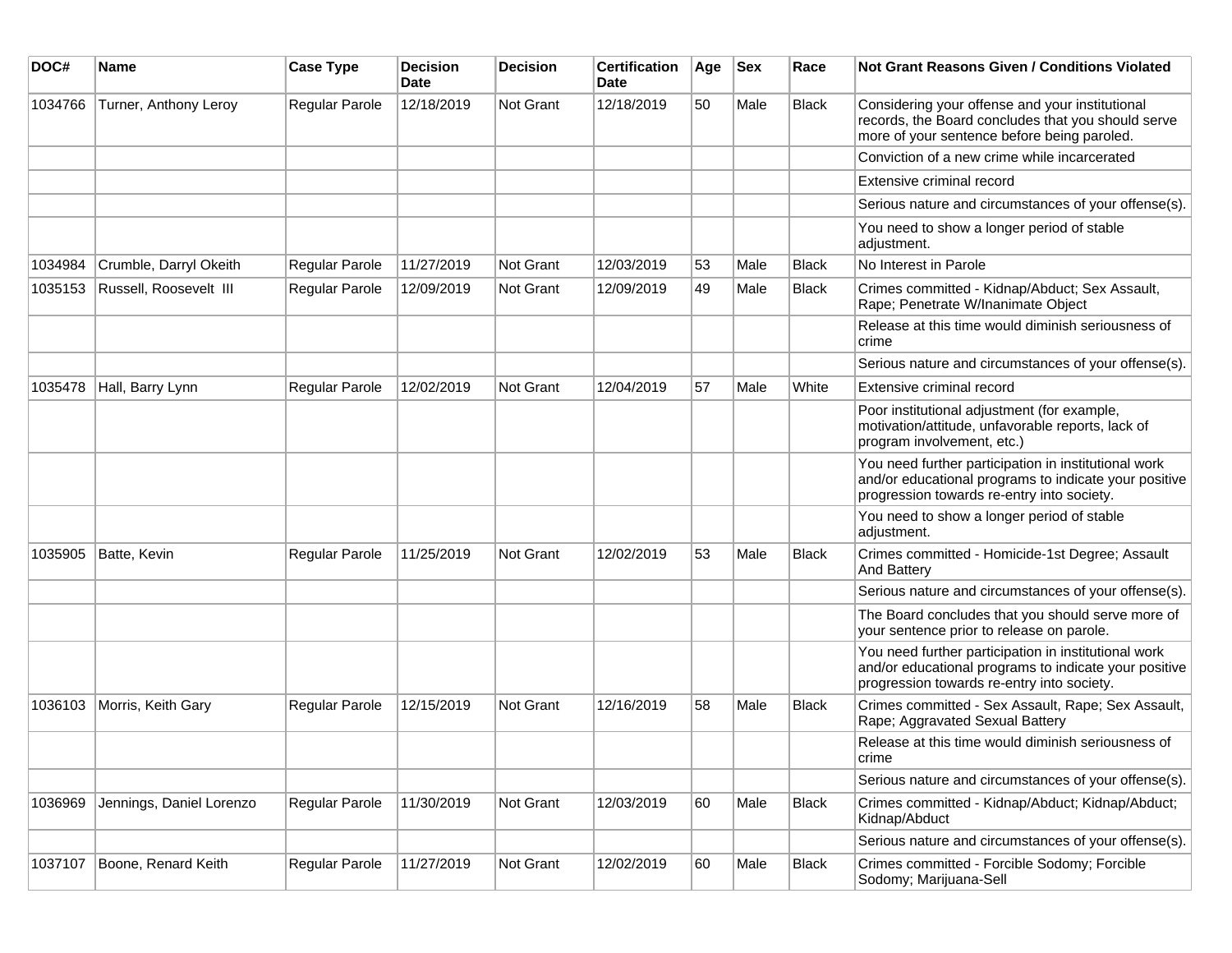| DOC#    | Name                               | <b>Case Type</b>      | <b>Decision</b><br>Date | <b>Decision</b>  | <b>Certification</b><br>Date | Age | <b>Sex</b> | Race         | Not Grant Reasons Given / Conditions Violated                                                                                                               |
|---------|------------------------------------|-----------------------|-------------------------|------------------|------------------------------|-----|------------|--------------|-------------------------------------------------------------------------------------------------------------------------------------------------------------|
| 1037107 | Boone, Renard Keith                | Regular Parole        | 11/27/2019              | <b>Not Grant</b> | 12/02/2019                   | 60  | Male       | Black        | Other                                                                                                                                                       |
|         |                                    |                       |                         |                  |                              |     |            |              | Release at this time would diminish seriousness of<br>crime                                                                                                 |
| 1037778 | Walker, Robert Glenn               | <b>Regular Parole</b> | 12/07/2019              | Not Grant        | 12/09/2019                   | 53  | Male       | <b>Black</b> | Crimes committed - Forcible Sodomy; Forcible<br>Sodomy; Parole Violation                                                                                    |
|         |                                    |                       |                         |                  |                              |     |            |              | Serious nature and circumstances of your offense(s).                                                                                                        |
|         |                                    |                       |                         |                  |                              |     |            |              | The Board concludes that you should serve more of<br>your sentence prior to release on parole.                                                              |
|         |                                    |                       |                         |                  |                              |     |            |              | Your prior failure(s) and/or convictions while under<br>community supervision indicate that you are unlikely<br>to comply with conditions of release.       |
| 1038295 | Berg, Donald James III             | Regular Parole        | 11/30/2019              | Not Grant        | 12/03/2019                   | 57  | Male       | White        | Crimes committed - Kidnap/Abduct; Sex Assault,<br>Rape; Burglary                                                                                            |
|         |                                    |                       |                         |                  |                              |     |            |              | Serious nature and circumstances of your offense(s).                                                                                                        |
|         |                                    |                       |                         |                  |                              |     |            |              | The Board concludes that you should serve more of<br>your sentence prior to release on parole.                                                              |
| 1039604 | Boone, Willie A                    | Regular Parole        | 11/25/2019              | <b>Not Grant</b> | 12/03/2019                   | 49  | Male       | <b>Black</b> | No Interest in Parole                                                                                                                                       |
| 1039798 | Hodges, Bryan Keith                | <b>Regular Parole</b> | 12/27/2019              | Not Grant        | 12/30/2019                   | 52  | Male       | White        | Considering your offense and your institutional<br>records, the Board concludes that you should serve<br>more of your sentence before being paroled.        |
|         |                                    |                       |                         |                  |                              |     |            |              | Release at this time would diminish seriousness of<br>crime                                                                                                 |
|         |                                    |                       |                         |                  |                              |     |            |              | Serious nature and circumstances of your offense(s).                                                                                                        |
|         |                                    |                       |                         |                  |                              |     |            |              | You need further participation in institutional work<br>and/or educational programs to indicate your positive<br>progression towards re-entry into society. |
|         |                                    |                       |                         |                  |                              |     |            |              | You need to show a longer period of stable<br>adjustment.                                                                                                   |
| 1040625 | Ramey, Charlie Joe Sr.             | Geriatric             | 11/26/2019              | <b>Not Grant</b> | 12/02/2019                   | 68  | Male       | White        | Crimes committed - Murder: 1st Degree; Robbery:<br>Residence W/ Use Of Gun/Simulated Gun;<br>(Conspiracy) Drugs: Sell/Distrib Sch lii Drug - Not<br>Steroid |
|         |                                    |                       |                         |                  |                              |     |            |              | Serious nature and circumstances of your offense(s).                                                                                                        |
| 1041829 | Muhammad, Ricky                    | <b>Regular Parole</b> | 12/08/2019              | Not Grant        | 12/09/2019                   | 65  | Male       | Black        | The Board considers you to be a risk to the<br>community.                                                                                                   |
|         |                                    |                       |                         |                  |                              |     |            |              | You need further participation in institutional work<br>and/or educational programs to indicate your positive<br>progression towards re-entry into society. |
|         |                                    |                       |                         |                  |                              |     |            |              | You need to show a longer period of stable<br>adjustment.                                                                                                   |
|         | 1043022   Delahanty, Michael J Jr. | Regular Parole        | 11/26/2019              | Not Grant        | 12/02/2019                   | 57  | Male       | White        | History of violence.                                                                                                                                        |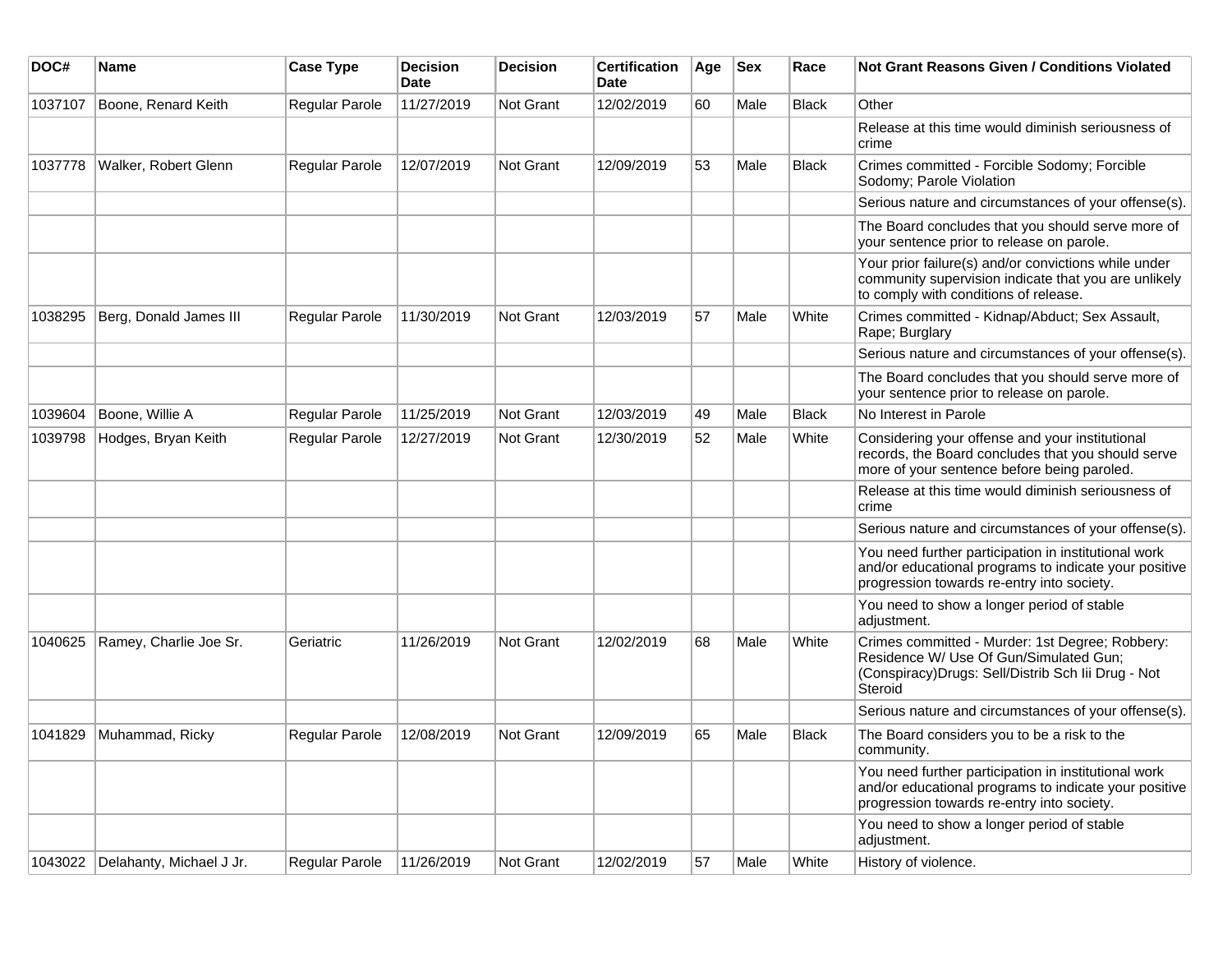| DOC#    | <b>Name</b>               | <b>Case Type</b>      | <b>Decision</b><br><b>Date</b> | <b>Decision</b> | <b>Certification</b><br><b>Date</b> | Age | <b>Sex</b> | Race         | Not Grant Reasons Given / Conditions Violated                                                                                                               |
|---------|---------------------------|-----------------------|--------------------------------|-----------------|-------------------------------------|-----|------------|--------------|-------------------------------------------------------------------------------------------------------------------------------------------------------------|
| 1043022 | Delahanty, Michael J Jr.  | Regular Parole        | 11/26/2019                     | Not Grant       | 12/02/2019                          | 57  | Male       | White        | Release at this time would diminish seriousness of<br>crime                                                                                                 |
|         |                           |                       |                                |                 |                                     |     |            |              | Serious nature and circumstances of your offense(s).                                                                                                        |
|         |                           |                       |                                |                 |                                     |     |            |              | You need further participation in institutional work<br>and/or educational programs to indicate your positive<br>progression towards re-entry into society. |
| 1044715 | Tucker, Joseph Reginald   | <b>Regular Parole</b> | 12/27/2019                     | Not Grant       | 12/30/2019                          | 60  | Male       | <b>Black</b> | Crimes committed - Homicide/Murder                                                                                                                          |
|         |                           |                       |                                |                 |                                     |     |            |              | Extensive criminal record                                                                                                                                   |
|         |                           |                       |                                |                 |                                     |     |            |              | Serious nature and circumstances of your offense(s).                                                                                                        |
|         |                           |                       |                                |                 |                                     |     |            |              | You need to show a longer period of stable<br>adjustment.                                                                                                   |
| 1044722 | Kirkland, William Henry   | Regular Parole        | 12/05/2019                     | Not Grant       | 12/06/2019                          | 66  | Male       | <b>Black</b> | Extensive criminal record                                                                                                                                   |
|         |                           |                       |                                |                 |                                     |     |            |              | Release at this time would diminish seriousness of<br>crime                                                                                                 |
|         |                           |                       |                                |                 |                                     |     |            |              | Serious nature and circumstances of your offense(s).                                                                                                        |
|         |                           |                       |                                |                 |                                     |     |            |              | You need further participation in institutional work<br>and/or educational programs to indicate your positive<br>progression towards re-entry into society. |
| 1044990 | Harper, Edwin Phillip     | <b>Regular Parole</b> | 12/08/2019                     | Not Grant       | 12/09/2019                          | 54  | Male       | White        | Crimes committed - Sex Assault, Rape; Drugs:<br>Possess W/Intent To Manuf/Sell Sch I, Ii; Drugs:<br>Sell/Distrib Sch Iv Drug                                |
|         |                           |                       |                                |                 |                                     |     |            |              | History of substance abuse.                                                                                                                                 |
|         |                           |                       |                                |                 |                                     |     |            |              | Release at this time would diminish seriousness of<br>crime                                                                                                 |
|         |                           |                       |                                |                 |                                     |     |            |              | The Board concludes that you should serve more of<br>your sentence prior to release on parole.                                                              |
| 1045013 | Keith, Charles Dale       | Regular Parole        | 11/27/2019                     | Not Grant       | 12/03/2019                          | 59  | Male       | White        | Crimes committed - Stat Rape-No Force; Stat Rape-<br>No Force; Aggravated Sexual Battery                                                                    |
|         |                           |                       |                                |                 |                                     |     |            |              | Extensive criminal record                                                                                                                                   |
|         |                           |                       |                                |                 |                                     |     |            |              | Release at this time would diminish seriousness of<br>crime                                                                                                 |
|         |                           |                       |                                |                 |                                     |     |            |              | The Board considers you to be a risk to the<br>community.                                                                                                   |
|         | 1045108   Byler, Merlin E | Geriatric             | 12/07/2019                     | Not Grant       | 12/09/2019                          | 60  | Male       | White        | Crimes committed - Sex Assault, Rape; Forcible<br>Sodomy; Forcible Sodomy                                                                                   |
|         |                           |                       |                                |                 |                                     |     |            |              | Release at this time would diminish seriousness of<br>crime                                                                                                 |
| 1045314 | Mottram, Cliffton John    | Geriatric             | 11/27/2019                     | Not Grant       | 12/02/2019                          | 62  | Male       | White        | Crimes committed - Kidnap/Abduct; Sex Assault,<br>Rape; Penetrate W/Inanimate Object                                                                        |
|         |                           |                       |                                |                 |                                     |     |            |              | Release at this time would diminish seriousness of<br>crime                                                                                                 |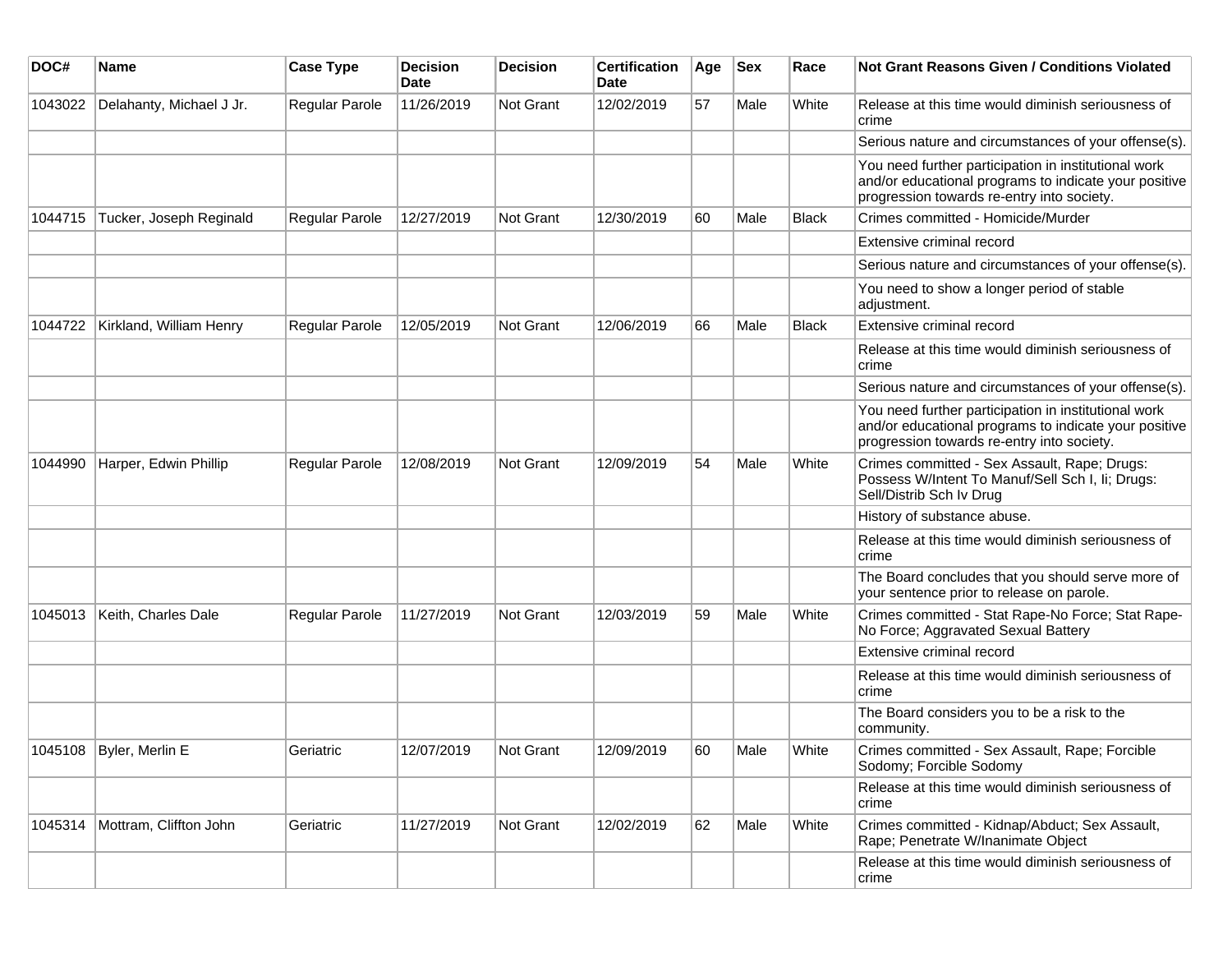| DOC#    | <b>Name</b>             | <b>Case Type</b> | <b>Decision</b><br><b>Date</b> | <b>Decision</b>  | <b>Certification</b><br><b>Date</b> | Age | <b>Sex</b> | Race         | <b>Not Grant Reasons Given / Conditions Violated</b>                                                                                                  |
|---------|-------------------------|------------------|--------------------------------|------------------|-------------------------------------|-----|------------|--------------|-------------------------------------------------------------------------------------------------------------------------------------------------------|
| 1046049 | Hunter, Bernard         | Regular Parole   | 12/02/2019                     | Not Grant        | 12/04/2019                          | 65  | Male       | <b>Black</b> | Conviction of a new crime while incarcerated                                                                                                          |
|         |                         |                  |                                |                  |                                     |     |            |              | Crimes committed - Homicide-1st Degree; Homicide-<br>2Nd-Degree; Kidnap/Abduct                                                                        |
|         |                         |                  |                                |                  |                                     |     |            |              | Serious nature and circumstances of your offense(s).                                                                                                  |
| 1047847 | Grigsby, Dan Richard    | Geriatric        | 12/05/2019                     | Not Grant        | 12/06/2019                          | 68  | Male       | White        | Crimes committed - Homicide-1st Degree; Use Of<br>Firearm In Felony                                                                                   |
|         |                         |                  |                                |                  |                                     |     |            |              | Release at this time would diminish seriousness of<br>crime                                                                                           |
|         |                         |                  |                                |                  |                                     |     |            |              | Serious nature and circumstances of your offense(s).                                                                                                  |
| 1047957 | Mccoy, Michael Anthony  | Regular Parole   | 12/19/2019                     | <b>Not Grant</b> | 12/19/2019                          | 62  | Male       | <b>Black</b> | The Board concludes that you should serve more of<br>your sentence prior to release on parole.                                                        |
|         |                         |                  |                                |                  |                                     |     |            |              | Your prior failure(s) and/or convictions while under<br>community supervision indicate that you are unlikely<br>to comply with conditions of release. |
|         |                         |                  |                                |                  |                                     |     |            |              | Your record of institutional infractions indicates a<br>disregard for rules and that you are not ready to<br>conform to society.                      |
| 1049047 | Phillips, Ronnie Lee    | Regular Parole   | 12/11/2019                     | Not Grant        | 12/13/2019                          | 45  | Male       | <b>Black</b> | Release at this time would diminish seriousness of<br>crime                                                                                           |
|         |                         |                  |                                |                  |                                     |     |            |              | Serious nature and circumstances of your offense(s).                                                                                                  |
|         |                         |                  |                                |                  |                                     |     |            |              | The Board concludes that you should serve more of<br>your sentence prior to release on parole.                                                        |
|         |                         |                  |                                |                  |                                     |     |            |              | The Board considers you to be a risk to the<br>community.                                                                                             |
| 1049108 | Allah, Sincere Amen     | Regular Parole   | 12/16/2019                     | <b>Not Grant</b> | 12/16/2019                          | 52  | Male       | <b>Black</b> | Release at this time would diminish seriousness of<br>crime                                                                                           |
|         |                         |                  |                                |                  |                                     |     |            |              | Serious nature and circumstances of your offense(s).                                                                                                  |
| 1050992 | Heflin, William Matthew | Regular Parole   | 12/16/2019                     | Not Grant        | 12/16/2019                          | 52  | Male       | White        | No Interest in Parole                                                                                                                                 |
| 1051098 | Robbs, Layvonne         | Regular Parole   | 12/10/2019                     | <b>Not Grant</b> | 12/13/2019                          | 72  | Male       | <b>Black</b> | Conviction of a new crime while incarcerated                                                                                                          |
|         |                         |                  |                                |                  |                                     |     |            |              | Extensive criminal record                                                                                                                             |
|         |                         |                  |                                |                  |                                     |     |            |              | Poor institutional adjustment (for example,<br>motivation/attitude, unfavorable reports, lack of<br>program involvement, etc.)                        |
|         |                         |                  |                                |                  |                                     |     |            |              | Your record of institutional infractions indicates a<br>disregard for rules and that you are not ready to<br>conform to society.                      |
| 1051528 | Stephenson, Carlton L   | Regular Parole   | 12/09/2019                     | <b>Not Grant</b> | 12/09/2019                          | 61  | Male       | <b>Black</b> | Extensive criminal record                                                                                                                             |
|         |                         |                  |                                |                  |                                     |     |            |              | The Board concludes that you should serve more of<br>your sentence prior to release on parole.                                                        |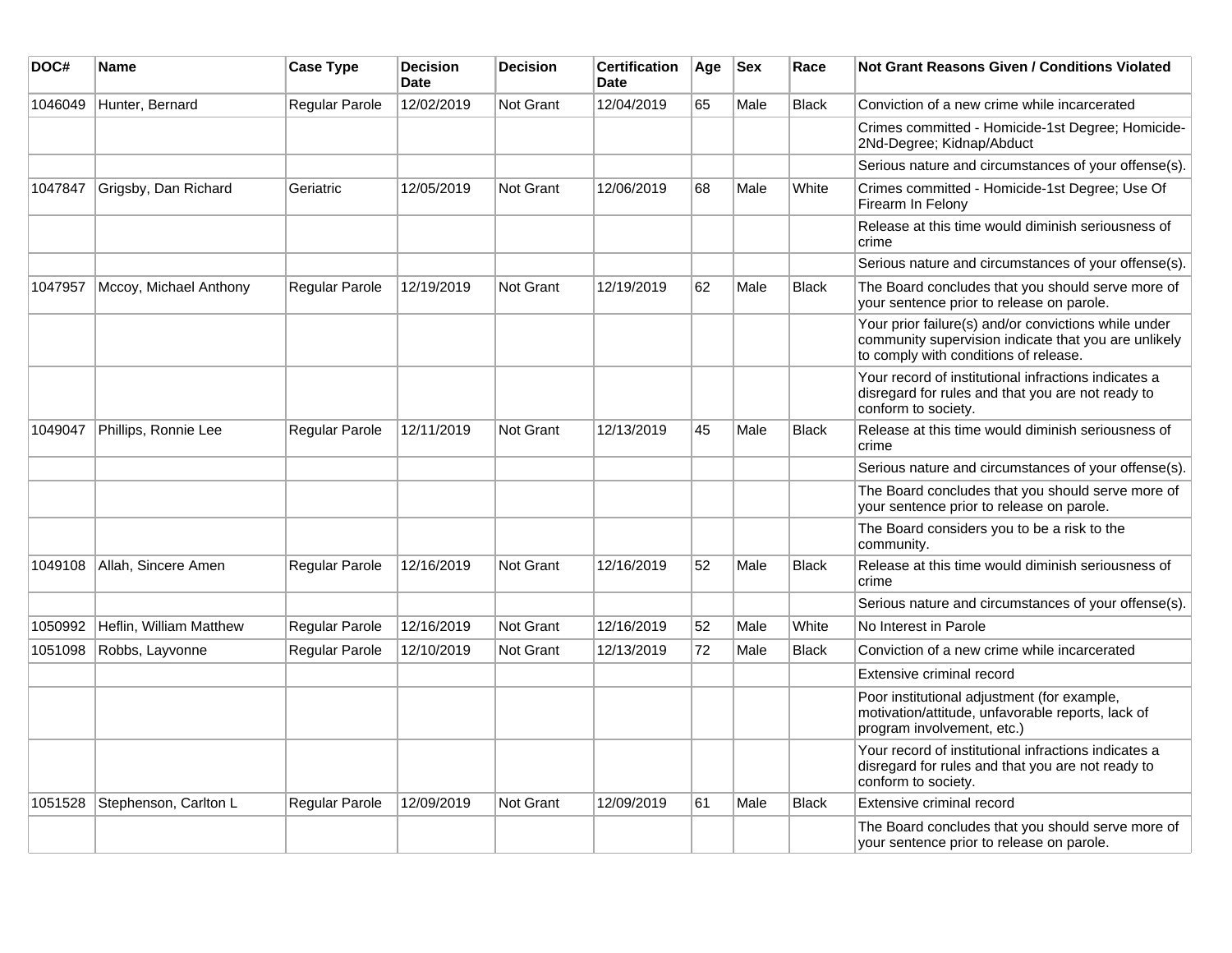| DOC#    | Name                         | <b>Case Type</b> | <b>Decision</b><br><b>Date</b> | <b>Decision</b> | <b>Certification</b><br>Date | Age | <b>Sex</b> | Race         | <b>Not Grant Reasons Given / Conditions Violated</b>                                                                                                        |
|---------|------------------------------|------------------|--------------------------------|-----------------|------------------------------|-----|------------|--------------|-------------------------------------------------------------------------------------------------------------------------------------------------------------|
| 1051528 | Stephenson, Carlton L        | Regular Parole   | 12/09/2019                     | Not Grant       | 12/09/2019                   | 61  | Male       | <b>Black</b> | Your prior failure(s) and/or convictions while under<br>community supervision indicate that you are unlikely<br>to comply with conditions of release.       |
| 1052486 | Foster, Dana Rex             | Regular Parole   | 12/03/2019                     | Not Grant       | 12/03/2019                   | 67  | Male       | White        | Crimes committed - Homicide-Capital; Robbery;<br>Larc-Grand                                                                                                 |
|         |                              |                  |                                |                 |                              |     |            |              | Serious nature and circumstances of your offense(s).                                                                                                        |
| 1052599 | Sanders, Donnie Edison       | Regular Parole   | 12/12/2019                     | Not Grant       | 12/13/2019                   | 48  | Male       | <b>Black</b> | Extensive criminal record                                                                                                                                   |
|         |                              |                  |                                |                 |                              |     |            |              | Serious nature and circumstances of your offense(s).                                                                                                        |
|         |                              |                  |                                |                 |                              |     |            |              | The Board considers you to be a risk to the<br>community.                                                                                                   |
|         |                              |                  |                                |                 |                              |     |            |              | You need further participation in institutional work<br>and/or educational programs to indicate your positive<br>progression towards re-entry into society. |
| 1053066 | England, Phillip Lee         | Regular Parole   | 11/30/2019                     | Not Grant       | 12/03/2019                   | 73  | Male       | White        | Crimes committed -                                                                                                                                          |
|         |                              |                  |                                |                 |                              |     |            |              | Release at this time would diminish seriousness of<br>crime                                                                                                 |
|         |                              |                  |                                |                 |                              |     |            |              | The Board considers you to be a risk to the<br>community.                                                                                                   |
| 1053170 | Hatfield, Larry Lee          | Regular Parole   | 12/10/2019                     | Not Grant       | 12/13/2019                   | 63  | Male       | White        | Other                                                                                                                                                       |
|         |                              |                  |                                |                 |                              |     |            |              | Release at this time would diminish seriousness of<br>crime                                                                                                 |
|         |                              |                  |                                |                 |                              |     |            |              | Serious nature and circumstances of your offense(s).                                                                                                        |
|         |                              |                  |                                |                 |                              |     |            |              | The Board concludes that you should serve more of<br>your sentence prior to release on parole.                                                              |
| 1053520 | Stewart, John Wesley         | Regular Parole   | 12/09/2019                     | Not Grant       | 12/09/2019                   | 60  | Male       | White        | Extensive criminal record                                                                                                                                   |
|         |                              |                  |                                |                 |                              |     |            |              | Serious nature and circumstances of your offense(s).                                                                                                        |
|         |                              |                  |                                |                 |                              |     |            |              | The Board concludes that you should serve more of<br>your sentence prior to release on parole.                                                              |
|         |                              |                  |                                |                 |                              |     |            |              | You need further participation in institutional work<br>and/or educational programs to indicate your positive<br>progression towards re-entry into society. |
| 1054057 | Wallace, Freddie             | Regular Parole   | 12/07/2019                     | Not Grant       | 12/09/2019                   | 56  | Male       | Black        | Extensive criminal record                                                                                                                                   |
|         |                              |                  |                                |                 |                              |     |            |              | The Board concludes that you should serve more of<br>your sentence prior to release on parole.                                                              |
|         |                              |                  |                                |                 |                              |     |            |              | The Board considers you to be a risk to the<br>community.                                                                                                   |
|         |                              |                  |                                |                 |                              |     |            |              | Your prior failure(s) and/or convictions while under<br>community supervision indicate that you are unlikely<br>to comply with conditions of release.       |
|         | 1054239 Savage, Benny Albert | Regular Parole   | 12/12/2019                     | Not Grant       | 12/13/2019                   | 60  | Male       | Black        | Extensive criminal record                                                                                                                                   |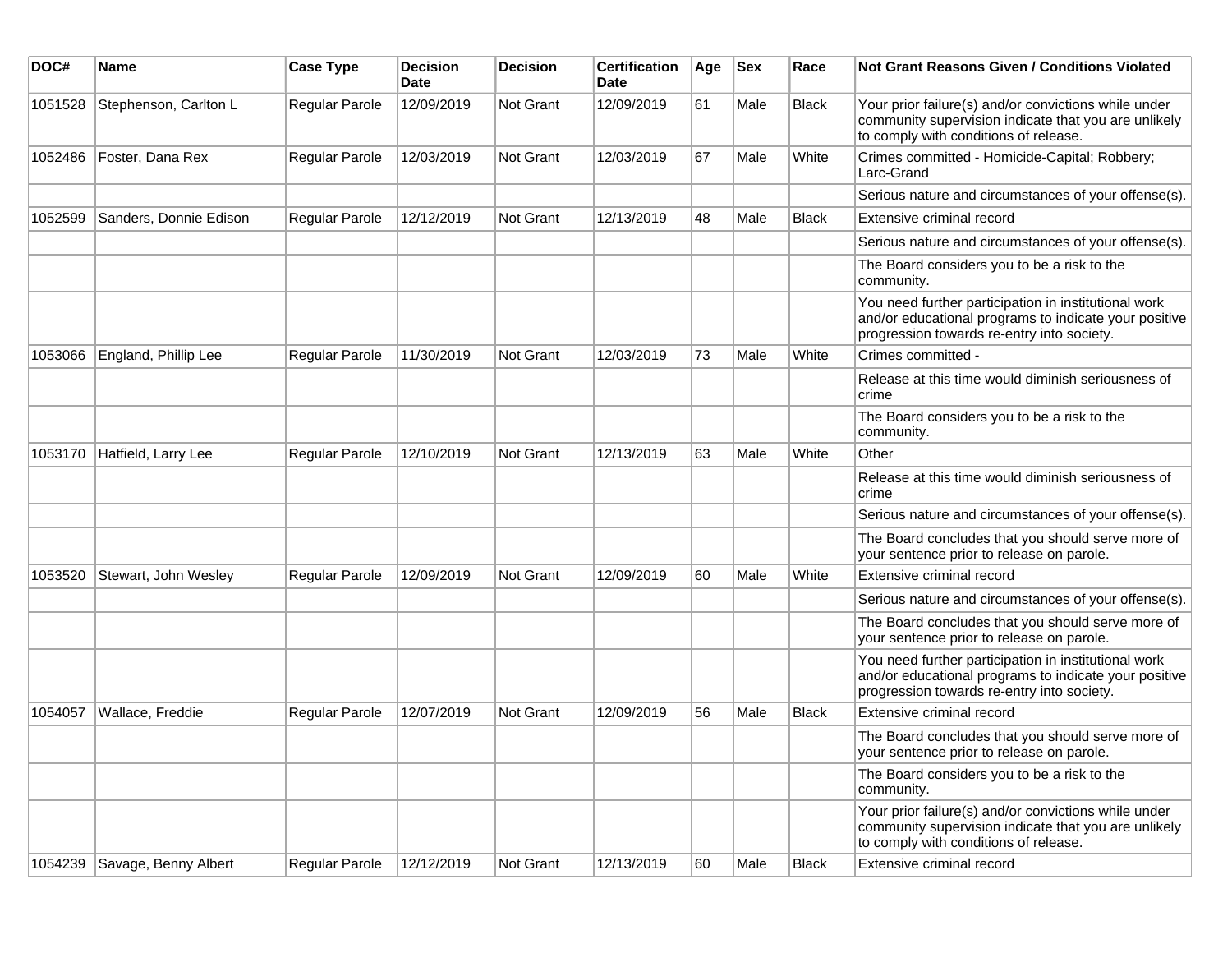| DOC#    | Name                      | <b>Case Type</b>      | <b>Decision</b><br><b>Date</b> | <b>Decision</b> | <b>Certification</b><br>Date | Age | <b>Sex</b>   | Race         | Not Grant Reasons Given / Conditions Violated                                                                                                               |
|---------|---------------------------|-----------------------|--------------------------------|-----------------|------------------------------|-----|--------------|--------------|-------------------------------------------------------------------------------------------------------------------------------------------------------------|
| 1054239 | Savage, Benny Albert      | Regular Parole        | 12/12/2019                     | Not Grant       | 12/13/2019                   | 60  | Male         | <b>Black</b> | Serious nature and circumstances of your offense(s).                                                                                                        |
|         |                           |                       |                                |                 |                              |     |              |              | The Board considers you to be a risk to the<br>community.                                                                                                   |
|         |                           |                       |                                |                 |                              |     |              |              | You need further participation in institutional work<br>and/or educational programs to indicate your positive<br>progression towards re-entry into society. |
|         |                           |                       |                                |                 |                              |     |              |              | Your prior failure(s) and/or convictions while under<br>community supervision indicate that you are unlikely<br>to comply with conditions of release.       |
| 1054653 | Brandt, Carolyn D         | Geriatric             | 12/03/2019                     | Not Grant       | 12/04/2019                   | 61  | Female White |              | Crimes committed - Homicide-1st Degree; Arson                                                                                                               |
|         |                           |                       |                                |                 |                              |     |              |              | Release at this time would diminish seriousness of<br>crime                                                                                                 |
|         |                           |                       |                                |                 |                              |     |              |              | Serious nature and circumstances of your offense(s).                                                                                                        |
|         |                           |                       |                                |                 |                              |     |              |              | You need further participation in institutional work<br>and/or educational programs to indicate your positive<br>progression towards re-entry into society. |
| 1056327 | Howell, Alonzo William    | <b>Regular Parole</b> | 12/09/2019                     | Not Grant       | 12/09/2019                   | 57  | Male         | <b>Black</b> | Crimes committed - Homicide-Attempted;<br>Kidnap/Abduct; Kidnap/Abduct                                                                                      |
|         |                           |                       |                                |                 |                              |     |              |              | Release at this time would diminish seriousness of<br>crime                                                                                                 |
|         |                           |                       |                                |                 |                              |     |              |              | Your prior failure(s) and/or convictions while under<br>community supervision indicate that you are unlikely<br>to comply with conditions of release.       |
| 1056604 | Devore, James Wilson      | Regular Parole        | 12/09/2019                     | Not Grant       | 12/09/2019                   | 53  | Male         | White        | Extensive criminal record                                                                                                                                   |
|         |                           |                       |                                |                 |                              |     |              |              | Serious nature and circumstances of your offense(s).                                                                                                        |
| 1056682 | Baldwin, William Lacy     | Regular Parole        | 12/03/2019                     | Not Grant       | 12/04/2019                   | 49  | Male         | White        | Conviction of a new crime while incarcerated                                                                                                                |
|         |                           |                       |                                |                 |                              |     |              |              | Crimes committed - Robbery; Accessory After The<br>Fact; Possession Of Weapon                                                                               |
|         |                           |                       |                                |                 |                              |     |              |              | Serious nature and circumstances of your offense(s).                                                                                                        |
|         |                           |                       |                                |                 |                              |     |              |              | The Board concludes that you should serve more of<br>your sentence prior to release on parole.                                                              |
| 1058147 | Ramos, Laudelino Herivert | Geriatric             | 11/30/2019                     | Not Grant       | 12/03/2019                   | 65  | Male         | White        | Crimes committed - Sex Assault, Rape; Sex Assault,<br>Rape; Sex Assault, Rape                                                                               |
|         |                           |                       |                                |                 |                              |     |              |              | Release at this time would diminish seriousness of<br>crime                                                                                                 |
|         |                           |                       |                                |                 |                              |     |              |              | Serious nature and circumstances of your offense(s).                                                                                                        |
|         |                           |                       |                                |                 |                              |     |              |              | The Board considers you to be a risk to the<br>community.                                                                                                   |
| 1059583 | Taylor, Curtis David      | Geriatric             | 11/25/2019                     | Not Grant       | 12/03/2019                   | 60  | Male         | White        | Extensive criminal record                                                                                                                                   |
|         |                           |                       |                                |                 |                              |     |              |              | History of violence.                                                                                                                                        |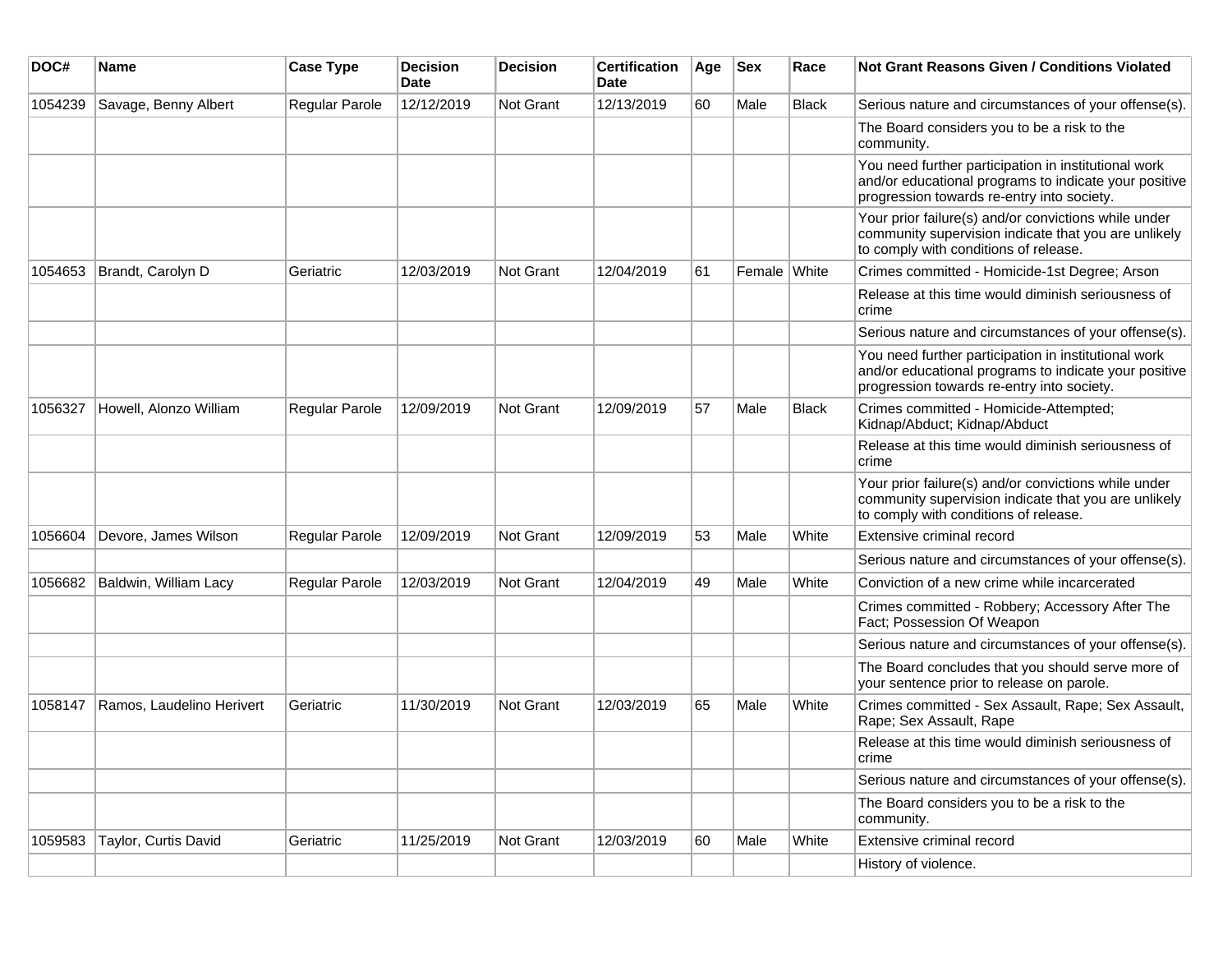| DOC#    | <b>Name</b>                    | <b>Case Type</b>          | <b>Decision</b><br><b>Date</b> | <b>Decision</b> | <b>Certification</b><br>Date | Age | <b>Sex</b> | Race  | <b>Not Grant Reasons Given / Conditions Violated</b>                                                                                                  |
|---------|--------------------------------|---------------------------|--------------------------------|-----------------|------------------------------|-----|------------|-------|-------------------------------------------------------------------------------------------------------------------------------------------------------|
| 1059583 | Taylor, Curtis David           | Geriatric                 | 11/25/2019                     | Not Grant       | 12/03/2019                   | 60  | Male       | White | Release at this time would diminish seriousness of<br>crime                                                                                           |
|         |                                |                           |                                |                 |                              |     |            |       | Serious nature and circumstances of your offense(s).                                                                                                  |
| 1060397 | Albright, Robert Lewis         | <b>Regular Parole</b>     | 12/11/2019                     | Not Grant       | 12/13/2019                   | 57  | Male       | White | Crimes committed - Homicide-Capital;<br>Kidnap/Abduct; Robbery                                                                                        |
|         |                                |                           |                                |                 |                              |     |            |       | Serious nature and circumstances of your offense(s).                                                                                                  |
|         |                                |                           |                                |                 |                              |     |            |       | Your prior failure(s) and/or convictions while under<br>community supervision indicate that you are unlikely<br>to comply with conditions of release. |
| 1062517 | Collins, Thomas Walter         | <b>Regular Parole</b>     | 12/05/2019                     | Not Grant       | 12/06/2019                   | 72  | Male       | White | Conviction of a new crime while incarcerated                                                                                                          |
|         |                                |                           |                                |                 |                              |     |            |       | Extensive criminal record                                                                                                                             |
|         |                                |                           |                                |                 |                              |     |            |       | Release at this time would diminish seriousness of<br>crime                                                                                           |
|         |                                |                           |                                |                 |                              |     |            |       | Serious nature and circumstances of your offense(s).                                                                                                  |
|         |                                |                           |                                |                 |                              |     |            |       | The Board considers you to be a risk to the<br>community.                                                                                             |
| 1065695 | Gaddis, Harry Lee              | Regular Parole            | 12/09/2019                     | Not Grant       | 12/09/2019                   | 73  | Male       | Black | Crimes committed - Homicide-1st Degree; Arson                                                                                                         |
|         |                                |                           |                                |                 |                              |     |            |       | Serious nature and circumstances of your offense(s).                                                                                                  |
| 1065749 | Mack, James Angelo             | Regular Parole            | 12/10/2019                     | Not Grant       | 12/13/2019                   | 54  | Male       | Black | Considering your offense and your institutional<br>records, the Board concludes that you should serve<br>more of your sentence before being paroled.  |
|         |                                |                           |                                |                 |                              |     |            |       | Crimes committed - Sex Assault, Rape; Burglary                                                                                                        |
|         |                                |                           |                                |                 |                              |     |            |       | Release at this time would diminish seriousness of<br>crime                                                                                           |
|         |                                |                           |                                |                 |                              |     |            |       | Serious nature and circumstances of your offense(s).                                                                                                  |
| 1066365 | Morehead, Paul William         | <b>Regular Parole</b>     | 12/08/2019                     | Not Grant       | 12/09/2019                   | 48  | Male       | White | Serious nature and circumstances of your offense(s).                                                                                                  |
|         |                                |                           |                                |                 |                              |     |            |       | The Board concludes that you should serve more of<br>your sentence prior to release on parole.                                                        |
| 1066701 | Holt, Joseph Lindsey           | Regular Parole            | 12/16/2019                     | Not Grant       | 12/16/2019                   | 48  | Male       | White | Extensive criminal record                                                                                                                             |
|         |                                |                           |                                |                 |                              |     |            |       | Serious nature and circumstances of your offense(s).                                                                                                  |
|         |                                |                           |                                |                 |                              |     |            |       | The Board concludes that you should serve more of<br>your sentence prior to release on parole.                                                        |
|         | 1068584 Newell, Robert William | Regular Parole 11/27/2019 |                                | Not Grant       | 12/02/2019                   | 71  | Male       | White | Release at this time would diminish seriousness of<br>crime                                                                                           |
|         |                                |                           |                                |                 |                              |     |            |       | Serious nature and circumstances of your offense(s).                                                                                                  |
|         |                                |                           |                                |                 |                              |     |            |       | The Board concludes that you should serve more of<br>your sentence prior to release on parole.                                                        |
|         |                                |                           |                                |                 |                              |     |            |       | Your prior failure(s) and/or convictions while under<br>community supervision indicate that you are unlikely<br>to comply with conditions of release. |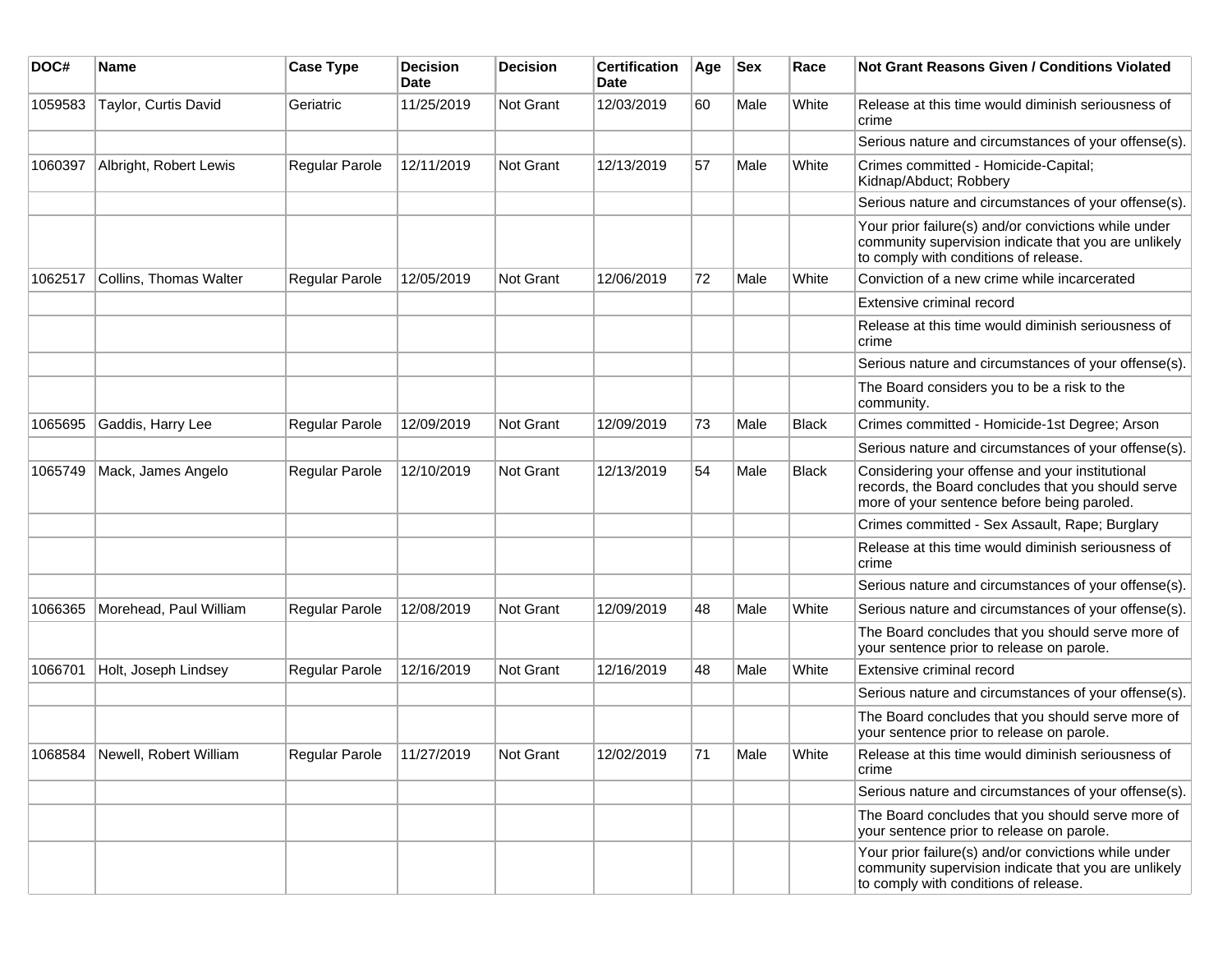| DOC#    | Name                     | <b>Case Type</b>      | <b>Decision</b><br>Date | <b>Decision</b>  | <b>Certification</b><br>Date | Age | <b>Sex</b> | Race         | <b>Not Grant Reasons Given / Conditions Violated</b>                                                                                                        |
|---------|--------------------------|-----------------------|-------------------------|------------------|------------------------------|-----|------------|--------------|-------------------------------------------------------------------------------------------------------------------------------------------------------------|
| 1069181 | Waller, James Thomas     | Regular Parole        | 12/27/2019              | Not Grant        | 12/30/2019                   | 60  | Male       | <b>Black</b> | Crimes committed - Homicide-1st Degree; Sex<br>Assault, Rape                                                                                                |
|         |                          |                       |                         |                  |                              |     |            |              | History of violence.                                                                                                                                        |
|         |                          |                       |                         |                  |                              |     |            |              | Serious nature and circumstances of your offense(s).                                                                                                        |
| 1069354 | Johnson, Earl Ronald     | Regular Parole        | 12/05/2019              | <b>Not Grant</b> | 12/06/2019                   | 71  | Male       | <b>Black</b> | Crimes committed - Sex Assault, Rape; Sex Assault,<br>Rape; Sex Assault, Rape                                                                               |
|         |                          |                       |                         |                  |                              |     |            |              | Extensive criminal record                                                                                                                                   |
|         |                          |                       |                         |                  |                              |     |            |              | The Board considers you to be a risk to the<br>community.                                                                                                   |
| 1070889 | Pinkney, Ronald          | Regular Parole        | 11/27/2019              | Not Grant        | 12/03/2019                   | 51  | Male       | <b>Black</b> | History of substance abuse.                                                                                                                                 |
|         |                          |                       |                         |                  |                              |     |            |              | History of violence.                                                                                                                                        |
|         |                          |                       |                         |                  |                              |     |            |              | Release at this time would diminish seriousness of<br>crime                                                                                                 |
|         |                          |                       |                         |                  |                              |     |            |              | Serious nature and circumstances of your offense(s).                                                                                                        |
|         |                          |                       |                         |                  |                              |     |            |              | The Board concludes that you should serve more of<br>your sentence prior to release on parole.                                                              |
| 1072129 | Williams, Clinton Angelo | Regular Parole        | 11/25/2019              | <b>Not Grant</b> | 12/03/2019                   | 63  | Male       | <b>Black</b> | Extensive criminal record                                                                                                                                   |
|         |                          |                       |                         |                  |                              |     |            |              | You need further participation in institutional work<br>and/or educational programs to indicate your positive<br>progression towards re-entry into society. |
|         |                          |                       |                         |                  |                              |     |            |              | Your prior failure(s) and/or convictions while under<br>community supervision indicate that you are unlikely<br>to comply with conditions of release.       |
| 1072399 | Ricks, Clarence          | <b>Regular Parole</b> | 11/28/2019              | Not Grant        | 12/03/2019                   | 59  | Male       | Black        | Crimes committed - Abduct-No Ransom Or Asslt;<br>Sex Assault, Rape; Robbery                                                                                 |
|         |                          |                       |                         |                  |                              |     |            |              | Extensive criminal record                                                                                                                                   |
|         |                          |                       |                         |                  |                              |     |            |              | Release at this time would diminish seriousness of<br>crime                                                                                                 |
| 1072590 | Marshall, Leon P         | Regular Parole        | 12/06/2019              | Not Grant        | 12/09/2019                   | 58  | Male       | <b>Black</b> | Extensive criminal record                                                                                                                                   |
|         |                          |                       |                         |                  |                              |     |            |              | Release at this time would diminish seriousness of<br>crime                                                                                                 |
|         |                          |                       |                         |                  |                              |     |            |              | Serious nature and circumstances of your offense(s).                                                                                                        |
|         |                          |                       |                         |                  |                              |     |            |              | The Board concludes that you should serve more of<br>your sentence prior to release on parole.                                                              |
| 1074774 | Walker, Frankie James    | Regular Parole        | 12/16/2019              | Not Grant        | 12/16/2019                   | 49  | Male       | <b>Black</b> | Extensive criminal record                                                                                                                                   |
|         |                          |                       |                         |                  |                              |     |            |              | History of violence.                                                                                                                                        |
|         |                          |                       |                         |                  |                              |     |            |              | Serious nature and circumstances of your offense(s).                                                                                                        |
|         |                          |                       |                         |                  |                              |     |            |              | You need further participation in institutional work<br>and/or educational programs to indicate your positive<br>progression towards re-entry into society. |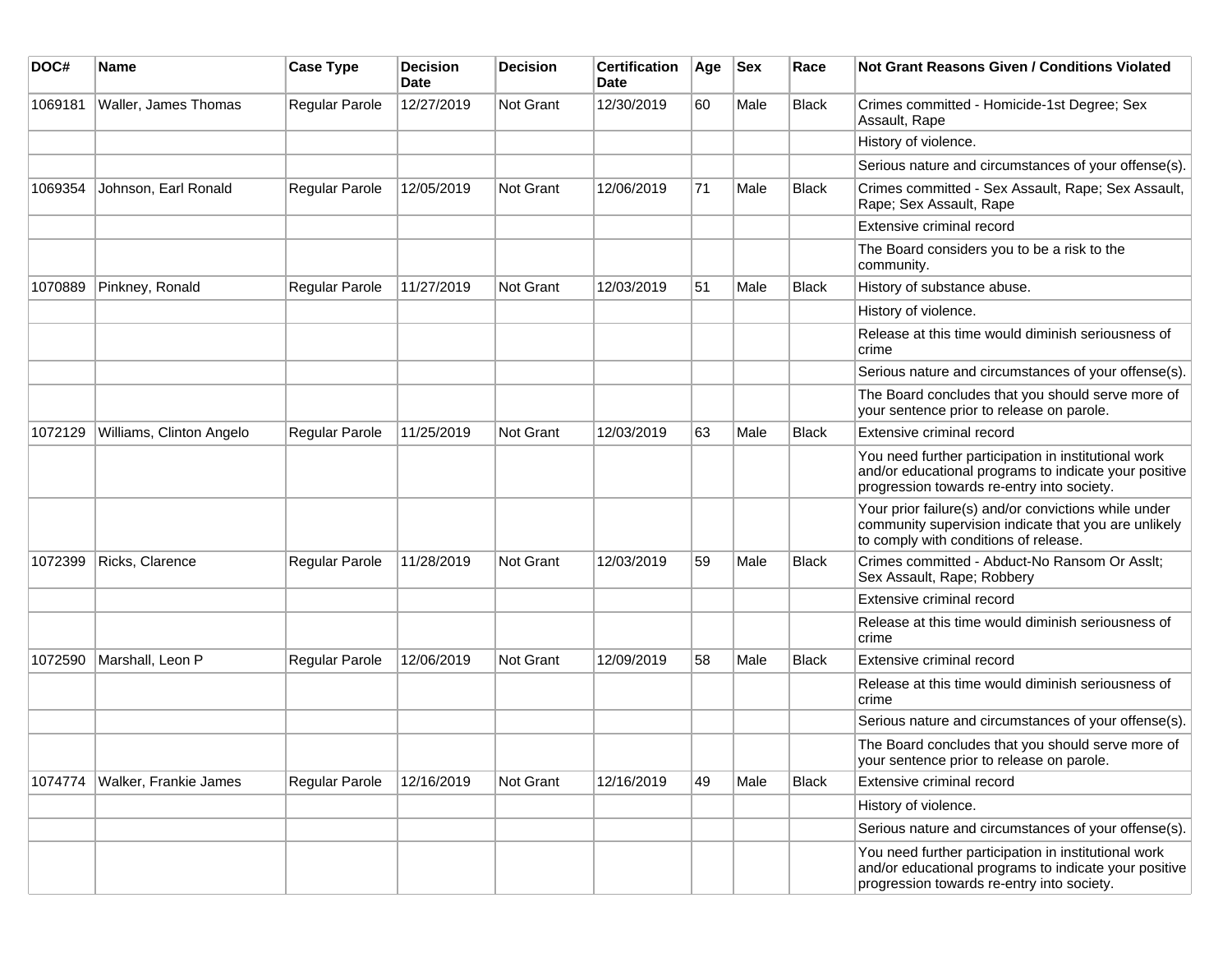| DOC#    | <b>Name</b>               | <b>Case Type</b> | <b>Decision</b><br><b>Date</b> | <b>Decision</b>  | <b>Certification</b><br>Date | Age | <b>Sex</b> | Race         | Not Grant Reasons Given / Conditions Violated                                                                                                               |
|---------|---------------------------|------------------|--------------------------------|------------------|------------------------------|-----|------------|--------------|-------------------------------------------------------------------------------------------------------------------------------------------------------------|
| 1074774 | Walker, Frankie James     | Regular Parole   | 12/16/2019                     | Not Grant        | 12/16/2019                   | 49  | Male       | <b>Black</b> | You need to show a longer period of stable<br>adjustment.                                                                                                   |
| 1076425 | Cole, James L             | Regular Parole   | 11/28/2019                     | Not Grant        | 12/03/2019                   | 75  | Male       | <b>Black</b> | Crimes committed - Homicide-2Nd-Degree                                                                                                                      |
|         |                           |                  |                                |                  |                              |     |            |              | Release at this time would diminish seriousness of<br>crime                                                                                                 |
|         |                           |                  |                                |                  |                              |     |            |              | The Board concludes that you should serve more of<br>your sentence prior to release on parole.                                                              |
| 1076682 | Smith, Tobias Anthony     | Geriatric        | 11/27/2019                     | Not Grant        | 12/03/2019                   | 62  | Male       | <b>Black</b> | Crimes committed - Rape: Intercourse By<br>Force/Threat/Intimidation; Rape: Intercourse By<br>Force/Threat/Intimidation; Robbery                            |
|         |                           |                  |                                |                  |                              |     |            |              | Release at this time would diminish seriousness of<br>crime                                                                                                 |
|         |                           |                  |                                |                  |                              |     |            |              | Serious nature and circumstances of your offense(s).                                                                                                        |
| 1076903 | McCray, Carl A Sr.        | Regular Parole   | 12/16/2019                     | <b>Not Grant</b> | 12/16/2019                   | 65  | Male       | <b>Black</b> | Extensive criminal record                                                                                                                                   |
|         |                           |                  |                                |                  |                              |     |            |              | You need further participation in institutional work<br>and/or educational programs to indicate your positive<br>progression towards re-entry into society. |
|         |                           |                  |                                |                  |                              |     |            |              | Your prior failure(s) and/or convictions while under<br>community supervision indicate that you are unlikely<br>to comply with conditions of release.       |
| 1077279 | Sanderson, William Arthur | Geriatric        | 12/09/2019                     | <b>Not Grant</b> | 12/09/2019                   | 62  | Male       | Black        | Crimes committed - Kidnap/Abduct; Sex Assault,<br>Rape; Sex Assault, Rape                                                                                   |
|         |                           |                  |                                |                  |                              |     |            |              | Extensive criminal record                                                                                                                                   |
|         |                           |                  |                                |                  |                              |     |            |              | Your prior failure(s) and/or convictions while under<br>community supervision indicate that you are unlikely<br>to comply with conditions of release.       |
| 1077471 | Gooden, Aubrey Dion       | Regular Parole   | 11/26/2019                     | Not Grant        | 12/03/2019                   | 53  | Male       | <b>Black</b> | Release at this time would diminish seriousness of<br>crime                                                                                                 |
|         |                           |                  |                                |                  |                              |     |            |              | Serious nature and circumstances of your offense(s).                                                                                                        |
|         |                           |                  |                                |                  |                              |     |            |              | Your prior failure(s) and/or convictions while under<br>community supervision indicate that you are unlikely<br>to comply with conditions of release.       |
| 1077714 | Harris, Alonza F          | Regular Parole   | 12/10/2019                     | Not Grant        | 12/13/2019                   | 61  | Male       | Black        | Crimes committed - Sex Assault, Rape; Sex Assault,<br>Rape; Sex Asslt-Sodomy-Woman                                                                          |
|         |                           |                  |                                |                  |                              |     |            |              | Extensive criminal record                                                                                                                                   |
|         |                           |                  |                                |                  |                              |     |            |              | Release at this time would diminish seriousness of<br>crime                                                                                                 |
|         |                           |                  |                                |                  |                              |     |            |              | Serious nature and circumstances of your offense(s).                                                                                                        |
| 1079578 | Fine, Ronald Wayne        | Regular Parole   | 12/22/2019                     | Not Grant        | 12/23/2019                   | 49  | Male       | White        | Release at this time would diminish seriousness of<br>crime                                                                                                 |
|         |                           |                  |                                |                  |                              |     |            |              | Serious nature and circumstances of your offense(s).                                                                                                        |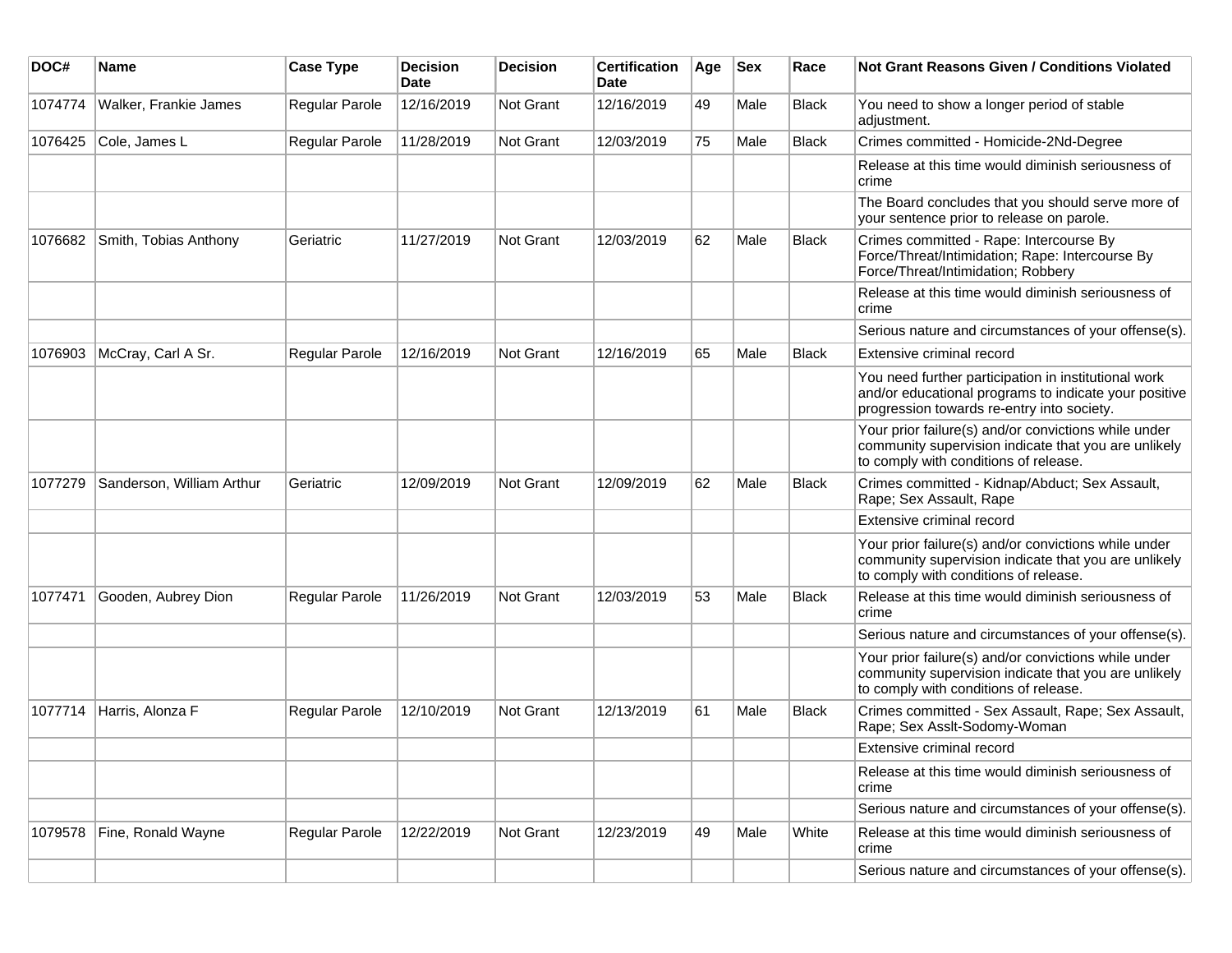| DOC#    | <b>Name</b>                                   | <b>Case Type</b> | <b>Decision</b><br>Date | <b>Decision</b> | <b>Certification</b><br>Date | Age | <b>Sex</b> | Race         | Not Grant Reasons Given / Conditions Violated                                                                                                         |
|---------|-----------------------------------------------|------------------|-------------------------|-----------------|------------------------------|-----|------------|--------------|-------------------------------------------------------------------------------------------------------------------------------------------------------|
| 1079578 | Fine, Ronald Wayne                            | Regular Parole   | 12/22/2019              | Not Grant       | 12/23/2019                   | 49  | Male       | White        | The Board concludes that you should serve more of<br>your sentence prior to release on parole.                                                        |
| 1079580 | Curtis, Robert Lynn                           | Regular Parole   | 12/02/2019              | Not Grant       | 12/04/2019                   | 60  | Male       | White        | Crimes committed - Sex Assault, Rape; Sex Assault,<br>Rape; Sex Asslt-Attempted Rape                                                                  |
|         |                                               |                  |                         |                 |                              |     |            |              | Serious nature and circumstances of your offense(s).                                                                                                  |
|         |                                               |                  |                         |                 |                              |     |            |              | Your prior failure(s) and/or convictions while under<br>community supervision indicate that you are unlikely<br>to comply with conditions of release. |
| 1080654 | Furline, Calvin                               | Regular Parole   | 12/29/2019              | Not Grant       | 12/31/2019                   | 59  | Male       | <b>Black</b> | Extensive criminal record                                                                                                                             |
|         |                                               |                  |                         |                 |                              |     |            |              | History of substance abuse.                                                                                                                           |
|         |                                               |                  |                         |                 |                              |     |            |              | History of violence.                                                                                                                                  |
|         |                                               |                  |                         |                 |                              |     |            |              | Release at this time would diminish seriousness of<br>crime                                                                                           |
|         |                                               |                  |                         |                 |                              |     |            |              | Your prior failure(s) and/or convictions while under<br>community supervision indicate that you are unlikely<br>to comply with conditions of release. |
| 1081958 | Carver, Leslie Eugene                         | Regular Parole   | 12/15/2019              | Not Grant       | 12/16/2019                   | 58  | Male       | White        | Crimes committed - Murder: 2nd Degree; Robbery;<br>Robbery                                                                                            |
|         |                                               |                  |                         |                 |                              |     |            |              | Release at this time would diminish seriousness of<br>crime                                                                                           |
|         |                                               |                  |                         |                 |                              |     |            |              | The Board considers you to be a risk to the<br>community.                                                                                             |
| 1082018 | Fortune, William Nathaniel Jr. Regular Parole |                  | 12/09/2019              | Not Grant       | 12/09/2019                   | 58  | Male       | <b>Black</b> | Crimes committed - Sex Assault, Rape; Burglary;<br>Larc-Grand                                                                                         |
|         |                                               |                  |                         |                 |                              |     |            |              | Extensive criminal record                                                                                                                             |
|         |                                               |                  |                         |                 |                              |     |            |              | History of violence.                                                                                                                                  |
|         |                                               |                  |                         |                 |                              |     |            |              | The Board considers you to be a risk to the<br>community.                                                                                             |
|         |                                               |                  |                         |                 |                              |     |            |              | Your prior failure(s) and/or convictions while under<br>community supervision indicate that you are unlikely<br>to comply with conditions of release. |
| 1082047 | McNabb, Gerald                                | Regular Parole   | 12/10/2019              | Not Grant       | 12/13/2019                   | 63  | Male       | White        | Considering your offense and your institutional<br>records, the Board concludes that you should serve<br>more of your sentence before being paroled.  |
|         |                                               |                  |                         |                 |                              |     |            |              | Crimes committed - Homicide-1st Degree;<br>Kidnap/Abduct; Robbery                                                                                     |
|         |                                               |                  |                         |                 |                              |     |            |              | Extensive criminal record                                                                                                                             |
|         |                                               |                  |                         |                 |                              |     |            |              | History of violence.                                                                                                                                  |
| 1082431 | Carrington, Jerome Ford                       | Regular Parole   | 12/17/2019              | Not Grant       | 12/18/2019                   | 56  | Male       | <b>Black</b> | No Interest in Parole                                                                                                                                 |
| 1083970 | Elder, Clarence Edward Jr.                    | Geriatric        | 12/07/2019              | Not Grant       | 12/09/2019                   | 61  | Male       | Black        | History of substance abuse.                                                                                                                           |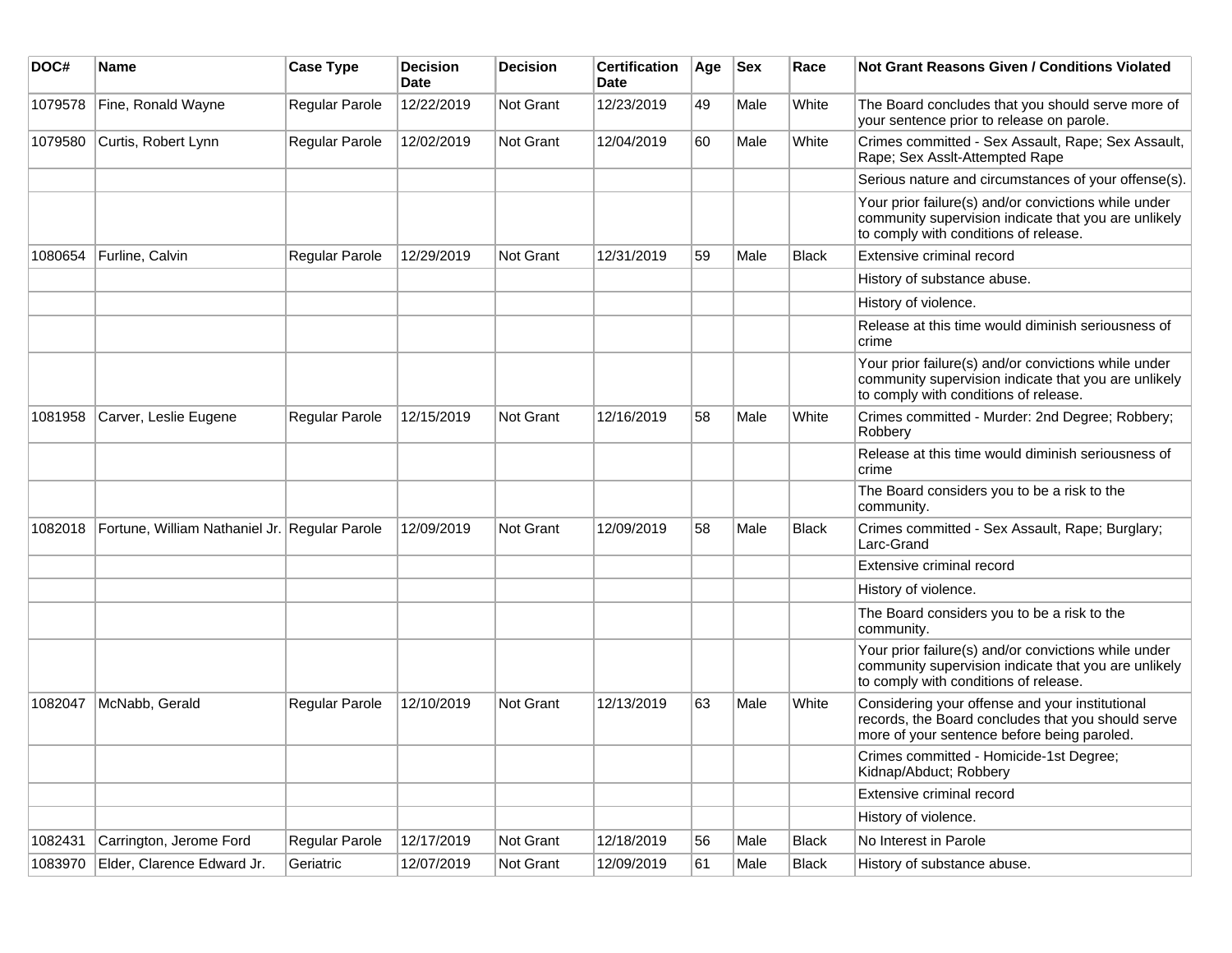| DOC#    | <b>Name</b>                | <b>Case Type</b>      | <b>Decision</b><br>Date | <b>Decision</b>  | <b>Certification</b><br>Date | Age | <b>Sex</b> | Race         | <b>Not Grant Reasons Given / Conditions Violated</b>                                                                                                        |
|---------|----------------------------|-----------------------|-------------------------|------------------|------------------------------|-----|------------|--------------|-------------------------------------------------------------------------------------------------------------------------------------------------------------|
| 1083970 | Elder, Clarence Edward Jr. | Geriatric             | 12/07/2019              | Not Grant        | 12/09/2019                   | 61  | Male       | Black        | History of violence.                                                                                                                                        |
|         |                            |                       |                         |                  |                              |     |            |              | Serious nature and circumstances of your offense(s).                                                                                                        |
| 1086271 | Pettaway, Demetrius L      | Regular Parole        | 11/25/2019              | <b>Not Grant</b> | 12/03/2019                   | 45  | Male       | <b>Black</b> | Considering your offense and your institutional<br>records, the Board concludes that you should serve<br>more of your sentence before being paroled.        |
|         |                            |                       |                         |                  |                              |     |            |              | Crimes committed - Homicide-Attempted; Malicious<br>Wounding; Felony Assault                                                                                |
|         |                            |                       |                         |                  |                              |     |            |              | History of violence.                                                                                                                                        |
|         |                            |                       |                         |                  |                              |     |            |              | You need further participation in institutional work<br>and/or educational programs to indicate your positive<br>progression towards re-entry into society. |
| 1087210 | Tunstall, Christopher R    | <b>Regular Parole</b> | 12/15/2019              | Not Grant        | 12/16/2019                   | 45  | Male       | <b>Black</b> | Crimes committed - Homicide-1st Degree; Homicide-<br>1st Degree; Robbery                                                                                    |
|         |                            |                       |                         |                  |                              |     |            |              | Release at this time would diminish seriousness of<br>crime                                                                                                 |
|         |                            |                       |                         |                  |                              |     |            |              | Serious nature and circumstances of your offense(s).                                                                                                        |
|         |                            |                       |                         |                  |                              |     |            |              | You need to show a longer period of stable<br>adjustment.                                                                                                   |
| 1087549 | Cook, Jetadia Sirica       | Regular Parole        | 11/29/2019              | Not Grant        | 12/03/2019                   | 42  | Male       | <b>Black</b> | Crimes committed - Robbery; Robbery; Robbery                                                                                                                |
|         |                            |                       |                         |                  |                              |     |            |              | Release at this time would diminish seriousness of<br>crime                                                                                                 |
|         |                            |                       |                         |                  |                              |     |            |              | Serious nature and circumstances of your offense(s).                                                                                                        |
|         |                            |                       |                         |                  |                              |     |            |              | The Board concludes that you should serve more of<br>your sentence prior to release on parole.                                                              |
| 1088641 | Moore, Frankie Donnell     | <b>Regular Parole</b> | 12/07/2019              | Not Grant        | 12/09/2019                   | 63  | Male       | <b>Black</b> | Crimes committed - Robbery; Robbery; Robbery                                                                                                                |
|         |                            |                       |                         |                  |                              |     |            |              | Extensive criminal record                                                                                                                                   |
|         |                            |                       |                         |                  |                              |     |            |              | Release at this time would diminish seriousness of<br>crime                                                                                                 |
|         |                            |                       |                         |                  |                              |     |            |              | Your prior failure(s) and/or convictions while under<br>community supervision indicate that you are unlikely<br>to comply with conditions of release.       |
| 1089239 | Foster, Stephen C          | Geriatric             | 12/09/2019              | Not Grant        | 12/09/2019                   | 66  | Male       | White        | Extensive criminal record                                                                                                                                   |
|         |                            |                       |                         |                  |                              |     |            |              | Release at this time would diminish seriousness of<br>crime                                                                                                 |
| 1089259 | Ross, Bryant Richard       | Geriatric             | 12/18/2019              | Not Grant        | 12/19/2019                   | 66  | Male       | Black        | Crimes committed - Homicide-1st Degree; Use Of<br>Firearm In Felony; Drive On Susp/Rev License                                                              |
|         |                            |                       |                         |                  |                              |     |            |              | Release at this time would diminish seriousness of<br>crime                                                                                                 |
|         |                            |                       |                         |                  |                              |     |            |              | The Board concludes that you should serve more of<br>your sentence prior to release on parole.                                                              |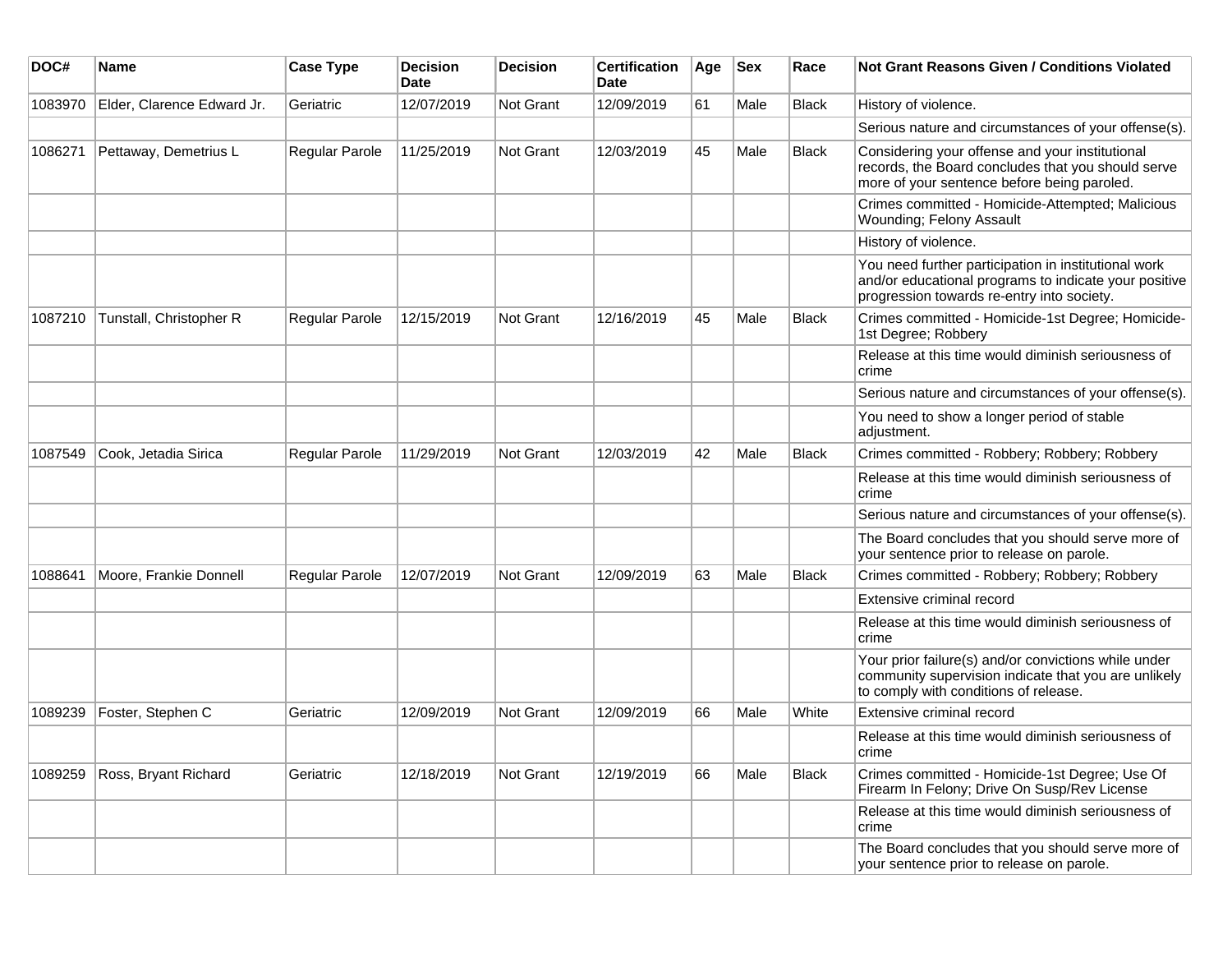| DOC#    | <b>Name</b>                | <b>Case Type</b> | <b>Decision</b><br><b>Date</b> | <b>Decision</b> | <b>Certification</b><br><b>Date</b> | Age | <b>Sex</b> | Race         | <b>Not Grant Reasons Given / Conditions Violated</b>                                                                                                  |
|---------|----------------------------|------------------|--------------------------------|-----------------|-------------------------------------|-----|------------|--------------|-------------------------------------------------------------------------------------------------------------------------------------------------------|
| 1089789 | Fields, Ricky Cornell      | Regular Parole   | 12/09/2019                     | Not Grant       | 12/09/2019                          | 50  | Male       | Black        | Crimes committed - Robbery; Robbery; Robbery:<br>Residence                                                                                            |
|         |                            |                  |                                |                 |                                     |     |            |              | Other                                                                                                                                                 |
|         |                            |                  |                                |                 |                                     |     |            |              | The Board concludes that you should serve more of<br>your sentence prior to release on parole.                                                        |
| 1090115 | Cosby, Jason S             | Regular Parole   | 12/10/2019                     | Not Grant       | 12/13/2019                          | 49  | Male       | <b>Black</b> | Crimes committed - Sex Assault, Rape; Robbery;<br>Sodomy                                                                                              |
|         |                            |                  |                                |                 |                                     |     |            |              | Extensive criminal record                                                                                                                             |
|         |                            |                  |                                |                 |                                     |     |            |              | Release at this time would diminish seriousness of<br>crime                                                                                           |
|         |                            |                  |                                |                 |                                     |     |            |              | Serious nature and circumstances of your offense(s).                                                                                                  |
|         |                            |                  |                                |                 |                                     |     |            |              | The Board considers you to be a risk to the<br>community.                                                                                             |
| 1090413 | Yarborough, Ezra Sylvester | Regular Parole   | 11/29/2019                     | Not Grant       | 12/03/2019                          | 68  | Male       | <b>Black</b> | Crimes committed - Murder: 2nd Degree; Assault:<br>Shoot, Stab, Etc In Commission Of Felony                                                           |
|         |                            |                  |                                |                 |                                     |     |            |              | Extensive criminal record                                                                                                                             |
|         |                            |                  |                                |                 |                                     |     |            |              | History of substance abuse.                                                                                                                           |
|         |                            |                  |                                |                 |                                     |     |            |              | Release at this time would diminish seriousness of<br>crime                                                                                           |
|         |                            |                  |                                |                 |                                     |     |            |              | Serious nature and circumstances of your offense(s).                                                                                                  |
|         |                            |                  |                                |                 |                                     |     |            |              | Your prior failure(s) and/or convictions while under<br>community supervision indicate that you are unlikely<br>to comply with conditions of release. |
|         |                            |                  |                                |                 |                                     |     |            |              | Your record indicates a serious disregard for the<br>property rights of others.                                                                       |
| 1091794 | Connaway, Billy Ray        | Regular Parole   | 12/05/2019                     | Not Grant       | 12/06/2019                          | 71  | Male       | White        | History of violence.                                                                                                                                  |
|         |                            |                  |                                |                 |                                     |     |            |              | Serious nature and circumstances of your offense(s).                                                                                                  |
|         |                            |                  |                                |                 |                                     |     |            |              | Your prior failure(s) and/or convictions while under<br>community supervision indicate that you are unlikely<br>to comply with conditions of release. |
| 1093472 | Spires, Poitier Lopez      | Regular Parole   | 12/06/2019                     | Not Grant       | 12/09/2019                          | 58  | Male       | <b>Black</b> | Crimes committed - Sex Assault, Rape; Forgery Of<br>Checks; Uttering, Pass Forged Object                                                              |
|         |                            |                  |                                |                 |                                     |     |            |              | Extensive criminal record                                                                                                                             |
|         |                            |                  |                                |                 |                                     |     |            |              | History of substance abuse.                                                                                                                           |
|         |                            |                  |                                |                 |                                     |     |            |              | History of violence.                                                                                                                                  |
|         |                            |                  |                                |                 |                                     |     |            |              | Release at this time would diminish seriousness of<br>crime                                                                                           |
|         |                            |                  |                                |                 |                                     |     |            |              | Serious nature and circumstances of your offense(s).                                                                                                  |
|         |                            |                  |                                |                 |                                     |     |            |              | The Board considers you to be a risk to the<br>community.                                                                                             |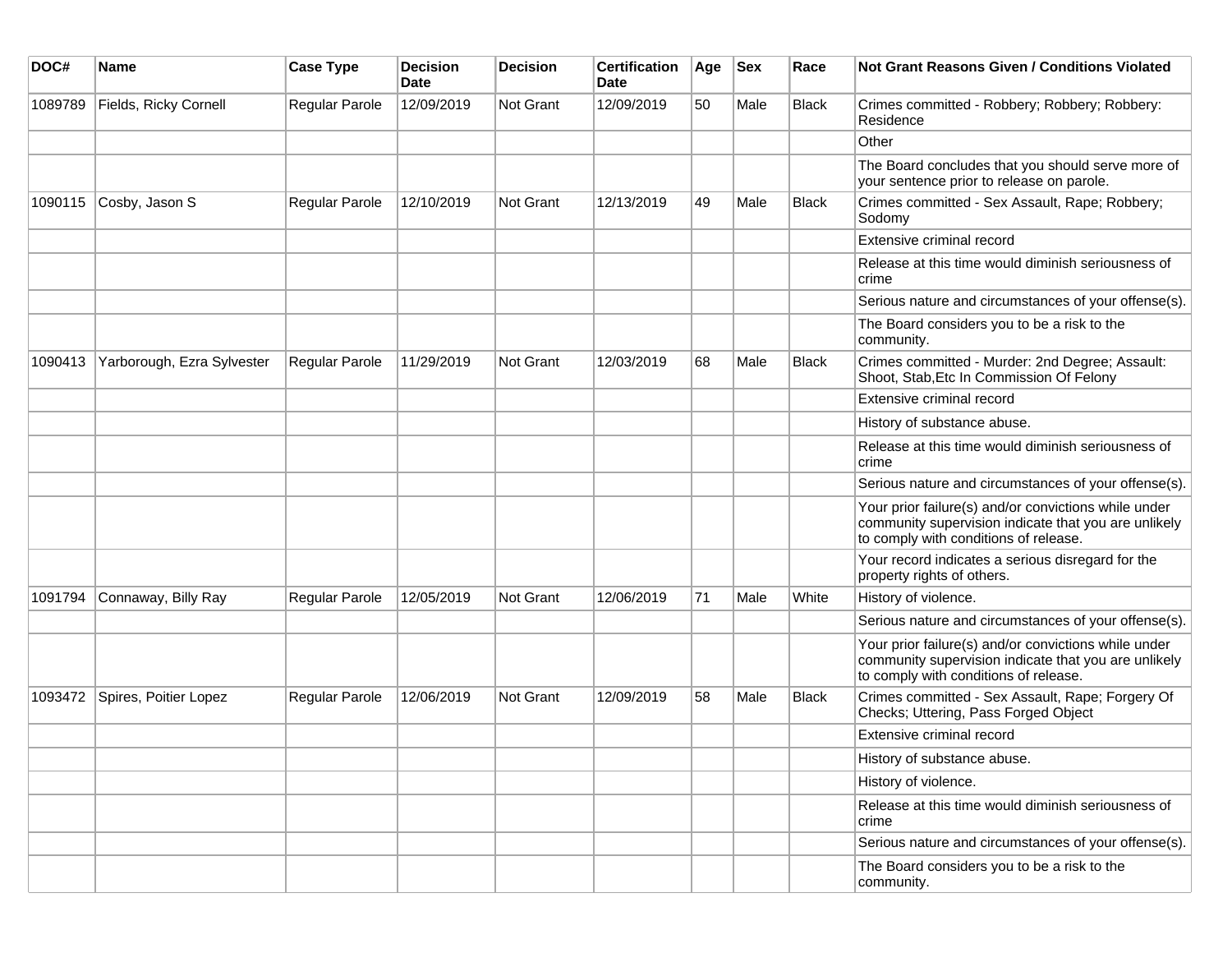| DOC#    | <b>Name</b>              | <b>Case Type</b> | <b>Decision</b><br><b>Date</b> | <b>Decision</b>  | <b>Certification</b><br><b>Date</b> | Age | <b>Sex</b> | Race         | Not Grant Reasons Given / Conditions Violated                                                                                                               |
|---------|--------------------------|------------------|--------------------------------|------------------|-------------------------------------|-----|------------|--------------|-------------------------------------------------------------------------------------------------------------------------------------------------------------|
| 1093472 | Spires, Poitier Lopez    | Regular Parole   | 12/06/2019                     | Not Grant        | 12/09/2019                          | 58  | Male       | <b>Black</b> | Your prior failure(s) and/or convictions while under<br>community supervision indicate that you are unlikely<br>to comply with conditions of release.       |
| 1093573 | Fallen, Floyd Lakeit     | Regular Parole   | 11/25/2019                     | Not Grant        | 12/03/2019                          | 55  | Male       | Black        | Considering your offense and your institutional<br>records, the Board concludes that you should serve<br>more of your sentence before being paroled.        |
|         |                          |                  |                                |                  |                                     |     |            |              | Crimes committed - Robbery; Robbery                                                                                                                         |
|         |                          |                  |                                |                  |                                     |     |            |              | The Board considers you to be a risk to the<br>community.                                                                                                   |
|         |                          |                  |                                |                  |                                     |     |            |              | You need further participation in institutional work<br>and/or educational programs to indicate your positive<br>progression towards re-entry into society. |
|         |                          |                  |                                |                  |                                     |     |            |              | Your record of institutional infractions indicates a<br>disregard for rules and that you are not ready to<br>conform to society.                            |
| 1094730 | Norwood, Jeffrey Allen   | Regular Parole   | 11/26/2019                     | Not Grant        | 12/03/2019                          | 53  | Male       | <b>Black</b> | Crimes committed - Homicide-2Nd-Degree; Assault;<br>Arson                                                                                                   |
|         |                          |                  |                                |                  |                                     |     |            |              | Extensive criminal record                                                                                                                                   |
|         |                          |                  |                                |                  |                                     |     |            |              | Your prior failure(s) and/or convictions while under<br>community supervision indicate that you are unlikely<br>to comply with conditions of release.       |
| 1095038 | Horsley, Owen Andrew     | Regular Parole   | 12/10/2019                     | Not Grant        | 12/13/2019                          | 64  | Male       | <b>Black</b> | Conviction of a new crime while incarcerated                                                                                                                |
|         |                          |                  |                                |                  |                                     |     |            |              | Crimes committed - Sex Assault, Rape; Robbery;<br>Robbery                                                                                                   |
|         |                          |                  |                                |                  |                                     |     |            |              | You need to show a longer period of stable<br>adjustment.                                                                                                   |
|         |                          |                  |                                |                  |                                     |     |            |              | Your prior failure(s) and/or convictions while under<br>community supervision indicate that you are unlikely<br>to comply with conditions of release.       |
| 1096470 | Crockett, Michael Thomas | Regular Parole   | 12/16/2019                     | Not Grant        | 12/16/2019                          | 50  | Male       | White        | Conviction of a new crime while incarcerated                                                                                                                |
|         |                          |                  |                                |                  |                                     |     |            |              | Release at this time would diminish seriousness of<br>crime                                                                                                 |
|         |                          |                  |                                |                  |                                     |     |            |              | Serious nature and circumstances of your offense(s).                                                                                                        |
|         |                          |                  |                                |                  |                                     |     |            |              | Your prior failure(s) and/or convictions while under<br>community supervision indicate that you are unlikely<br>to comply with conditions of release.       |
| 1097042 | Stubenvall, Charles E    | Regular Parole   | 12/06/2019                     | <b>Not Grant</b> | 12/09/2019                          | 53  | Male       | White        | Conviction of a new crime while incarcerated                                                                                                                |
|         |                          |                  |                                |                  |                                     |     |            |              | Crimes committed - Stat Rape-No Force;<br>Aggravated Sexual Battery; Penetrate W/Inanimate<br>Object                                                        |
|         |                          |                  |                                |                  |                                     |     |            |              | Serious nature and circumstances of your offense(s).                                                                                                        |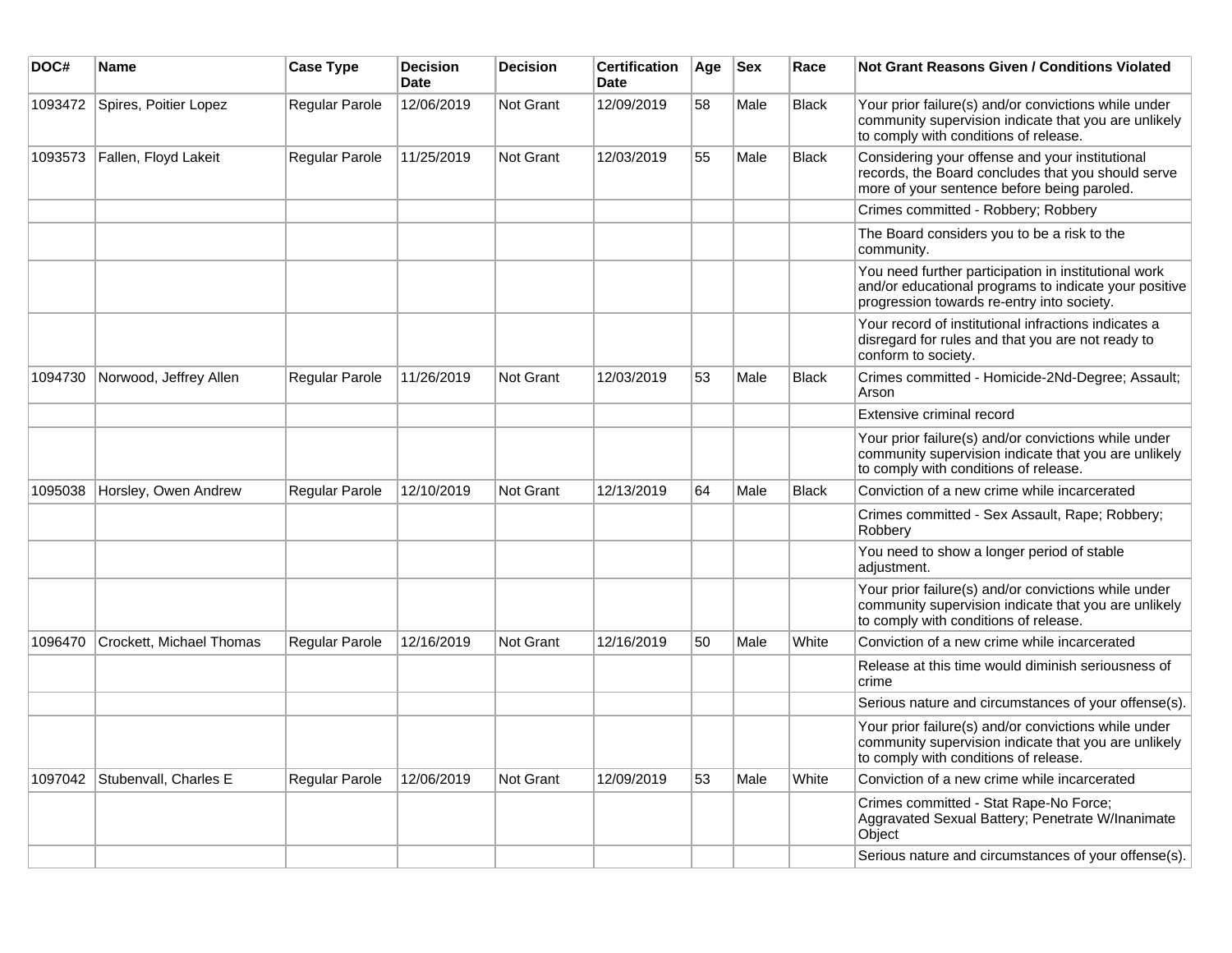| DOC#    | <b>Name</b>             | <b>Case Type</b> | <b>Decision</b><br><b>Date</b> | <b>Decision</b> | <b>Certification</b><br>Date | Age | <b>Sex</b> | Race         | <b>Not Grant Reasons Given / Conditions Violated</b>                                                                                                        |
|---------|-------------------------|------------------|--------------------------------|-----------------|------------------------------|-----|------------|--------------|-------------------------------------------------------------------------------------------------------------------------------------------------------------|
| 1097042 | Stubenvall, Charles E   | Regular Parole   | 12/06/2019                     | Not Grant       | 12/09/2019                   | 53  | Male       | White        | The Board concludes that you should serve more of<br>your sentence prior to release on parole.                                                              |
|         |                         |                  |                                |                 |                              |     |            |              | The Board considers you to be a risk to the<br>community.                                                                                                   |
| 1097079 | Nelson, Tyrone          | Regular Parole   | 12/09/2019                     | Not Grant       | 12/09/2019                   | 60  | Male       | <b>Black</b> | Considering your offense and your institutional<br>records, the Board concludes that you should serve<br>more of your sentence before being paroled.        |
|         |                         |                  |                                |                 |                              |     |            |              | Extensive criminal record                                                                                                                                   |
|         |                         |                  |                                |                 |                              |     |            |              | You need further participation in institutional work<br>and/or educational programs to indicate your positive<br>progression towards re-entry into society. |
| 1097569 | Murray, Michael Anthony | Regular Parole   | 11/30/2019                     | Not Grant       | 12/03/2019                   | 58  | Male       | <b>Black</b> | Crimes committed - Robbery: On Or Near Street;<br>Malicious Wounding; Grand Larceny: Auto Theft                                                             |
|         |                         |                  |                                |                 |                              |     |            |              | Extensive criminal record                                                                                                                                   |
|         |                         |                  |                                |                 |                              |     |            |              | Serious nature and circumstances of your offense(s).                                                                                                        |
|         |                         |                  |                                |                 |                              |     |            |              | You need to show a longer period of stable<br>adjustment.                                                                                                   |
| 1097866 | Shaw, Patrick Michael   | Regular Parole   | 12/01/2019                     | Not Grant       | 12/03/2019                   | 57  | Male       | White        | Crimes committed - Malicious Wounding; Malicious<br>Wounding; Malicious Wounding                                                                            |
|         |                         |                  |                                |                 |                              |     |            |              | Extensive criminal record                                                                                                                                   |
|         |                         |                  |                                |                 |                              |     |            |              | Serious nature and circumstances of your offense(s).                                                                                                        |
| 1098456 | Harris, Tony Sylveste   | Regular Parole   | 12/18/2019                     | Not Grant       | 12/19/2019                   | 56  | Male       | <b>Black</b> | Crimes committed - Sex Assault, Rape; Sex Asslt-<br>Attempted Rape; Malicious Wounding                                                                      |
|         |                         |                  |                                |                 |                              |     |            |              | Release at this time would diminish seriousness of<br>crime                                                                                                 |
|         |                         |                  |                                |                 |                              |     |            |              | Serious nature and circumstances of your offense(s).                                                                                                        |
| 1098881 | Davis, Frank Leon       | Regular Parole   | 12/08/2019                     | Not Grant       | 12/09/2019                   | 65  | Male       | <b>Black</b> | Crimes committed - Abduct-No Ransom Or Asslt;<br>Sex Assault, Rape; Sex Assault, Rape                                                                       |
|         |                         |                  |                                |                 |                              |     |            |              | Extensive criminal record                                                                                                                                   |
|         |                         |                  |                                |                 |                              |     |            |              | Release at this time would diminish seriousness of<br>crime                                                                                                 |
| 1099997 | Smith, Raymond Jr       | Geriatric        | 12/18/2019                     | Not Grant       | 12/18/2019                   | 70  | Male       | <b>Black</b> | Crimes committed - Larceny: Third Or Subsequent<br>Conviction; Larceny: Third Or Subsequent<br>Conviction; Grand Larceny: >=\$200 Not From A<br>Person      |
|         |                         |                  |                                |                 |                              |     |            |              | Extensive criminal record                                                                                                                                   |
|         |                         |                  |                                |                 |                              |     |            |              | The Board concludes that you should serve more of<br>your sentence prior to release on parole.                                                              |
|         |                         |                  |                                |                 |                              |     |            |              | The Board considers you to be a risk to the<br>community.                                                                                                   |
| 1100325 | Bratton, Paul Rocky     | Geriatric        | 12/10/2019                     | Not Grant       | 12/13/2019                   | 64  | Male       | <b>Black</b> | Crimes committed - Robbery; Robbery; Robbery                                                                                                                |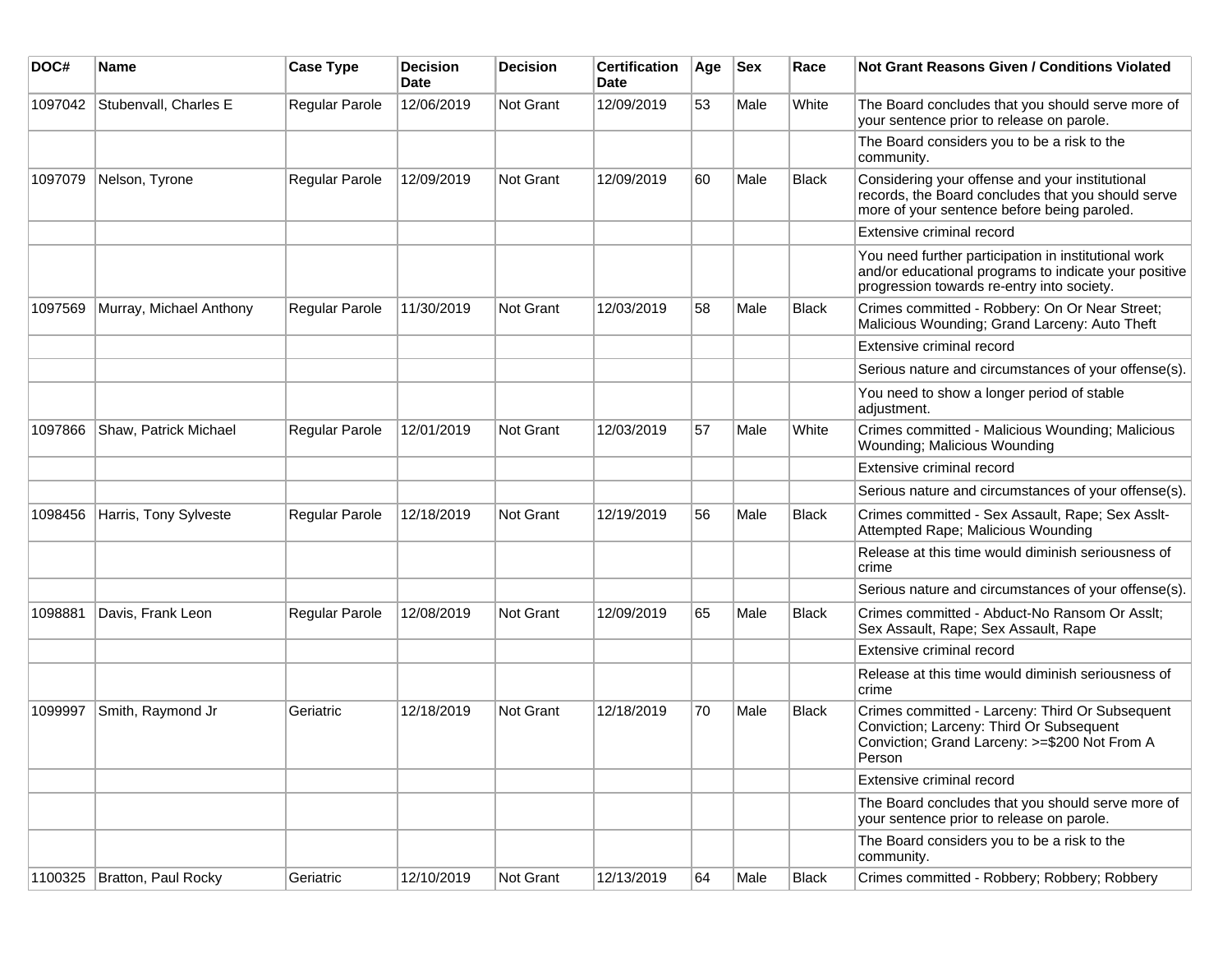| DOC#    | <b>Name</b>                   | <b>Case Type</b>      | <b>Decision</b><br>Date | <b>Decision</b> | <b>Certification</b><br><b>Date</b> | Age | <b>Sex</b> | Race         | <b>Not Grant Reasons Given / Conditions Violated</b>                                                                                                  |
|---------|-------------------------------|-----------------------|-------------------------|-----------------|-------------------------------------|-----|------------|--------------|-------------------------------------------------------------------------------------------------------------------------------------------------------|
| 1100325 | Bratton, Paul Rocky           | Geriatric             | 12/10/2019              | Not Grant       | 12/13/2019                          | 64  | Male       | <b>Black</b> | History of violence.                                                                                                                                  |
|         |                               |                       |                         |                 |                                     |     |            |              | Serious nature and circumstances of your offense(s).                                                                                                  |
|         |                               |                       |                         |                 |                                     |     |            |              | The Board considers you to be a risk to the<br>community.                                                                                             |
| 1100565 | Gray, Timothy Alfred          | Geriatric             | 11/27/2019              | Not Grant       | 12/02/2019                          | 60  | Male       | Black        | Extensive criminal record                                                                                                                             |
|         |                               |                       |                         |                 |                                     |     |            |              | Release at this time would diminish seriousness of<br>crime                                                                                           |
|         |                               |                       |                         |                 |                                     |     |            |              | Serious nature and circumstances of your offense(s).                                                                                                  |
|         |                               |                       |                         |                 |                                     |     |            |              | You need to show a longer period of stable<br>adjustment.                                                                                             |
| 1101169 | Smith, Tyrone Alexande        | <b>Regular Parole</b> | 11/29/2019              | Not Grant       | 12/03/2019                          | 67  | Male       | <b>Black</b> | Crimes committed - Homicide-Capital; Homicide-1st<br>Degree; Firing Into Dwelling Or Buildi                                                           |
|         |                               |                       |                         |                 |                                     |     |            |              | Serious nature and circumstances of your offense(s).                                                                                                  |
| 1101934 | Roland, James Thomas Sr.      | Regular Parole        | 11/27/2019              | Not Grant       | 12/02/2019                          | 76  | Male       | White        | Crimes committed - Kidnap/Abduct; Sex Asslt-<br>Attempted Rape; Sex Asslt-Attempted Rape                                                              |
|         |                               |                       |                         |                 |                                     |     |            |              | Extensive criminal record                                                                                                                             |
|         |                               |                       |                         |                 |                                     |     |            |              | Release at this time would diminish seriousness of<br>crime                                                                                           |
|         |                               |                       |                         |                 |                                     |     |            |              | Your prior failure(s) and/or convictions while under<br>community supervision indicate that you are unlikely<br>to comply with conditions of release. |
| 1101949 | Smith, Jesse Calvin           | Regular Parole        | 12/09/2019              | Not Grant       | 12/09/2019                          | 51  | Male       | Black        | Crimes committed - Homicide/Murder; Sex Assault,<br>Rape; Aggravated Sexual Assault                                                                   |
|         |                               |                       |                         |                 |                                     |     |            |              | Release at this time would diminish seriousness of<br>crime                                                                                           |
|         |                               |                       |                         |                 |                                     |     |            |              | Serious nature and circumstances of your offense(s).                                                                                                  |
|         |                               |                       |                         |                 |                                     |     |            |              | The Board concludes that you should serve more of<br>your sentence prior to release on parole.                                                        |
| 1102204 | Braxton, Christopher D        | <b>Regular Parole</b> | 12/05/2019              | Not Grant       | 12/06/2019                          | 50  | Male       | <b>Black</b> | Release at this time would diminish seriousness of<br>crime                                                                                           |
|         |                               |                       |                         |                 |                                     |     |            |              | Serious nature and circumstances of your offense(s).                                                                                                  |
|         |                               |                       |                         |                 |                                     |     |            |              | The Board considers you to be a risk to the<br>community.                                                                                             |
|         | 1103085 Cochran, Dennis Wayne | Regular Parole        | 12/10/2019              | Not Grant       | 12/13/2019                          | 65  | Male       | White        | Crimes committed - Abduct-No Ransom Or Asslt;<br>Sex Assault, Rape; Sodomy                                                                            |
|         |                               |                       |                         |                 |                                     |     |            |              | Serious nature and circumstances of your offense(s).                                                                                                  |
|         |                               |                       |                         |                 |                                     |     |            |              | The Board concludes that you should serve more of<br>your sentence prior to release on parole.                                                        |
|         |                               |                       |                         |                 |                                     |     |            |              | The Board considers you to be a risk to the<br>community.                                                                                             |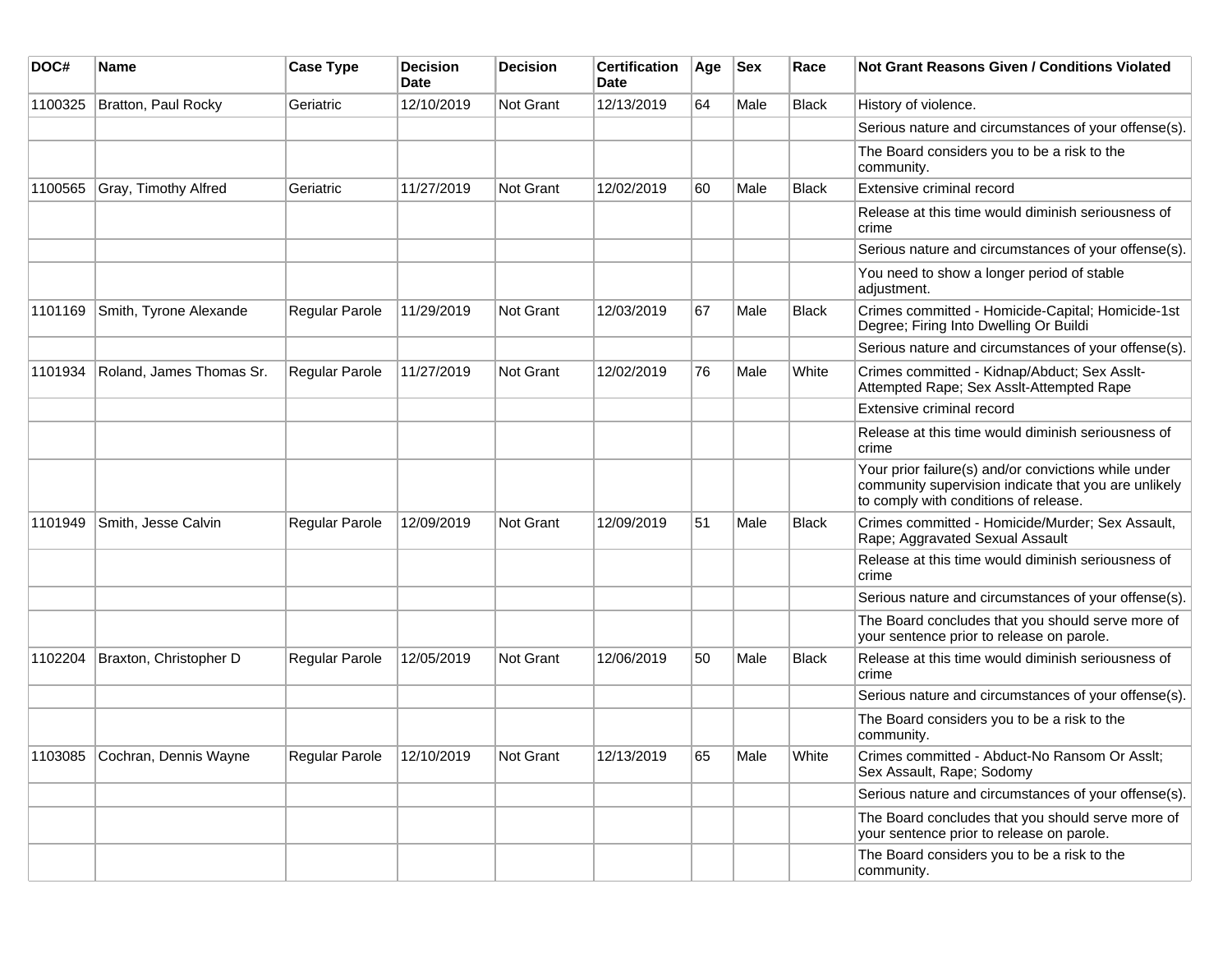| DOC#    | <b>Name</b>                 | <b>Case Type</b>      | <b>Decision</b><br>Date | <b>Decision</b> | <b>Certification</b><br><b>Date</b> | Age | <b>Sex</b> | Race         | <b>Not Grant Reasons Given / Conditions Violated</b>                                                                                                  |
|---------|-----------------------------|-----------------------|-------------------------|-----------------|-------------------------------------|-----|------------|--------------|-------------------------------------------------------------------------------------------------------------------------------------------------------|
| 1103980 | Smith, Raymond              | Regular Parole        | 12/12/2019              | Not Grant       | 12/13/2019                          | 50  | Male       | <b>Black</b> | Crimes committed - Robbery; Mayhem/Maiming;<br>Burglary                                                                                               |
|         |                             |                       |                         |                 |                                     |     |            |              | Release at this time would diminish seriousness of<br>crime                                                                                           |
|         |                             |                       |                         |                 |                                     |     |            |              | Serious nature and circumstances of your offense(s).                                                                                                  |
|         |                             |                       |                         |                 |                                     |     |            |              | The Board concludes that you should serve more of<br>your sentence prior to release on parole.                                                        |
| 1104265 | Dixon, Harrison III         | Regular Parole        | 11/27/2019              | Not Grant       | 12/03/2019                          | 52  | Male       | <b>Black</b> | Considering your offense and your institutional<br>records, the Board concludes that you should serve<br>more of your sentence before being paroled.  |
|         |                             |                       |                         |                 |                                     |     |            |              | Crimes committed - Homicide/Murder; Robbery;<br>Robbery                                                                                               |
|         |                             |                       |                         |                 |                                     |     |            |              | Extensive criminal record                                                                                                                             |
|         |                             |                       |                         |                 |                                     |     |            |              | Release at this time would diminish seriousness of<br>crime                                                                                           |
| 1105859 | Kerrigan, Patrick Eugene    | <b>Regular Parole</b> | 11/29/2019              | Not Grant       | 12/03/2019                          | 64  | Male       | White        | Crimes committed - Sex Assault, Rape; Sex Asslt-<br>Carnal Abuse; Forcible Sodomy                                                                     |
|         |                             |                       |                         |                 |                                     |     |            |              | Extensive criminal record                                                                                                                             |
|         |                             |                       |                         |                 |                                     |     |            |              | History of violence.                                                                                                                                  |
|         |                             |                       |                         |                 |                                     |     |            |              | Release at this time would diminish seriousness of<br>crime                                                                                           |
|         |                             |                       |                         |                 |                                     |     |            |              | Serious nature and circumstances of your offense(s).                                                                                                  |
|         |                             |                       |                         |                 |                                     |     |            |              | The Board considers you to be a risk to the<br>community.                                                                                             |
| 1107274 | Overton, Melvin Antione Jr. | Regular Parole        | 12/10/2019              | Not Grant       | 12/13/2019                          | 54  | Male       | Black        | History of violence.                                                                                                                                  |
|         |                             |                       |                         |                 |                                     |     |            |              | Poor institutional adjustment (for example,<br>motivation/attitude, unfavorable reports, lack of<br>program involvement, etc.)                        |
|         |                             |                       |                         |                 |                                     |     |            |              | Release at this time would diminish seriousness of<br>crime                                                                                           |
|         |                             |                       |                         |                 |                                     |     |            |              | Serious nature and circumstances of your offense(s).                                                                                                  |
|         |                             |                       |                         |                 |                                     |     |            |              | Your prior failure(s) and/or convictions while under<br>community supervision indicate that you are unlikely<br>to comply with conditions of release. |
| 1107740 | Marcozzi, Richard Alan      | Regular Parole        | 12/18/2019              | Not Grant       | 12/18/2019                          | 61  | Male       | White        | Crimes committed - Homicide-Capital; Sex Assault,<br>Rape; Weapon Offense                                                                             |
|         |                             |                       |                         |                 |                                     |     |            |              | Release at this time would diminish seriousness of<br>crime                                                                                           |
| 1108227 | Casey, Calvin               | Regular Parole        | 12/03/2019              | Not Grant       | 12/06/2019                          | 62  | Male       | Black        | Crimes committed - Homicide-2Nd-Degree; Sex<br>Assault, Rape; Sex Asslt-Sodomy-Woman                                                                  |
|         |                             |                       |                         |                 |                                     |     |            |              | History of substance abuse.                                                                                                                           |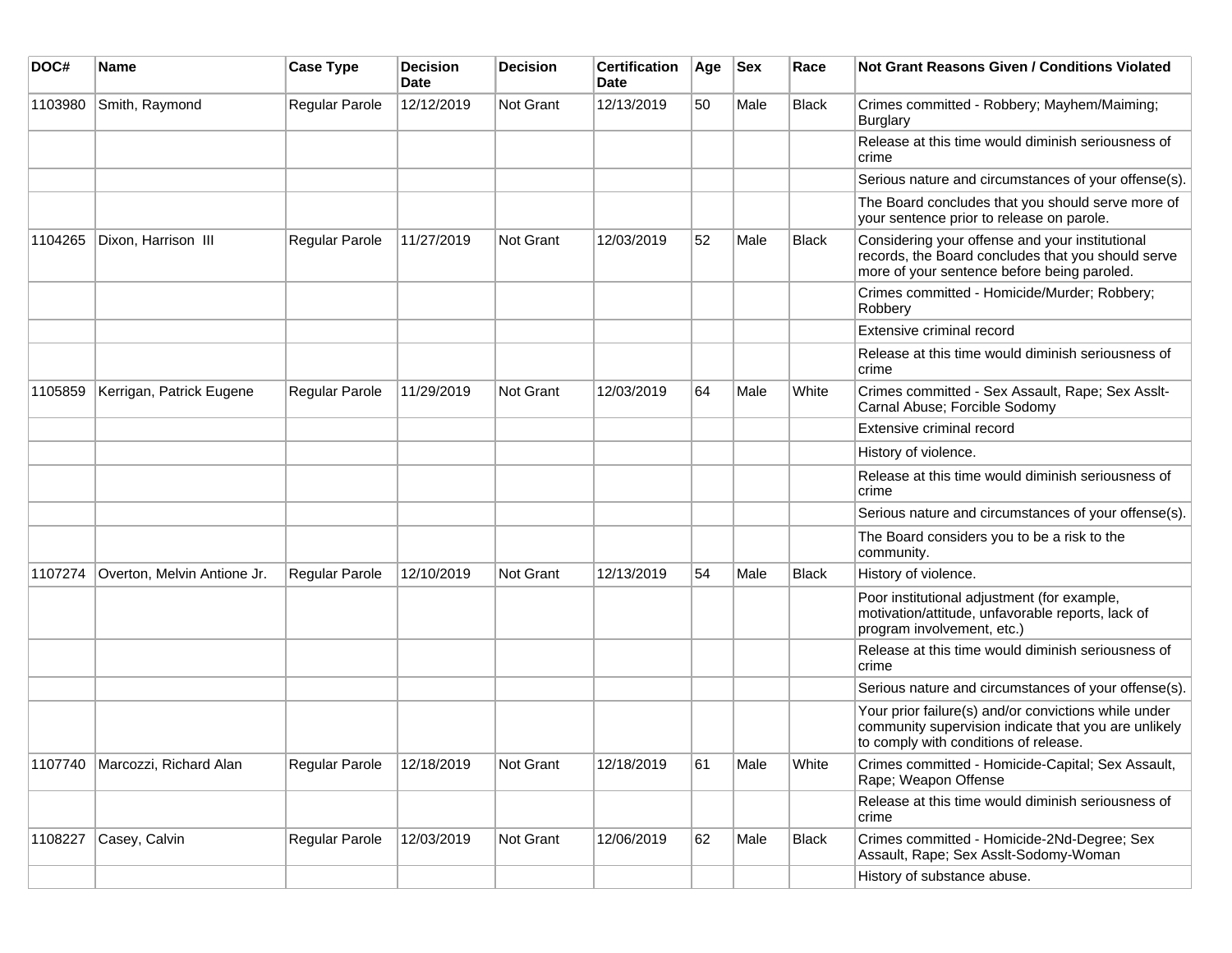| DOC#    | Name                    | <b>Case Type</b>      | <b>Decision</b><br>Date | <b>Decision</b>  | <b>Certification</b><br>Date | Age | <b>Sex</b> | Race         | <b>Not Grant Reasons Given / Conditions Violated</b>                                                                                                        |
|---------|-------------------------|-----------------------|-------------------------|------------------|------------------------------|-----|------------|--------------|-------------------------------------------------------------------------------------------------------------------------------------------------------------|
| 1108227 | Casey, Calvin           | <b>Regular Parole</b> | 12/03/2019              | Not Grant        | 12/06/2019                   | 62  | Male       | <b>Black</b> | Serious nature and circumstances of your offense(s).                                                                                                        |
|         |                         |                       |                         |                  |                              |     |            |              | The Board concludes that you should serve more of<br>your sentence prior to release on parole.                                                              |
|         |                         |                       |                         |                  |                              |     |            |              | The Board considers you to be a risk to the<br>community.                                                                                                   |
|         |                         |                       |                         |                  |                              |     |            |              | Your prior failure(s) and/or convictions while under<br>community supervision indicate that you are unlikely<br>to comply with conditions of release.       |
| 1108792 | Morgan, Raymond Lewis   | Regular Parole        | 12/27/2019              | Not Grant        | 12/30/2019                   | 53  | Male       | <b>Black</b> | Crimes committed - Abduct-No Ransom Or Asslt;<br>Abduct-No Ransom Or Asslt; Abduct-No Ransom Or<br>Assit                                                    |
|         |                         |                       |                         |                  |                              |     |            |              | Serious nature and circumstances of your offense(s).                                                                                                        |
|         |                         |                       |                         |                  |                              |     |            |              | The Board considers you to be a risk to the<br>community.                                                                                                   |
| 1109006 | Hewston, Rodney S       | <b>Regular Parole</b> | 12/02/2019              | <b>Not Grant</b> | 12/04/2019                   | 52  | Male       | <b>Black</b> | Crimes committed - Kidnap/Abduct;<br>Mayhem/Maiming; Sodomy                                                                                                 |
|         |                         |                       |                         |                  |                              |     |            |              | Extensive criminal record                                                                                                                                   |
| 1111636 | Thornton, William J     | <b>Regular Parole</b> | 12/02/2019              | <b>Not Grant</b> | 12/04/2019                   | 72  | Male       | White        | Crimes committed - Homicide-1st Degree                                                                                                                      |
|         |                         |                       |                         |                  |                              |     |            |              | Release at this time would diminish seriousness of<br>crime                                                                                                 |
|         |                         |                       |                         |                  |                              |     |            |              | Serious nature and circumstances of your offense(s).                                                                                                        |
| 1112749 | Freeman, Matthew        | Regular Parole        | 11/29/2019              | Not Grant        | 12/03/2019                   | 52  | Male       | <b>Black</b> | Crimes committed - Drugs: Sell/Provide For Resale<br>Sch I Or Ii; Drugs: Sell/Provide For Resale Sch I Or Ii                                                |
|         |                         |                       |                         |                  |                              |     |            |              | Extensive criminal record                                                                                                                                   |
|         |                         |                       |                         |                  |                              |     |            |              | Your prior failure(s) and/or convictions while under<br>community supervision indicate that you are unlikely<br>to comply with conditions of release.       |
| 1113147 | Savage, Richard Anthony | <b>Regular Parole</b> | 12/18/2019              | <b>Not Grant</b> | 12/19/2019                   | 64  | Male       | <b>Black</b> | Crimes committed - Homicide-1st Degree                                                                                                                      |
|         |                         |                       |                         |                  |                              |     |            |              | Serious nature and circumstances of your offense(s).                                                                                                        |
|         |                         |                       |                         |                  |                              |     |            |              | You need further participation in institutional work<br>and/or educational programs to indicate your positive<br>progression towards re-entry into society. |
| 1113794 | Rissell, Montie Ralph   | <b>Board Review</b>   | 12/03/2019              | Not Grant        | 12/04/2019                   | 61  | Male       | White        | Crimes committed - Homicide-1st Degree; Homicide-<br>1st Degree; Homicide-1st Degree                                                                        |
|         |                         |                       |                         |                  |                              |     |            |              | Serious nature and circumstances of your offense(s).                                                                                                        |
|         |                         |                       |                         |                  |                              |     |            |              | The Board concludes that you should serve more of<br>your sentence prior to release on parole.                                                              |
| 1114711 | Spragley, Michael W     | Regular Parole        | 12/03/2019              | Not Grant        | 12/06/2019                   | 44  | Male       | Black        | Considering your offense and your institutional<br>records, the Board concludes that you should serve<br>more of your sentence before being paroled.        |
|         |                         |                       |                         |                  |                              |     |            |              | Other                                                                                                                                                       |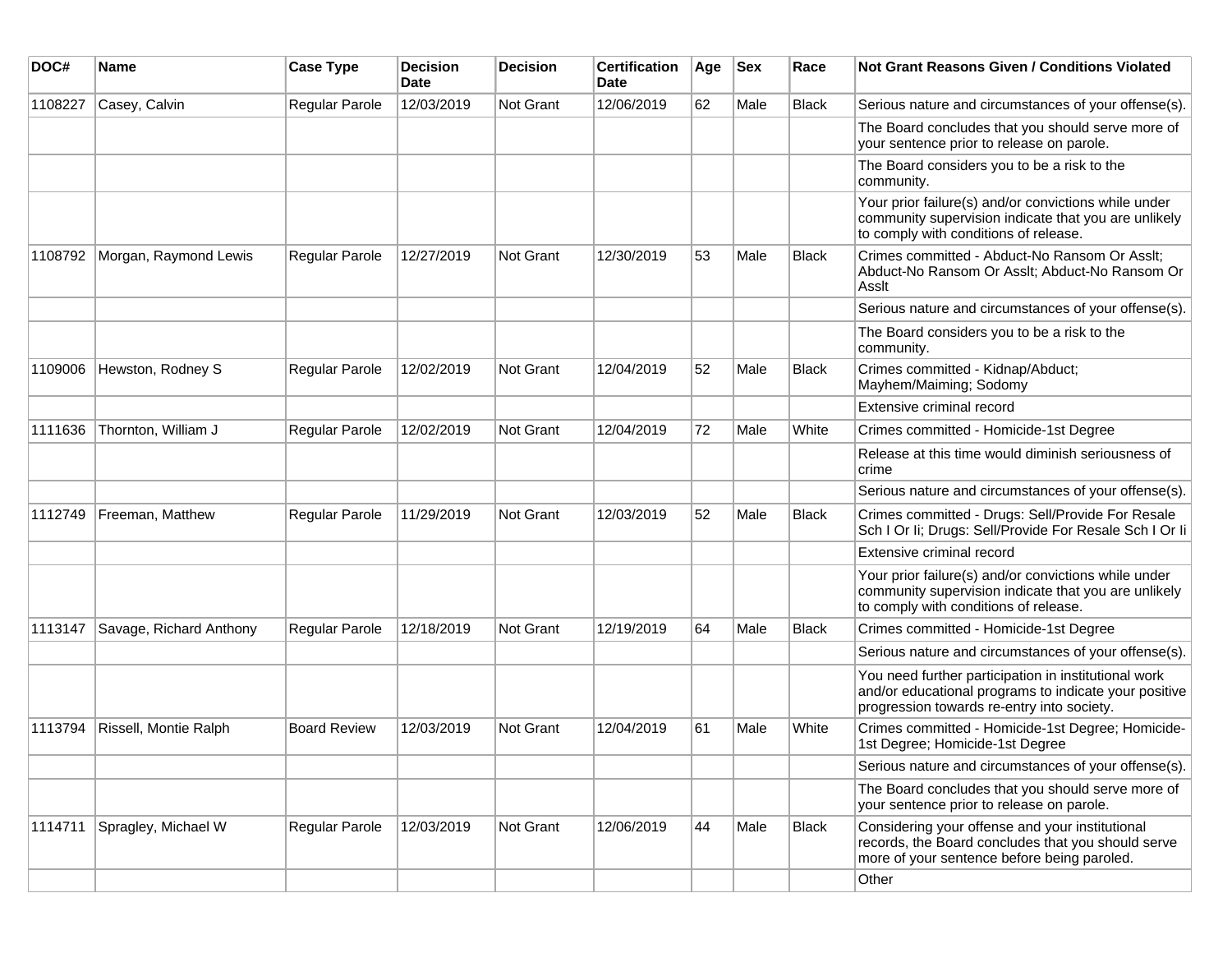| DOC#    | <b>Name</b>           | <b>Case Type</b> | <b>Decision</b><br>Date | <b>Decision</b> | <b>Certification</b><br><b>Date</b> | Age | <b>Sex</b> | Race         | <b>Not Grant Reasons Given / Conditions Violated</b>                                                                                                        |
|---------|-----------------------|------------------|-------------------------|-----------------|-------------------------------------|-----|------------|--------------|-------------------------------------------------------------------------------------------------------------------------------------------------------------|
| 1114711 | Spragley, Michael W   | Regular Parole   | 12/03/2019              | Not Grant       | 12/06/2019                          | 44  | Male       | <b>Black</b> | Poor institutional adjustment (for example,<br>motivation/attitude, unfavorable reports, lack of<br>program involvement, etc.)                              |
|         |                       |                  |                         |                 |                                     |     |            |              | Serious nature and circumstances of your offense(s).                                                                                                        |
|         |                       |                  |                         |                 |                                     |     |            |              | You need further participation in institutional work<br>and/or educational programs to indicate your positive<br>progression towards re-entry into society. |
|         |                       |                  |                         |                 |                                     |     |            |              | You need to show a longer period of stable<br>adjustment.                                                                                                   |
| 1116473 | Edwards, Juannito H   | Regular Parole   | 12/02/2019              | Not Grant       | 12/04/2019                          | 52  | Male       | <b>Black</b> | Release at this time would diminish seriousness of<br>crime                                                                                                 |
|         |                       |                  |                         |                 |                                     |     |            |              | The Board concludes that you should serve more of<br>your sentence prior to release on parole.                                                              |
|         |                       |                  |                         |                 |                                     |     |            |              | You need further participation in institutional work<br>and/or educational programs to indicate your positive<br>progression towards re-entry into society. |
| 1116886 | Whitfield, George R   | Regular Parole   | 12/07/2019              | Not Grant       | 12/09/2019                          | 58  | Male       | <b>Black</b> | Crimes committed - Kidnap/Abduct; Sex Assault,<br>Rape; Robbery                                                                                             |
|         |                       |                  |                         |                 |                                     |     |            |              | Extensive criminal record                                                                                                                                   |
|         |                       |                  |                         |                 |                                     |     |            |              | History of violence.                                                                                                                                        |
|         |                       |                  |                         |                 |                                     |     |            |              | Release at this time would diminish seriousness of<br>crime                                                                                                 |
| 1117867 | Moats, Leif Eric      | Regular Parole   | 11/25/2019              | Not Grant       | 12/03/2019                          | 47  | Male       | <b>Black</b> | Extensive criminal record                                                                                                                                   |
|         |                       |                  |                         |                 |                                     |     |            |              | History of violence.                                                                                                                                        |
|         |                       |                  |                         |                 |                                     |     |            |              | Serious nature and circumstances of your offense(s).                                                                                                        |
|         |                       |                  |                         |                 |                                     |     |            |              | You need to show a longer period of stable<br>adjustment.                                                                                                   |
| 1118345 | Stanley, Nephus Shann | Regular Parole   | 12/09/2019              | Not Grant       | 12/09/2019                          | 44  | Male       | <b>Black</b> | Crimes committed - Homicide-Capital; Robbery; Use<br>Of Firearm In Felony                                                                                   |
|         |                       |                  |                         |                 |                                     |     |            |              | History of violence.                                                                                                                                        |
|         |                       |                  |                         |                 |                                     |     |            |              | Release at this time would diminish seriousness of<br>crime                                                                                                 |
| 1118473 | Wright, Timothy Wayne | Regular Parole   | 12/02/2019              | Not Grant       | 12/04/2019                          | 52  | Male       | White        | Extensive criminal record                                                                                                                                   |
|         |                       |                  |                         |                 |                                     |     |            |              | Release at this time would diminish seriousness of<br>crime                                                                                                 |
|         |                       |                  |                         |                 |                                     |     |            |              | You need further participation in institutional work<br>and/or educational programs to indicate your positive<br>progression towards re-entry into society. |
|         |                       |                  |                         |                 |                                     |     |            |              | Your prior failure(s) and/or convictions while under<br>community supervision indicate that you are unlikely<br>to comply with conditions of release.       |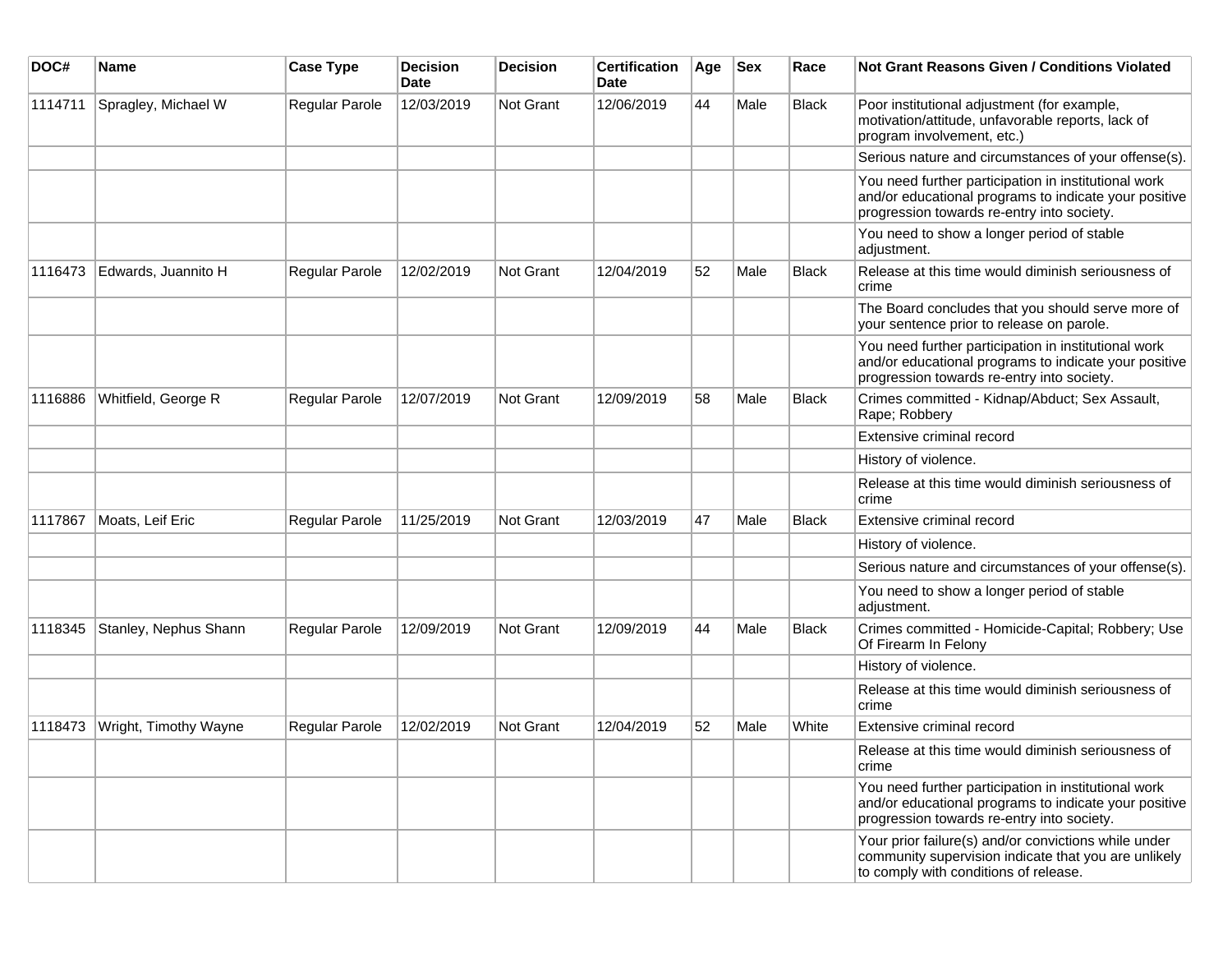| DOC#    | Name                            | <b>Case Type</b>      | <b>Decision</b><br>Date | <b>Decision</b> | <b>Certification</b><br>Date | Age | <b>Sex</b> | Race         | Not Grant Reasons Given / Conditions Violated                                                                                                               |
|---------|---------------------------------|-----------------------|-------------------------|-----------------|------------------------------|-----|------------|--------------|-------------------------------------------------------------------------------------------------------------------------------------------------------------|
| 1118661 | Bassett, Samuel Louis           | Regular Parole        | 12/05/2019              | Not Grant       | 12/06/2019                   | 55  | Male       | <b>Black</b> | Extensive criminal record                                                                                                                                   |
|         |                                 |                       |                         |                 |                              |     |            |              | History of substance abuse.                                                                                                                                 |
|         |                                 |                       |                         |                 |                              |     |            |              | You need further participation in institutional work<br>and/or educational programs to indicate your positive<br>progression towards re-entry into society. |
|         |                                 |                       |                         |                 |                              |     |            |              | Your prior failure(s) and/or convictions while under<br>community supervision indicate that you are unlikely<br>to comply with conditions of release.       |
| 1119745 | Miller, Robert A                | Regular Parole        | 12/03/2019              | Not Grant       | 12/04/2019                   | 54  | Male       | White        | Crimes committed - Homicide-1st Degree                                                                                                                      |
|         |                                 |                       |                         |                 |                              |     |            |              | Serious nature and circumstances of your offense(s).                                                                                                        |
|         |                                 |                       |                         |                 |                              |     |            |              | The Board considers you to be a risk to the<br>community.                                                                                                   |
| 1119812 | Bryant, David Jonathan          | <b>Regular Parole</b> | 11/27/2019              | Not Grant       | 12/02/2019                   | 59  | Male       | White        | Crimes committed - Homicide-1st Degree                                                                                                                      |
|         |                                 |                       |                         |                 |                              |     |            |              | Extensive criminal record                                                                                                                                   |
|         |                                 |                       |                         |                 |                              |     |            |              | Release at this time would diminish seriousness of<br>crime                                                                                                 |
|         |                                 |                       |                         |                 |                              |     |            |              | The Board concludes that you should serve more of<br>your sentence prior to release on parole.                                                              |
| 1119991 | Johnson, Shawn Sha              | Regular Parole        | 12/09/2019              | Not Grant       | 12/09/2019                   | 47  | Male       | <b>Black</b> | Crimes committed - Homicide-1st Degree; Burglary;<br><b>Conspiracy Commit Felon-Nondrg</b>                                                                  |
|         |                                 |                       |                         |                 |                              |     |            |              | Extensive criminal record                                                                                                                                   |
|         |                                 |                       |                         |                 |                              |     |            |              | Serious nature and circumstances of your offense(s).                                                                                                        |
|         |                                 |                       |                         |                 |                              |     |            |              | The Board concludes that you should serve more of<br>your sentence prior to release on parole.                                                              |
|         |                                 |                       |                         |                 |                              |     |            |              | The Board considers you to be a risk to the<br>community.                                                                                                   |
| 1120378 | Trotter, Ellis Lydell III       | <b>Regular Parole</b> | 12/09/2019              | Not Grant       | 12/09/2019                   | 41  | Male       | <b>Black</b> | Release at this time would diminish seriousness of<br>crime                                                                                                 |
|         |                                 |                       |                         |                 |                              |     |            |              | Serious nature and circumstances of your offense(s).                                                                                                        |
|         |                                 |                       |                         |                 |                              |     |            |              | The Board concludes that you should serve more of<br>your sentence prior to release on parole.                                                              |
|         |                                 |                       |                         |                 |                              |     |            |              | The Board considers you to be a risk to the<br>community.                                                                                                   |
|         | 1121182 Bethea, Stanley Demetri | Regular Parole        | 12/05/2019              | Not Grant       | 12/06/2019                   | 47  | Male       | <b>Black</b> | Crimes committed - Homicide-Capital; Robbery -<br>Attempted; Use Of Firearm In Felony                                                                       |
|         |                                 |                       |                         |                 |                              |     |            |              | Extensive criminal record                                                                                                                                   |
|         |                                 |                       |                         |                 |                              |     |            |              | Release at this time would diminish seriousness of<br>crime                                                                                                 |
|         |                                 |                       |                         |                 |                              |     |            |              | The Board concludes that you should serve more of<br>your sentence prior to release on parole.                                                              |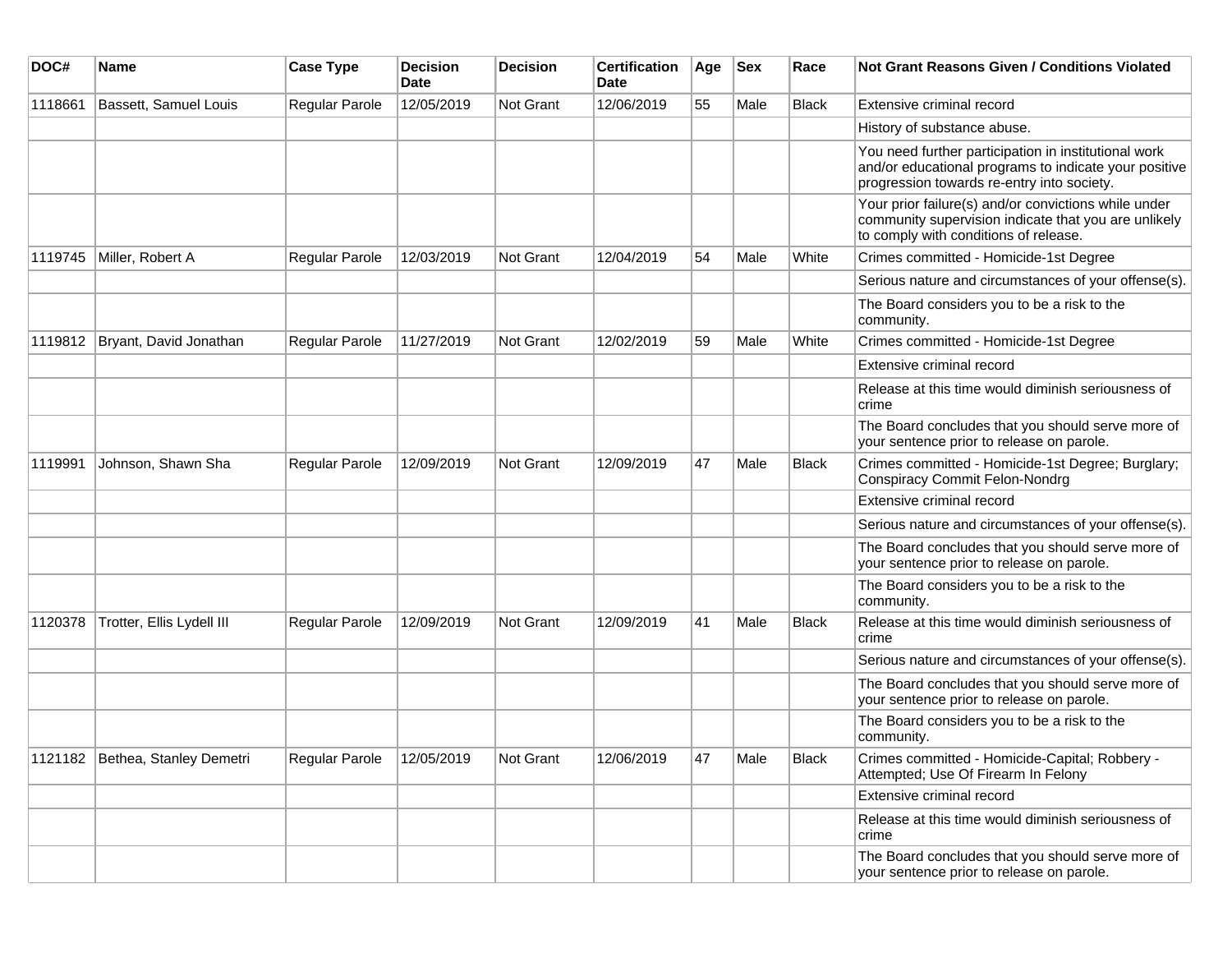| DOC#    | <b>Name</b>               | <b>Case Type</b>      | <b>Decision</b><br>Date | <b>Decision</b> | <b>Certification</b><br>Date | Age | <b>Sex</b> | Race         | <b>Not Grant Reasons Given / Conditions Violated</b>                                           |
|---------|---------------------------|-----------------------|-------------------------|-----------------|------------------------------|-----|------------|--------------|------------------------------------------------------------------------------------------------|
| 1121398 | Walker, Michael Lomax     | Regular Parole        | 12/03/2019              | Not Grant       | 12/04/2019                   | 60  | Male       | Black        | Crimes committed - Abduct-No Ransom Or Asslt;<br>Robbery; Assault                              |
|         |                           |                       |                         |                 |                              |     |            |              | Release at this time would diminish seriousness of<br>crime                                    |
|         |                           |                       |                         |                 |                              |     |            |              | Serious nature and circumstances of your offense(s).                                           |
|         |                           |                       |                         |                 |                              |     |            |              | The Board considers you to be a risk to the<br>community.                                      |
| 1121885 | Mckinney, John Wayne      | Geriatric             | 11/27/2019              | Not Grant       | 12/03/2019                   | 61  | Male       | White        | Crimes committed - Homicide-2Nd-Degree; Use Of<br>Firearm In Felony                            |
|         |                           |                       |                         |                 |                              |     |            |              | History of violence.                                                                           |
|         |                           |                       |                         |                 |                              |     |            |              | Release at this time would diminish seriousness of<br>crime                                    |
| 1122765 | Mcdonald, Leshawn         | Regular Parole        | 11/26/2019              | Not Grant       | 12/02/2019                   | 42  | Male       | <b>Black</b> | Crimes committed - Homicide-1st Degree; Malicious<br>Wounding; Use Of Firearm In Felony        |
|         |                           |                       |                         |                 |                              |     |            |              | Other                                                                                          |
|         |                           |                       |                         |                 |                              |     |            |              | Serious nature and circumstances of your offense(s).                                           |
|         |                           |                       |                         |                 |                              |     |            |              | The Board concludes that you should serve more of<br>your sentence prior to release on parole. |
|         |                           |                       |                         |                 |                              |     |            |              | You need to show a longer period of stable<br>adjustment.                                      |
| 1123975 | Anderson, Tracy Dane      | <b>Regular Parole</b> | 12/19/2019              | Not Grant       | 12/19/2019                   | 54  | Male       | White        | Crimes committed - Forcible Sodomy                                                             |
|         |                           |                       |                         |                 |                              |     |            |              | Serious nature and circumstances of your offense(s).                                           |
| 1124130 | Wirtz, Robert Patrick     | Regular Parole        | 12/05/2019              | Not Grant       | 12/06/2019                   | 65  | Male       | White        | Release at this time would diminish seriousness of<br>crime                                    |
|         |                           |                       |                         |                 |                              |     |            |              | Serious nature and circumstances of your offense(s).                                           |
| 1126431 | Severich, Israel          | Regular Parole        | 12/16/2019              | Not Grant       | 12/16/2019                   | 69  | Male       | White        | Release at this time would diminish seriousness of<br>crime                                    |
|         |                           |                       |                         |                 |                              |     |            |              | Serious nature and circumstances of your offense(s).                                           |
|         |                           |                       |                         |                 |                              |     |            |              | The Board concludes that you should serve more of<br>your sentence prior to release on parole. |
|         |                           |                       |                         |                 |                              |     |            |              | The Board considers you to be a risk to the<br>community.                                      |
|         | 1127092 Estes, Clifford L | <b>Regular Parole</b> | 12/09/2019              | Not Grant       | 12/09/2019                   | 69  | Male       | <b>Black</b> | Crimes committed - Sex Assault, Rape; Assault;<br><b>Statutory Burglary</b>                    |
|         |                           |                       |                         |                 |                              |     |            |              | History of violence.                                                                           |
| 1127126 | Robinson, Michael Eugene  | Regular Parole        | 11/30/2019              | Not Grant       | 12/03/2019                   | 45  | Male       | <b>Black</b> | Crimes committed - Homicide-Capital; Robbery;<br>Robbery                                       |
|         |                           |                       |                         |                 |                              |     |            |              | Extensive criminal record                                                                      |
|         |                           |                       |                         |                 |                              |     |            |              | Release at this time would diminish seriousness of<br>crime                                    |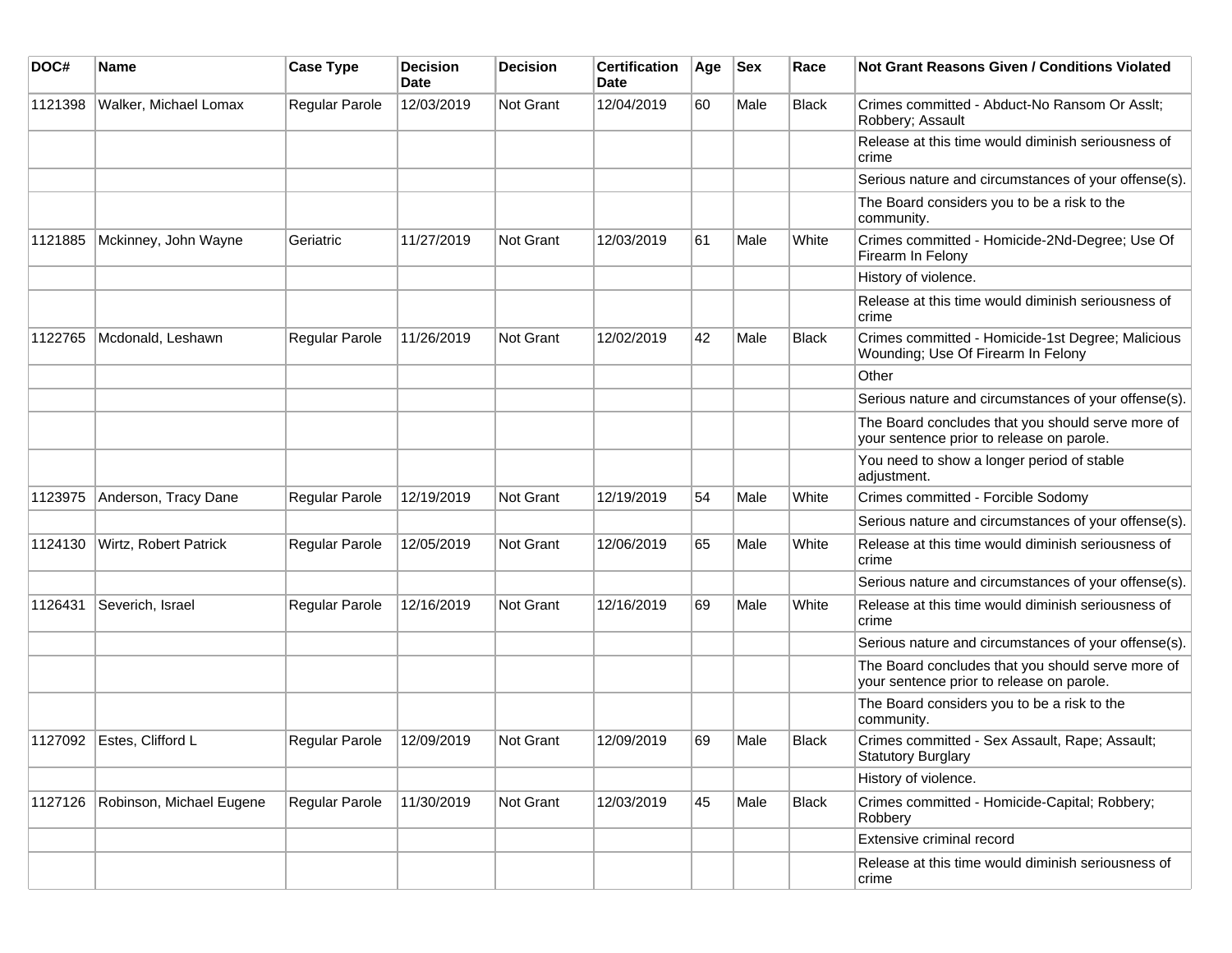| DOC#    | Name                     | <b>Case Type</b>      | <b>Decision</b><br><b>Date</b> | <b>Decision</b> | <b>Certification</b><br>Date | Age | <b>Sex</b> | Race         | Not Grant Reasons Given / Conditions Violated                                                                                                               |
|---------|--------------------------|-----------------------|--------------------------------|-----------------|------------------------------|-----|------------|--------------|-------------------------------------------------------------------------------------------------------------------------------------------------------------|
| 1127126 | Robinson, Michael Eugene | Regular Parole        | 11/30/2019                     | Not Grant       | 12/03/2019                   | 45  | Male       | <b>Black</b> | Serious nature and circumstances of your offense(s).                                                                                                        |
| 1127869 | Miles, Ali Shabeazz      | Regular Parole        | 12/27/2019                     | Not Grant       | 12/30/2019                   | 49  | Male       | <b>Black</b> | Release at this time would diminish seriousness of<br>crime                                                                                                 |
|         |                          |                       |                                |                 |                              |     |            |              | Serious nature and circumstances of your offense(s).                                                                                                        |
|         |                          |                       |                                |                 |                              |     |            |              | The Board considers you to be a risk to the<br>community.                                                                                                   |
| 1128941 | Couch, William Ross      | <b>Regular Parole</b> | 12/09/2019                     | Not Grant       | 12/09/2019                   | 59  | Male       | <b>Black</b> | Crimes committed - Abduction: By Force,<br>Intimidation Or Deception; Sex Assault, Rape; Sex<br>Assault, Rape                                               |
|         |                          |                       |                                |                 |                              |     |            |              | Serious nature and circumstances of your offense(s).                                                                                                        |
|         |                          |                       |                                |                 |                              |     |            |              | The Board considers you to be a risk to the<br>community.                                                                                                   |
| 1129567 | Medley, Richard Garland  | Geriatric             | 12/09/2019                     | Not Grant       | 12/09/2019                   | 63  | Male       | White        | Crimes committed - Kidnap/Abduct; Sex Assault,<br>Rape; Malicious Wounding                                                                                  |
|         |                          |                       |                                |                 |                              |     |            |              | History of violence.                                                                                                                                        |
|         |                          |                       |                                |                 |                              |     |            |              | Release at this time would diminish seriousness of<br>crime                                                                                                 |
|         |                          |                       |                                |                 |                              |     |            |              | The Board concludes that you should serve more of<br>your sentence prior to release on parole.                                                              |
| 1130151 | Bagby, Randolph Jr.      | <b>Regular Parole</b> | 11/27/2019                     | Not Grant       | 12/02/2019                   | 60  | Male       | <b>Black</b> | Crimes committed - Homicide-1st Degree; Malicious<br>Wounding; Parole Violation                                                                             |
|         |                          |                       |                                |                 |                              |     |            |              | Other                                                                                                                                                       |
|         |                          |                       |                                |                 |                              |     |            |              | Release at this time would diminish seriousness of<br>crime                                                                                                 |
|         |                          |                       |                                |                 |                              |     |            |              | The Board concludes that you should serve more of<br>your sentence prior to release on parole.                                                              |
|         |                          |                       |                                |                 |                              |     |            |              | Your prior failure(s) and/or convictions while under<br>community supervision indicate that you are unlikely<br>to comply with conditions of release.       |
| 1130214 | Johnson, James Leon      | Regular Parole        | 11/27/2019                     | Not Grant       | 12/03/2019                   | 64  | Male       | <b>Black</b> | Crimes committed - Homicide-1st Degree; Robbery                                                                                                             |
|         |                          |                       |                                |                 |                              |     |            |              | History of violence.                                                                                                                                        |
|         |                          |                       |                                |                 |                              |     |            |              | Release at this time would diminish seriousness of<br>crime                                                                                                 |
|         |                          |                       |                                |                 |                              |     |            |              | Serious nature and circumstances of your offense(s).                                                                                                        |
| 1131239 | Williams, Joseph Lamont  | <b>Regular Parole</b> | 11/30/2019                     | Not Grant       | 12/03/2019                   | 45  | Male       | Black        | Crimes committed - Homicide-1st Degree; Robbery;<br>Use Of Firearm In Felony                                                                                |
|         |                          |                       |                                |                 |                              |     |            |              | Release at this time would diminish seriousness of<br>crime                                                                                                 |
|         |                          |                       |                                |                 |                              |     |            |              | You need further participation in institutional work<br>and/or educational programs to indicate your positive<br>progression towards re-entry into society. |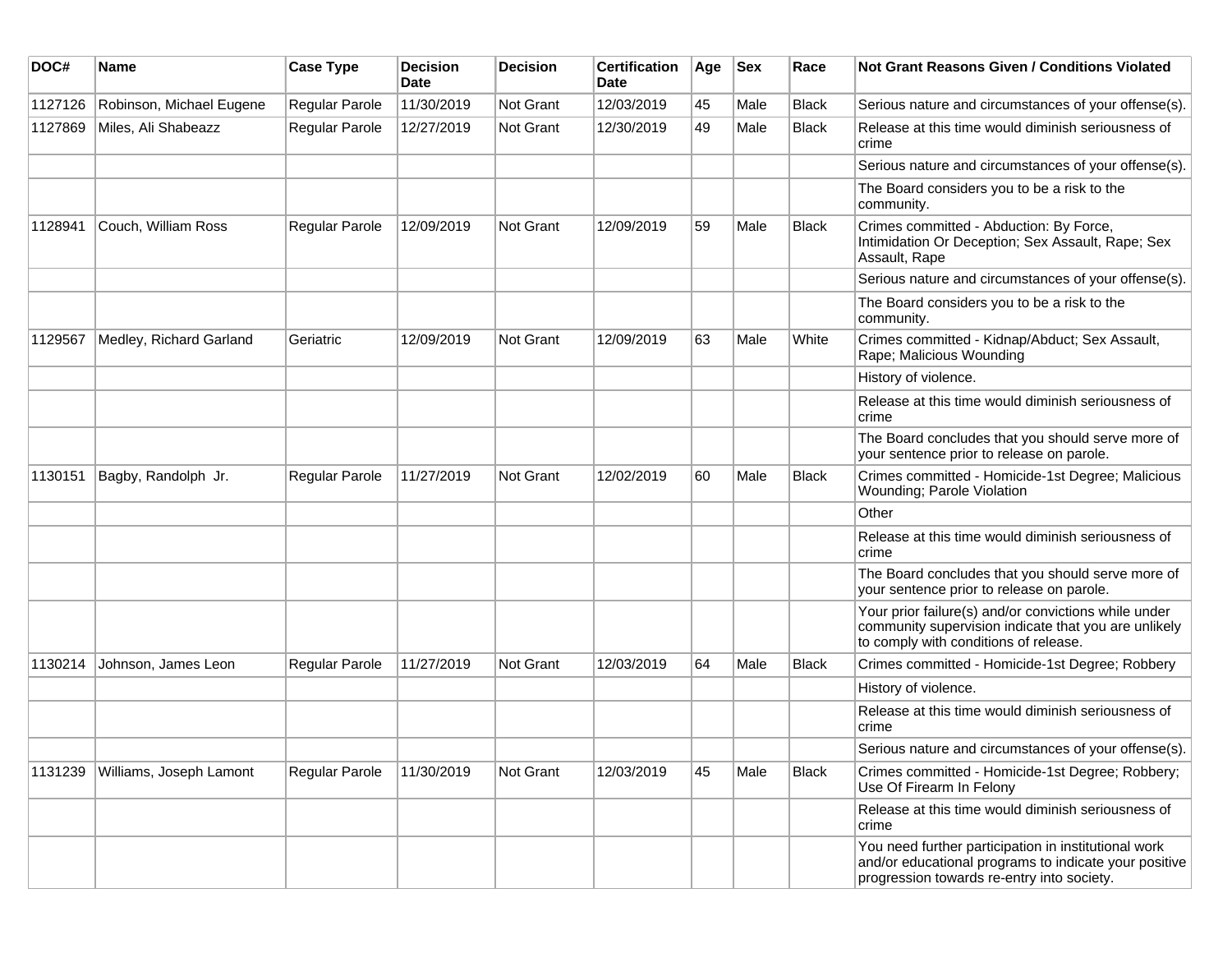| DOC#    | <b>Name</b>             | <b>Case Type</b>      | <b>Decision</b><br>Date | <b>Decision</b> | <b>Certification</b><br><b>Date</b> | Age | <b>Sex</b> | Race  | <b>Not Grant Reasons Given / Conditions Violated</b>                                                                                                  |
|---------|-------------------------|-----------------------|-------------------------|-----------------|-------------------------------------|-----|------------|-------|-------------------------------------------------------------------------------------------------------------------------------------------------------|
| 1132632 | Jiles, Robert Wesley    | Regular Parole        | 12/01/2019              | Not Grant       | 12/04/2019                          | 75  | Male       | Black | Crimes committed - Kidnap/Abduct; Kidnap/Abduct;<br>Kidnap/Abduct                                                                                     |
|         |                         |                       |                         |                 |                                     |     |            |       | Release at this time would diminish seriousness of<br>crime                                                                                           |
|         |                         |                       |                         |                 |                                     |     |            |       | The Board considers you to be a risk to the<br>community.                                                                                             |
| 1133067 | Knight, John Thomas Jr. | <b>Regular Parole</b> | 11/29/2019              | Not Grant       | 12/03/2019                          | 48  | Male       | White | Crimes committed - Homicide-Capital;<br>Kidnap/Abduct; Kidnap/Abduct                                                                                  |
|         |                         |                       |                         |                 |                                     |     |            |       | Poor institutional adjustment (for example,<br>motivation/attitude, unfavorable reports, lack of<br>program involvement, etc.)                        |
| 1136023 | Hill, Christopher Allen | <b>Regular Parole</b> | 12/24/2019              | Not Grant       | 12/26/2019                          | 53  | Male       | White | Crimes committed - Homicide-1st Degree                                                                                                                |
|         |                         |                       |                         |                 |                                     |     |            |       | Release at this time would diminish seriousness of<br>crime                                                                                           |
|         |                         |                       |                         |                 |                                     |     |            |       | Serious nature and circumstances of your offense(s).                                                                                                  |
| 1136344 | Stanley, John Eugene    | Geriatric             | 12/13/2019              | Not Grant       | 12/13/2019                          | 60  | Male       | White | History of substance abuse.                                                                                                                           |
|         |                         |                       |                         |                 |                                     |     |            |       | History of violence.                                                                                                                                  |
|         |                         |                       |                         |                 |                                     |     |            |       | Release at this time would diminish seriousness of<br>crime                                                                                           |
|         |                         |                       |                         |                 |                                     |     |            |       | Serious nature and circumstances of your offense(s).                                                                                                  |
|         |                         |                       |                         |                 |                                     |     |            |       | The Board concludes that you should serve more of<br>your sentence prior to release on parole.                                                        |
| 1139489 | Hicks, Thomas Lee       | Regular Parole        | 12/10/2019              | Not Grant       | 12/13/2019                          | 71  | Male       | White | Crimes committed - (Attempted)Murder: 1st Degree;<br>Robbery: Residence; Assault: Malicious, Victim<br>Severely Injured                               |
|         |                         |                       |                         |                 |                                     |     |            |       | Extensive criminal record                                                                                                                             |
|         |                         |                       |                         |                 |                                     |     |            |       | Release at this time would diminish seriousness of<br>crime                                                                                           |
|         |                         |                       |                         |                 |                                     |     |            |       | Serious nature and circumstances of your offense(s).                                                                                                  |
|         |                         |                       |                         |                 |                                     |     |            |       | Your prior failure(s) and/or convictions while under<br>community supervision indicate that you are unlikely<br>to comply with conditions of release. |
| 1139517 | Woodward, James Michael | Geriatric             | 12/06/2019              | Not Grant       | 12/09/2019                          | 62  | Male       | White | Crimes committed - Malicious Wounding;<br><b>Obstructing Justice; Possess Firearm-Felon</b>                                                           |
|         |                         |                       |                         |                 |                                     |     |            |       | Release at this time would diminish seriousness of<br>crime                                                                                           |
|         |                         |                       |                         |                 |                                     |     |            |       | Serious nature and circumstances of your offense(s).                                                                                                  |
|         |                         |                       |                         |                 |                                     |     |            |       | The Board considers you to be a risk to the<br>community.                                                                                             |
| 1140071 | Smith, Robert F         | Regular Parole        | 12/11/2019              | Not Grant       | 12/13/2019                          | 64  | Male       | White | Release at this time would diminish seriousness of<br>crime                                                                                           |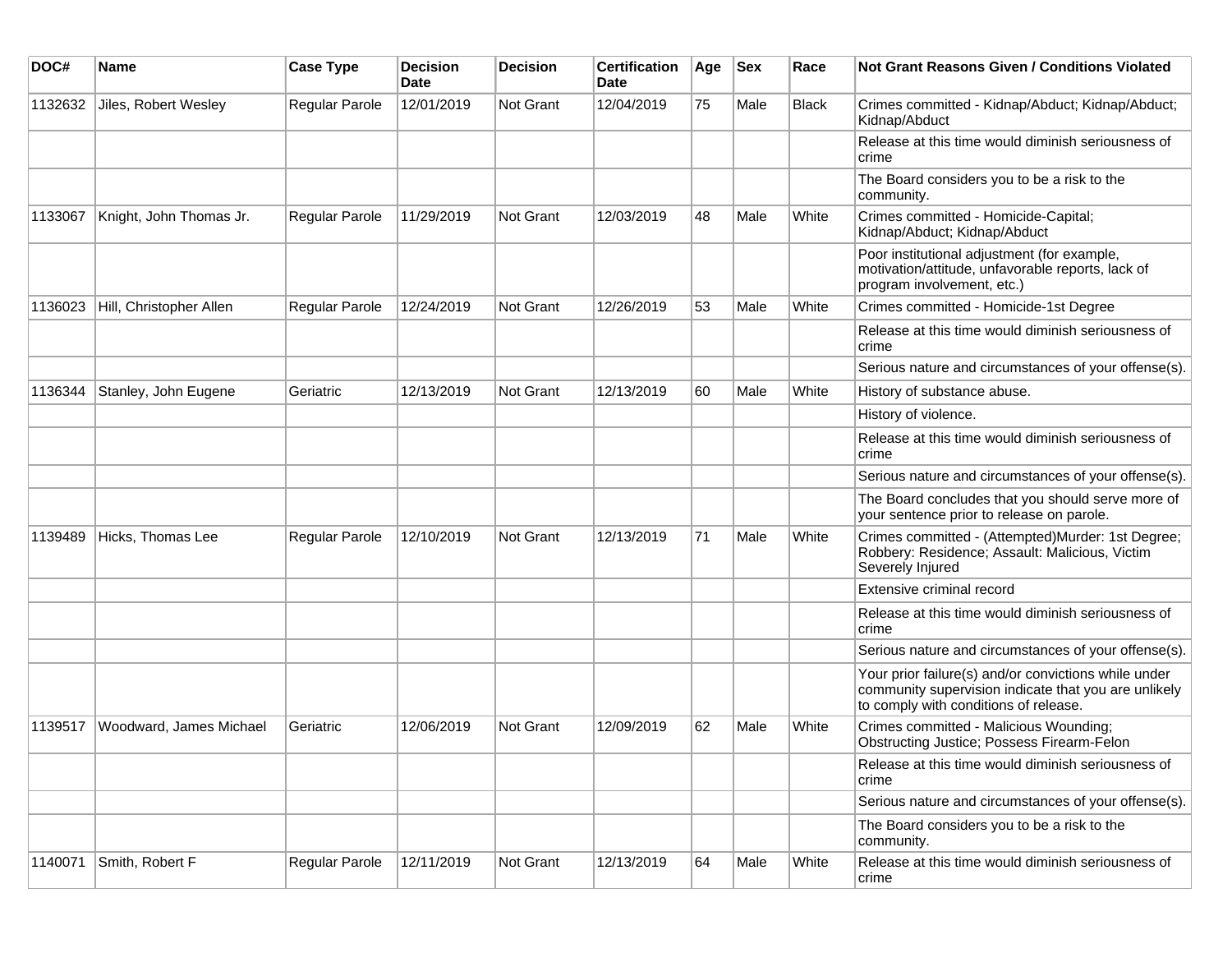| DOC#    | Name                   | <b>Case Type</b> | <b>Decision</b><br><b>Date</b> | <b>Decision</b>  | <b>Certification</b><br>Date | Age | <b>Sex</b> | Race         | Not Grant Reasons Given / Conditions Violated                                                                                                         |
|---------|------------------------|------------------|--------------------------------|------------------|------------------------------|-----|------------|--------------|-------------------------------------------------------------------------------------------------------------------------------------------------------|
| 1140071 | Smith, Robert F        | Regular Parole   | 12/11/2019                     | Not Grant        | 12/13/2019                   | 64  | Male       | White        | Serious nature and circumstances of your offense(s).                                                                                                  |
|         |                        |                  |                                |                  |                              |     |            |              | The Board considers you to be a risk to the<br>community.                                                                                             |
| 1140232 | Haskins, Terry Edward  | Regular Parole   | 12/09/2019                     | <b>Not Grant</b> | 12/09/2019                   | 58  | Male       | <b>Black</b> | Crimes committed - Homicide-Attempted; Malicious<br>Wounding; Malicious Wounding                                                                      |
|         |                        |                  |                                |                  |                              |     |            |              | Extensive criminal record                                                                                                                             |
|         |                        |                  |                                |                  |                              |     |            |              | History of violence.                                                                                                                                  |
|         |                        |                  |                                |                  |                              |     |            |              | Your prior failure(s) and/or convictions while under<br>community supervision indicate that you are unlikely<br>to comply with conditions of release. |
| 1140252 | Goad, Joseph Wayne     | Regular Parole   | 11/27/2019                     | <b>Not Grant</b> | 12/02/2019                   | 60  | Male       | White        | Considering your offense and your institutional<br>records, the Board concludes that you should serve<br>more of your sentence before being paroled.  |
|         |                        |                  |                                |                  |                              |     |            |              | Conviction of a new crime while incarcerated                                                                                                          |
|         |                        |                  |                                |                  |                              |     |            |              | Extensive criminal record                                                                                                                             |
|         |                        |                  |                                |                  |                              |     |            |              | History of substance abuse.                                                                                                                           |
|         |                        |                  |                                |                  |                              |     |            |              | Other                                                                                                                                                 |
|         |                        |                  |                                |                  |                              |     |            |              | The Board considers you to be a risk to the<br>community.                                                                                             |
|         |                        |                  |                                |                  |                              |     |            |              | Your prior failure(s) and/or convictions while under<br>community supervision indicate that you are unlikely<br>to comply with conditions of release. |
|         |                        |                  |                                |                  |                              |     |            |              | Your record indicates a serious disregard for the<br>property rights of others.                                                                       |
| 1140385 | Macdonald, Douglas     | Regular Parole   | 12/12/2019                     | <b>Not Grant</b> | 12/13/2019                   | 58  | Male       | White        | Considering your offense and your institutional<br>records, the Board concludes that you should serve<br>more of your sentence before being paroled.  |
|         |                        |                  |                                |                  |                              |     |            |              | Crimes committed - Kidnap/Abduct; Sex Assault,<br>Rape; Forcible Sodomy                                                                               |
|         |                        |                  |                                |                  |                              |     |            |              | Release at this time would diminish seriousness of<br>crime                                                                                           |
|         |                        |                  |                                |                  |                              |     |            |              | Serious nature and circumstances of your offense(s).                                                                                                  |
| 1141035 | Richards, Bryant Wayne | Regular Parole   | 11/29/2019                     | Not Grant        | 12/03/2019                   | 59  | Male       | <b>Black</b> | Crimes committed - Kidnap/Abduct; Sex Assault,<br>Rape; Forcible Sodomy                                                                               |
|         |                        |                  |                                |                  |                              |     |            |              | Extensive criminal record                                                                                                                             |
|         |                        |                  |                                |                  |                              |     |            |              | The Board considers you to be a risk to the<br>community.                                                                                             |
| 1141878 | Langston, Thomas E     | Regular Parole   | 12/05/2019                     | Not Grant        | 12/06/2019                   | 51  | Male       | <b>Black</b> | Crimes committed - Sex Asslt-Attempted Rape;<br>Robbery; Robbery                                                                                      |
|         |                        |                  |                                |                  |                              |     |            |              | Extensive criminal record                                                                                                                             |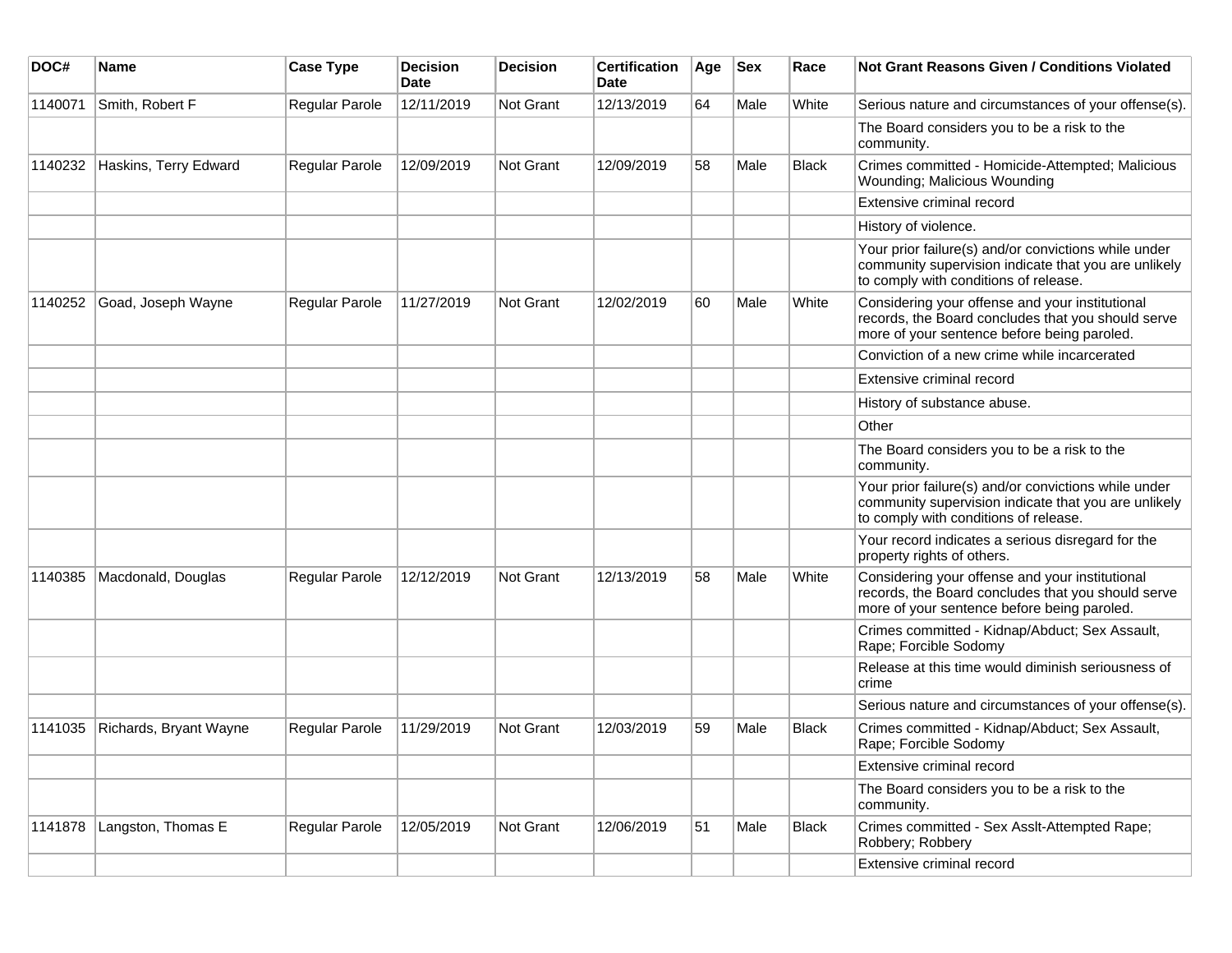| DOC#    | Name                    | <b>Case Type</b>      | <b>Decision</b><br><b>Date</b> | <b>Decision</b> | <b>Certification</b><br><b>Date</b> | Age | <b>Sex</b> | Race         | <b>Not Grant Reasons Given / Conditions Violated</b>                                                                                                  |
|---------|-------------------------|-----------------------|--------------------------------|-----------------|-------------------------------------|-----|------------|--------------|-------------------------------------------------------------------------------------------------------------------------------------------------------|
| 1141878 | Langston, Thomas E      | Regular Parole        | 12/05/2019                     | Not Grant       | 12/06/2019                          | 51  | Male       | Black        | Serious nature and circumstances of your offense(s).                                                                                                  |
| 1142227 | Edwards, Jonathan Louis | Regular Parole        | 12/05/2019                     | Not Grant       | 12/06/2019                          | 61  | Male       | <b>Black</b> | Crimes committed - Homicide-1st Degree; Sex<br>Assault, Rape; Forcible Sodomy                                                                         |
|         |                         |                       |                                |                 |                                     |     |            |              | Serious nature and circumstances of your offense(s).                                                                                                  |
|         |                         |                       |                                |                 |                                     |     |            |              | The Board concludes that you should serve more of<br>your sentence prior to release on parole.                                                        |
| 1143371 | Dodl, Gregory Welch     | <b>Regular Parole</b> | 12/09/2019                     | Not Grant       | 12/09/2019                          | 63  | Male       | White        | Crimes committed - Homicide-Capital; Weapon<br>Offense                                                                                                |
|         |                         |                       |                                |                 |                                     |     |            |              | Release at this time would diminish seriousness of<br>crime                                                                                           |
|         |                         |                       |                                |                 |                                     |     |            |              | Serious nature and circumstances of your offense(s).                                                                                                  |
| 1144064 | Gardner, Henry Edward   | Regular Parole        | 11/25/2019                     | Not Grant       | 12/02/2019                          | 62  | Male       | White        | Release at this time would diminish seriousness of<br>crime                                                                                           |
|         |                         |                       |                                |                 |                                     |     |            |              | Serious nature and circumstances of your offense(s).                                                                                                  |
|         |                         |                       |                                |                 |                                     |     |            |              | The Board concludes that you should serve more of<br>your sentence prior to release on parole.                                                        |
| 1145805 | Harris, Kenneth Letino  | Geriatric             | 11/27/2019                     | Not Grant       | 12/02/2019                          | 60  | Male       | <b>Black</b> | History of violence.                                                                                                                                  |
|         |                         |                       |                                |                 |                                     |     |            |              | Release at this time would diminish seriousness of<br>crime                                                                                           |
|         |                         |                       |                                |                 |                                     |     |            |              | Serious nature and circumstances of your offense(s).                                                                                                  |
|         |                         |                       |                                |                 |                                     |     |            |              | Your prior failure(s) and/or convictions while under<br>community supervision indicate that you are unlikely<br>to comply with conditions of release. |
| 1147018 | Smith, John Keith       | Geriatric             | 12/28/2019                     | Not Grant       | 12/30/2019                          | 64  | Male       | <b>Black</b> | Considering your offense and your institutional<br>records, the Board concludes that you should serve<br>more of your sentence before being paroled.  |
|         |                         |                       |                                |                 |                                     |     |            |              | Crimes committed - Rape: Intercourse W/ Victim <13<br>Yrs; Sodomy: Victim <13 Yrs; Aggravated Sexual<br>Battery: Victim <13 Yrs                       |
|         |                         |                       |                                |                 |                                     |     |            |              | The Board concludes that you should serve more of<br>your sentence prior to release on parole.                                                        |
| 1147169 | Mcgee, James Burton     | <b>Regular Parole</b> | 12/08/2019                     | Not Grant       | 12/09/2019                          | 59  | Male       | White        | Crimes committed - Homicide-Attempted;<br>Kidnap/Abduct; Sex Assault, Rape                                                                            |
|         |                         |                       |                                |                 |                                     |     |            |              | Extensive criminal record                                                                                                                             |
|         |                         |                       |                                |                 |                                     |     |            |              | Release at this time would diminish seriousness of<br>crime                                                                                           |
|         |                         |                       |                                |                 |                                     |     |            |              | Serious nature and circumstances of your offense(s).                                                                                                  |
| 1147866 | Murray, Ronald Dwayne   | Regular Parole        | 12/11/2019                     | Not Grant       | 12/13/2019                          | 48  | Male       | White        | Considering your offense and your institutional<br>records, the Board concludes that you should serve<br>more of your sentence before being paroled.  |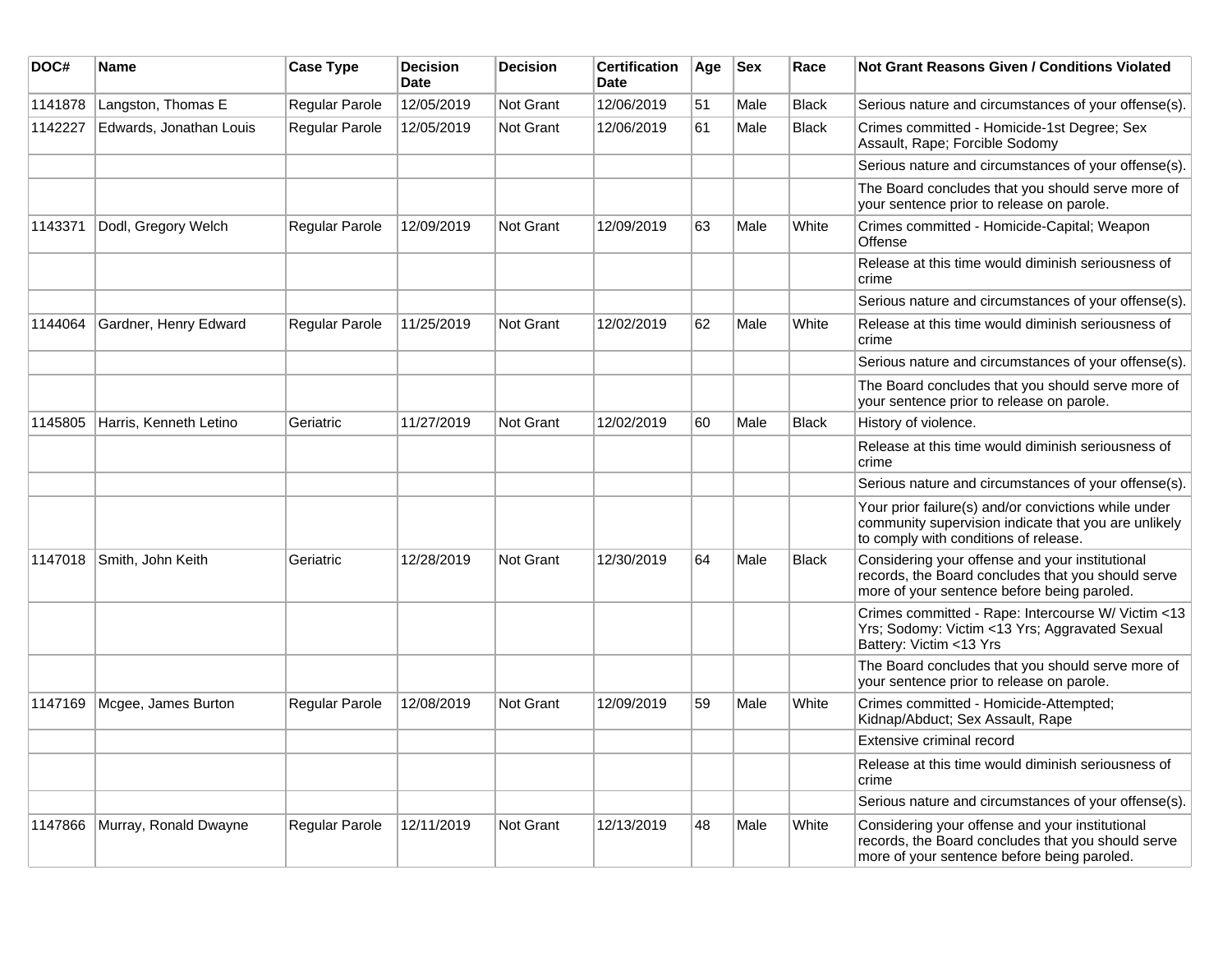| DOC#    | Name                    | <b>Case Type</b>      | <b>Decision</b><br><b>Date</b> | <b>Decision</b> | <b>Certification</b><br>Date | Age | <b>Sex</b> | Race         | <b>Not Grant Reasons Given / Conditions Violated</b>                                                                                                  |
|---------|-------------------------|-----------------------|--------------------------------|-----------------|------------------------------|-----|------------|--------------|-------------------------------------------------------------------------------------------------------------------------------------------------------|
| 1147866 | Murray, Ronald Dwayne   | <b>Regular Parole</b> | 12/11/2019                     | Not Grant       | 12/13/2019                   | 48  | Male       | White        | Crimes committed - Homicide-Capital; Robbery;<br>Robbery                                                                                              |
|         |                         |                       |                                |                 |                              |     |            |              | Serious nature and circumstances of your offense(s).                                                                                                  |
|         |                         |                       |                                |                 |                              |     |            |              | The Board considers you to be a risk to the<br>community.                                                                                             |
|         |                         |                       |                                |                 |                              |     |            |              | Your record of institutional infractions indicates a<br>disregard for rules and that you are not ready to<br>conform to society.                      |
| 1147985 | Melton, Thomas Decatur  | <b>Regular Parole</b> | 12/09/2019                     | Not Grant       | 12/09/2019                   | 75  | Male       | White        | Crimes committed - Homicide/Murder;<br>Homicide/Murder; Homicide/Murder                                                                               |
|         |                         |                       |                                |                 |                              |     |            |              | Serious nature and circumstances of your offense(s).                                                                                                  |
| 1148439 | Simmons, Thomas Wayne   | <b>Regular Parole</b> | 12/09/2019                     | Not Grant       | 12/09/2019                   | 62  | Male       | <b>Black</b> | Release at this time would diminish seriousness of<br>crime                                                                                           |
|         |                         |                       |                                |                 |                              |     |            |              | Your prior failure(s) and/or convictions while under<br>community supervision indicate that you are unlikely<br>to comply with conditions of release. |
| 1149147 | Johnson, Lynwood        | <b>Regular Parole</b> | 12/22/2019                     | Not Grant       | 12/23/2019                   | 52  | Male       | <b>Black</b> | Crimes committed - Sex Assault, Rape; Forcible<br>Sodomy; Forcible Sodomy                                                                             |
|         |                         |                       |                                |                 |                              |     |            |              | History of violence.                                                                                                                                  |
|         |                         |                       |                                |                 |                              |     |            |              | Serious nature and circumstances of your offense(s).                                                                                                  |
|         |                         |                       |                                |                 |                              |     |            |              | The Board considers you to be a risk to the<br>community.                                                                                             |
| 1149241 | Simmons, Steve Nathanie | Geriatric             | 12/09/2019                     | Not Grant       | 12/09/2019                   | 64  | Male       | <b>Black</b> | Crimes committed - Kidnap/Abduct; Sex Assault,<br>Rape; Sex Assault, Rape                                                                             |
|         |                         |                       |                                |                 |                              |     |            |              | Release at this time would diminish seriousness of<br>crime                                                                                           |
|         |                         |                       |                                |                 |                              |     |            |              | The Board considers you to be a risk to the<br>community.                                                                                             |
|         |                         |                       |                                |                 |                              |     |            |              | You need to show a longer period of stable<br>adjustment.                                                                                             |
| 1149622 | Gardner, William Burns  | Regular Parole        | 12/03/2019                     | Not Grant       | 12/06/2019                   | 74  | Male       | White        | History of substance abuse.                                                                                                                           |
|         |                         |                       |                                |                 |                              |     |            |              | Serious nature and circumstances of your offense(s).                                                                                                  |
|         |                         |                       |                                |                 |                              |     |            |              | Your prior failure(s) and/or convictions while under<br>community supervision indicate that you are unlikely<br>to comply with conditions of release. |
| 1150268 | Simmons, Garrett Joseph | Regular Parole        | 12/05/2019                     | Not Grant       | 12/06/2019                   | 58  | Male       | <b>Black</b> | Crimes committed - Homicide-1st Degree; Homicide-<br>1st Degree; Malicious Wounding                                                                   |
|         |                         |                       |                                |                 |                              |     |            |              | Serious nature and circumstances of your offense(s).                                                                                                  |
|         |                         |                       |                                |                 |                              |     |            |              | The Board considers you to be a risk to the<br>community.                                                                                             |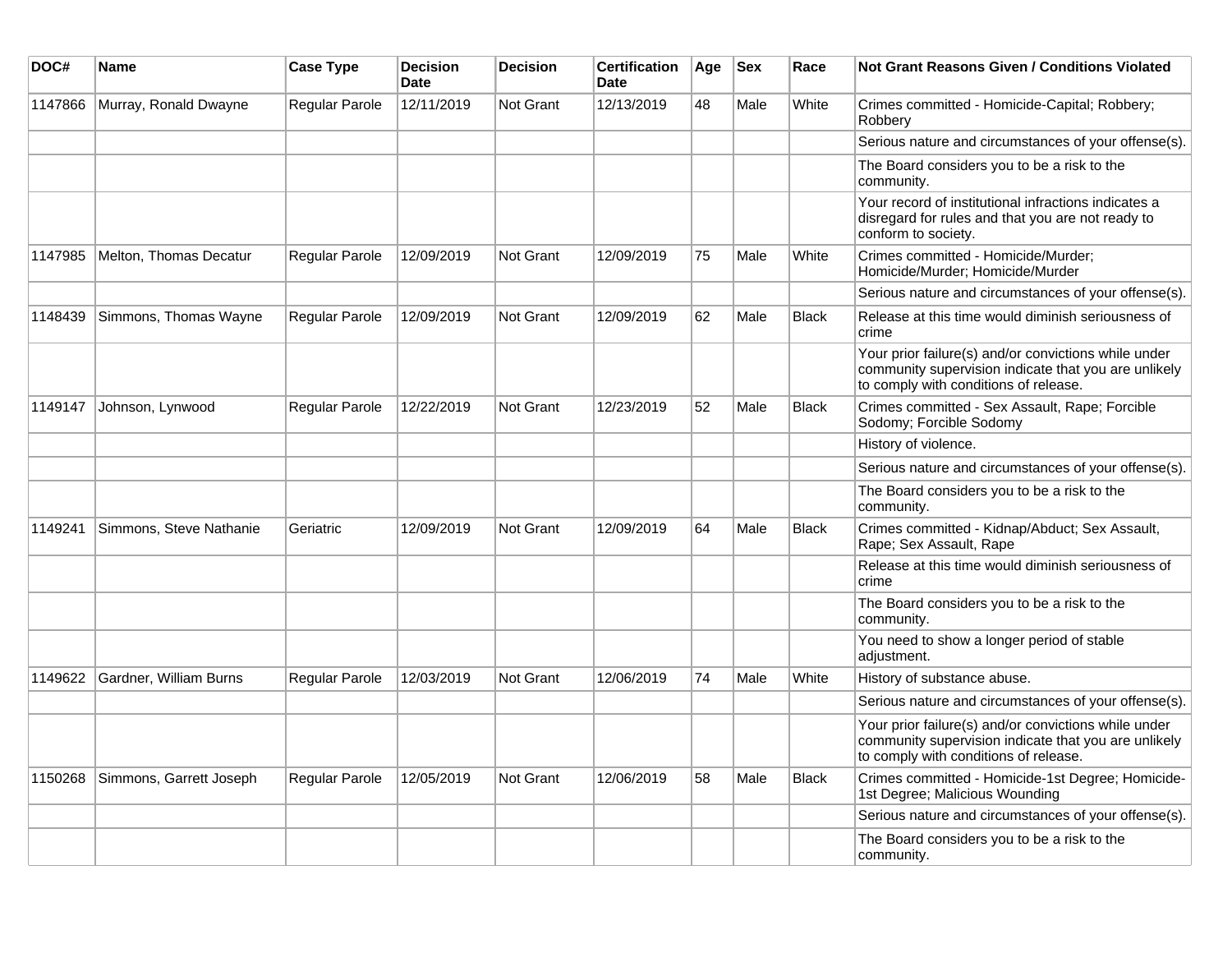| DOC#    | Name                       | <b>Case Type</b> | <b>Decision</b><br><b>Date</b> | <b>Decision</b> | <b>Certification</b><br>Date | Age | <b>Sex</b> | Race         | <b>Not Grant Reasons Given / Conditions Violated</b>                                                                                                        |
|---------|----------------------------|------------------|--------------------------------|-----------------|------------------------------|-----|------------|--------------|-------------------------------------------------------------------------------------------------------------------------------------------------------------|
| 1151378 | Ramirez, Fortino           | Geriatric        | 12/08/2019                     | Not Grant       | 12/09/2019                   | 76  | Male       | White        | Crimes committed - Sodomy: Victim <13 Yrs;<br>Aggravated Sexual Battery: Victim <13 Yrs; Indecent<br>Liberties: W/Child By Parent/Etc                       |
|         |                            |                  |                                |                 |                              |     |            |              | Serious nature and circumstances of your offense(s).                                                                                                        |
|         |                            |                  |                                |                 |                              |     |            |              | The Board considers you to be a risk to the<br>community.                                                                                                   |
| 1151678 | Rivers, Keith Wayne        | Regular Parole   | 12/22/2019                     | Not Grant       | 12/23/2019                   | 57  | Male       | White        | Other                                                                                                                                                       |
|         |                            |                  |                                |                 |                              |     |            |              | Release at this time would diminish seriousness of<br>crime                                                                                                 |
| 1151797 | Blow, Charles Lorenzo      | Regular Parole   | 11/26/2019                     | Not Grant       | 12/02/2019                   | 48  | Male       | <b>Black</b> | Poor institutional adjustment (for example,<br>motivation/attitude, unfavorable reports, lack of<br>program involvement, etc.)                              |
|         |                            |                  |                                |                 |                              |     |            |              | The Board concludes that you should serve more of<br>your sentence prior to release on parole.                                                              |
|         |                            |                  |                                |                 |                              |     |            |              | You need further participation in institutional work<br>and/or educational programs to indicate your positive<br>progression towards re-entry into society. |
| 1152900 | Muhammad, Ahmaan           | Regular Parole   | 12/08/2019                     | Not Grant       | 12/09/2019                   | 51  | Male       | <b>Black</b> | Release at this time would diminish seriousness of<br>crime                                                                                                 |
|         |                            |                  |                                |                 |                              |     |            |              | Serious nature and circumstances of your offense(s).                                                                                                        |
|         |                            |                  |                                |                 |                              |     |            |              | The Board concludes that you should serve more of<br>your sentence prior to release on parole.                                                              |
| 1153416 | Bradshaw, William          | Regular Parole   | 12/09/2019                     | Not Grant       | 12/09/2019                   | 56  | Male       | <b>Black</b> | Extensive criminal record                                                                                                                                   |
|         |                            |                  |                                |                 |                              |     |            |              | Other                                                                                                                                                       |
|         |                            |                  |                                |                 |                              |     |            |              | Serious nature and circumstances of your offense(s).                                                                                                        |
|         |                            |                  |                                |                 |                              |     |            |              | You need further participation in institutional work<br>and/or educational programs to indicate your positive<br>progression towards re-entry into society. |
| 1154224 | Altizer, Frank Ervin Jr.   | Regular Parole   | 12/21/2019                     | Not Grant       | 12/23/2019                   | 73  | Male       | White        | Crimes committed - Abduct-No Ransom Or Asslt;<br>Sex Assault, Rape; Sex Asslt-Sodomy-Woman                                                                  |
|         |                            |                  |                                |                 |                              |     |            |              | Extensive criminal record                                                                                                                                   |
|         |                            |                  |                                |                 |                              |     |            |              | Release at this time would diminish seriousness of<br>crime                                                                                                 |
|         |                            |                  |                                |                 |                              |     |            |              | Serious nature and circumstances of your offense(s).                                                                                                        |
| 1154583 | Daniels, Nathaniel Clinton | Regular Parole   | 12/07/2019                     | Not Grant       | 12/09/2019                   | 47  | Male       | Black        | Release at this time would diminish seriousness of<br>crime                                                                                                 |
|         |                            |                  |                                |                 |                              |     |            |              | Serious nature and circumstances of your offense(s).                                                                                                        |
|         |                            |                  |                                |                 |                              |     |            |              | The Board concludes that you should serve more of<br>your sentence prior to release on parole.                                                              |
| 1154996 | Dashiell, Sterling Cooper  | Regular Parole   | 12/15/2019                     | Not Grant       | 12/16/2019                   | 55  | Male       | White        | Crimes committed - Sex Assault, Rape; Forcible<br>Sodomy; Assault And Battery                                                                               |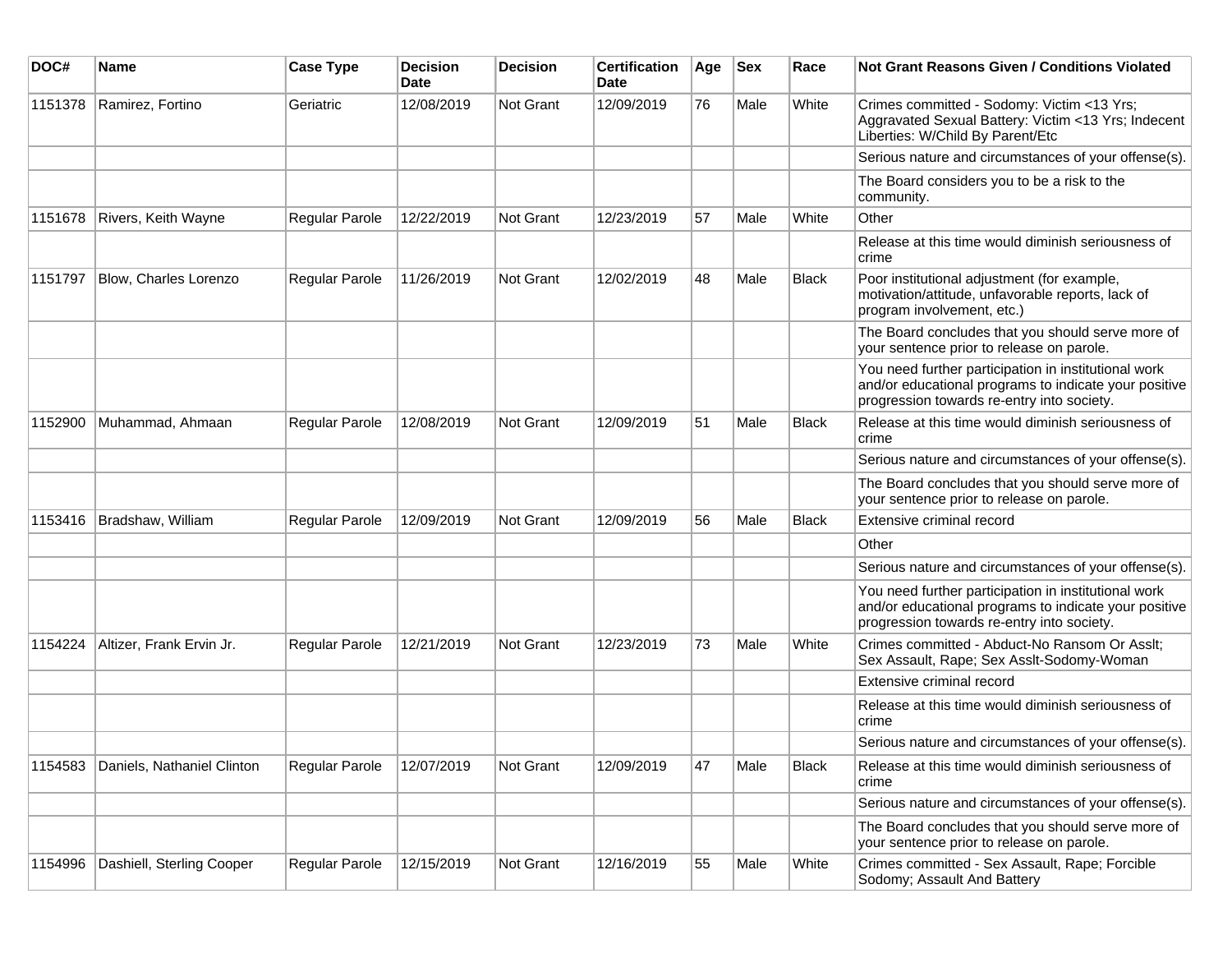| DOC#    | <b>Name</b>               | <b>Case Type</b>      | <b>Decision</b><br>Date | <b>Decision</b>  | <b>Certification</b><br>Date | Age | <b>Sex</b> | Race         | Not Grant Reasons Given / Conditions Violated                                                                                                                         |
|---------|---------------------------|-----------------------|-------------------------|------------------|------------------------------|-----|------------|--------------|-----------------------------------------------------------------------------------------------------------------------------------------------------------------------|
| 1154996 | Dashiell, Sterling Cooper | Regular Parole        | 12/15/2019              | Not Grant        | 12/16/2019                   | 55  | Male       | White        | Serious nature and circumstances of your offense(s).                                                                                                                  |
| 1158022 | Miller, Derrick Edward    | <b>Board Review</b>   | 12/10/2019              | <b>Not Grant</b> | 12/13/2019                   | 54  | Male       | White        | Release at this time would diminish seriousness of<br>crime                                                                                                           |
|         |                           |                       |                         |                  |                              |     |            |              | Serious nature and circumstances of your offense(s).                                                                                                                  |
|         |                           |                       |                         |                  |                              |     |            |              | The Board concludes that you should serve more of<br>your sentence prior to release on parole.                                                                        |
|         |                           |                       |                         |                  |                              |     |            |              | Your prior failure(s) and/or convictions while under<br>community supervision indicate that you are unlikely<br>to comply with conditions of release.                 |
| 1159062 | Anderson, Angel M         | Regular Parole        | 12/06/2019              | Not Grant        | 12/09/2019                   | 70  | Male       | Black        | Crimes committed - Rape: Intercourse By<br>Force/Threat/Intimidation; Carnal Know: Of Child 13-<br>14Y: W/O Force; Carnal Know: Of Child 13-14Y:<br>W/O Force         |
|         |                           |                       |                         |                  |                              |     |            |              | Release at this time would diminish seriousness of<br>crime                                                                                                           |
|         |                           |                       |                         |                  |                              |     |            |              | Serious nature and circumstances of your offense(s).                                                                                                                  |
|         |                           |                       |                         |                  |                              |     |            |              | The Board considers you to be a risk to the<br>community.                                                                                                             |
| 1159574 | Pagan, Hector Luis        | Geriatric             | 12/09/2019              | <b>Not Grant</b> | 12/09/2019                   | 61  | Male       | White        | Crimes committed - Rape: Intercourse By<br>Force/Threat/Intimidation; Abduction: Of Person W/<br>Intent To Defile; Abduction: Of Person W/ Intent To<br><b>Defile</b> |
|         |                           |                       |                         |                  |                              |     |            |              | Release at this time would diminish seriousness of<br>crime                                                                                                           |
|         |                           |                       |                         |                  |                              |     |            |              | The Board considers you to be a risk to the<br>community.                                                                                                             |
| 1160675 | Hawkins, David Warren     | Regular Parole        | 12/27/2019              | Not Grant        | 12/30/2019                   | 53  | Male       | White        | Crimes committed - Homicide-1st Degree; Use Of<br>Firearm In Felony                                                                                                   |
|         |                           |                       |                         |                  |                              |     |            |              | Release at this time would diminish seriousness of<br>crime                                                                                                           |
|         |                           |                       |                         |                  |                              |     |            |              | Serious nature and circumstances of your offense(s).                                                                                                                  |
| 1161578 | Stallings, Ricky R        | <b>Regular Parole</b> | 12/01/2019              | Not Grant        | 12/03/2019                   | 61  | Male       | Black        | Considering your offense and your institutional<br>records, the Board concludes that you should serve<br>more of your sentence before being paroled.                  |
|         |                           |                       |                         |                  |                              |     |            |              | Crimes committed - Homicide-1st Degree                                                                                                                                |
|         |                           |                       |                         |                  |                              |     |            |              | Serious nature and circumstances of your offense(s).                                                                                                                  |
| 1162659 | Olds, Trevon Terrell      | Regular Parole        | 11/27/2019              | Not Grant        | 12/03/2019                   | 49  | Male       | <b>Black</b> | Crimes committed - Malicious Wounding; Statutory<br>Burglary; Larceny                                                                                                 |
|         |                           |                       |                         |                  |                              |     |            |              | Release at this time would diminish seriousness of<br>crime                                                                                                           |
|         |                           |                       |                         |                  |                              |     |            |              | Serious nature and circumstances of your offense(s).                                                                                                                  |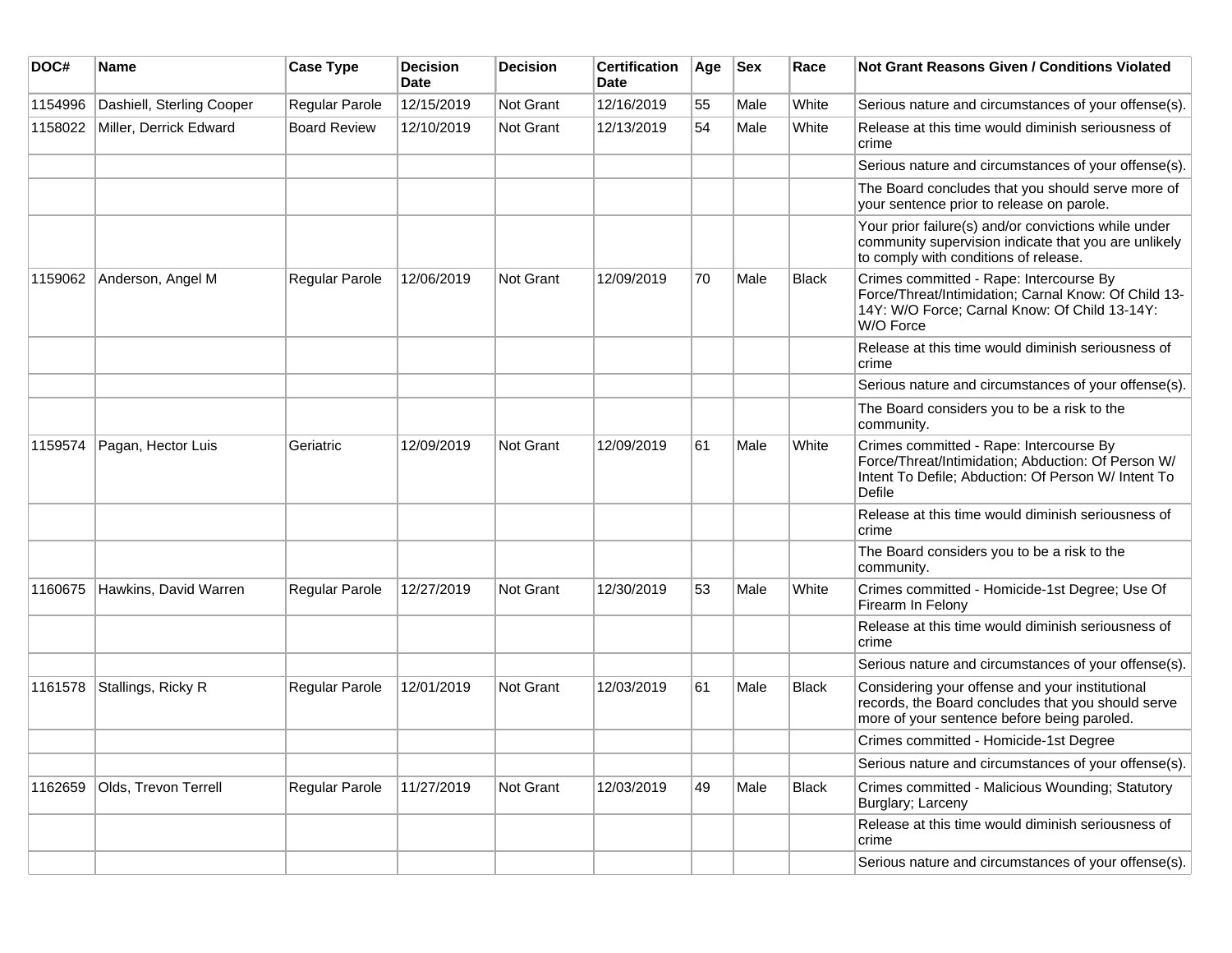| DOC#    | <b>Name</b>                | <b>Case Type</b> | <b>Decision</b><br><b>Date</b> | <b>Decision</b> | <b>Certification</b><br>Date | Age | <b>Sex</b> | Race         | Not Grant Reasons Given / Conditions Violated                                                                                                               |
|---------|----------------------------|------------------|--------------------------------|-----------------|------------------------------|-----|------------|--------------|-------------------------------------------------------------------------------------------------------------------------------------------------------------|
| 1162659 | Olds, Trevon Terrell       | Regular Parole   | 11/27/2019                     | Not Grant       | 12/03/2019                   | 49  | Male       | <b>Black</b> | Your record of institutional infractions indicates a<br>disregard for rules and that you are not ready to<br>conform to society.                            |
| 1163108 | Solano, Jaquan Alejandro   | Regular Parole   | 12/27/2019                     | Not Grant       | 12/30/2019                   | 47  | Male       | <b>Black</b> | Crimes committed - Homicide/Murder; Accessory<br>After The Fact In Felony; Accessory After The Fact<br>In Felony                                            |
|         |                            |                  |                                |                 |                              |     |            |              | Other                                                                                                                                                       |
|         |                            |                  |                                |                 |                              |     |            |              | The Board concludes that you should serve more of<br>your sentence prior to release on parole.                                                              |
|         |                            |                  |                                |                 |                              |     |            |              | You need further participation in institutional work<br>and/or educational programs to indicate your positive<br>progression towards re-entry into society. |
| 1163901 | Martin, Clayton Calvin Jr. | Geriatric        | 12/01/2019                     | Not Grant       | 12/03/2019                   | 60  | Male       | <b>Black</b> | Crimes committed - Murder: 1st Degree;<br>Train/Car/Boat: Maliciously Shoot/Throw; Assault &<br>Battery - Family Member                                     |
|         |                            |                  |                                |                 |                              |     |            |              | Extensive criminal record                                                                                                                                   |
|         |                            |                  |                                |                 |                              |     |            |              | Release at this time would diminish seriousness of<br>crime                                                                                                 |
| 1164998 | Spratley, Brian Robinson   | Regular Parole   | 12/09/2019                     | Not Grant       | 12/09/2019                   | 48  | Male       | Black        | Considering your offense and your institutional<br>records, the Board concludes that you should serve<br>more of your sentence before being paroled.        |
|         |                            |                  |                                |                 |                              |     |            |              | Crimes committed - Robbery; Malicious Wounding;<br>Larc-Petty                                                                                               |
|         |                            |                  |                                |                 |                              |     |            |              | The Board concludes that you should serve more of<br>your sentence prior to release on parole.                                                              |
|         |                            |                  |                                |                 |                              |     |            |              | Your record of institutional infractions indicates a<br>disregard for rules and that you are not ready to<br>conform to society.                            |
| 1165099 | Winfield, Jessie Jr.       | Regular Parole   | 12/08/2019                     | Not Grant       | 12/09/2019                   | 59  | Male       | Black        | Crimes committed - Sex Assault, Rape; Forcible<br>Sodomy; Robbery                                                                                           |
|         |                            |                  |                                |                 |                              |     |            |              | Other                                                                                                                                                       |
|         |                            |                  |                                |                 |                              |     |            |              | Serious nature and circumstances of your offense(s).                                                                                                        |
|         |                            |                  |                                |                 |                              |     |            |              | The Board concludes that you should serve more of<br>your sentence prior to release on parole.                                                              |
| 1165644 | Bolling, Dwayne R          | Regular Parole   | 12/20/2019                     | Not Grant       | 12/23/2019                   | 59  | Male       | <b>Black</b> | Crimes committed - Homicide-1st Degree; Assault;<br><b>Burglary</b>                                                                                         |
|         |                            |                  |                                |                 |                              |     |            |              | Extensive criminal record                                                                                                                                   |
|         |                            |                  |                                |                 |                              |     |            |              | The Board concludes that you should serve more of<br>your sentence prior to release on parole.                                                              |
|         |                            |                  |                                |                 |                              |     |            |              | Your prior failure(s) and/or convictions while under<br>community supervision indicate that you are unlikely<br>to comply with conditions of release.       |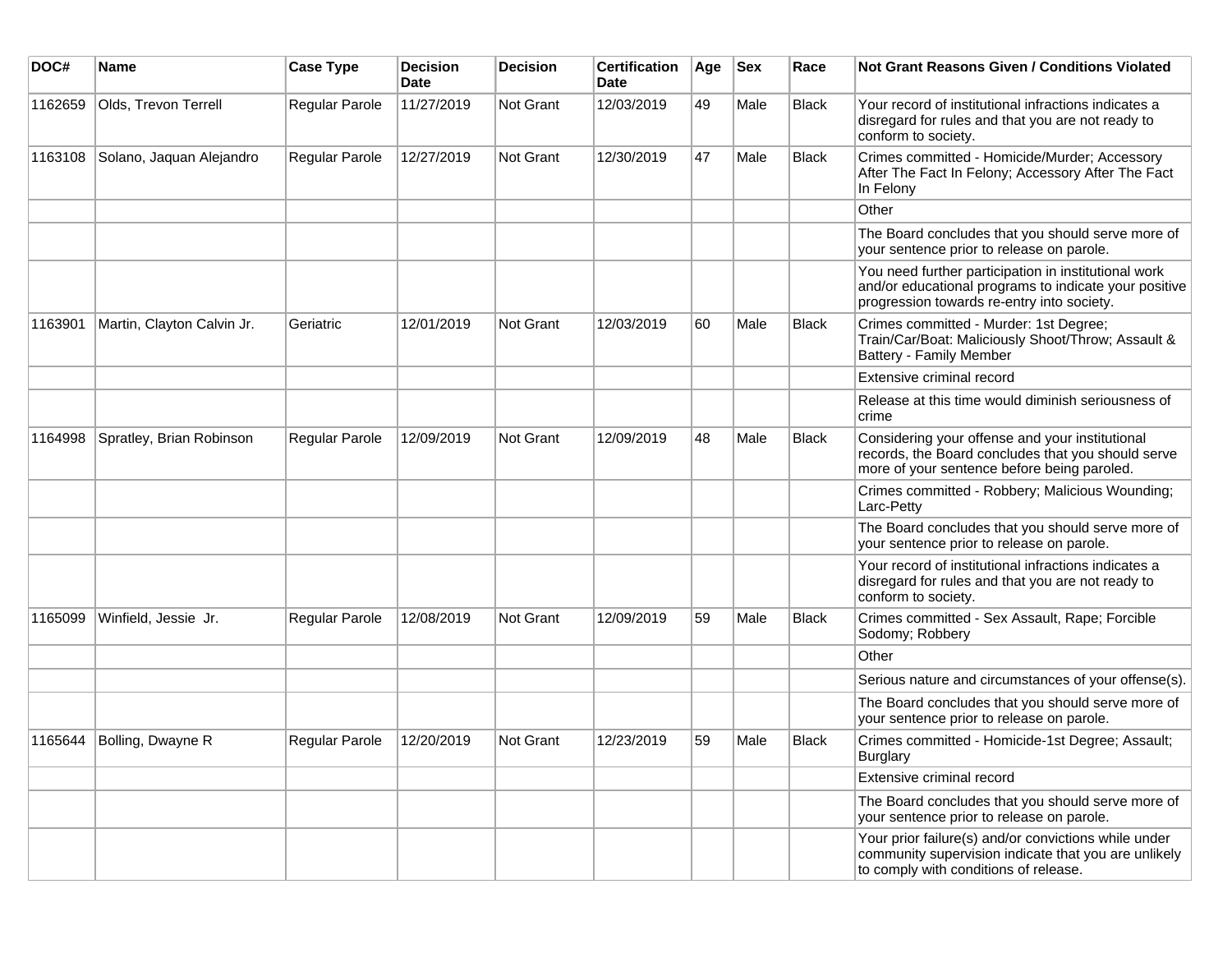| DOC#    | Name                                      | <b>Case Type</b> | <b>Decision</b><br><b>Date</b> | <b>Decision</b>  | <b>Certification</b><br>Date | Age | <b>Sex</b>   | Race         | Not Grant Reasons Given / Conditions Violated                                                                                                         |
|---------|-------------------------------------------|------------------|--------------------------------|------------------|------------------------------|-----|--------------|--------------|-------------------------------------------------------------------------------------------------------------------------------------------------------|
| 1165796 | Saunders, Sheila Elizabet                 | Regular Parole   | 11/26/2019                     | Not Grant        | 12/02/2019                   | 59  | Female White |              | Considering your offense and your institutional<br>records, the Board concludes that you should serve<br>more of your sentence before being paroled.  |
|         |                                           |                  |                                |                  |                              |     |              |              | Crimes committed - Burglary; Larc-Grand; Larc-<br>Grand                                                                                               |
|         |                                           |                  |                                |                  |                              |     |              |              | The Board concludes that you should serve more of<br>your sentence prior to release on parole.                                                        |
|         |                                           |                  |                                |                  |                              |     |              |              | The Board considers you to be a risk to the<br>community.                                                                                             |
| 1165895 | Robbins, Timothy Martin                   | Regular Parole   | 12/10/2019                     | Not Grant        | 12/13/2019                   | 59  | Male         | White        | Release at this time would diminish seriousness of<br>crime                                                                                           |
|         |                                           |                  |                                |                  |                              |     |              |              | Serious nature and circumstances of your offense(s).                                                                                                  |
|         |                                           |                  |                                |                  |                              |     |              |              | Your prior failure(s) and/or convictions while under<br>community supervision indicate that you are unlikely<br>to comply with conditions of release. |
| 1166025 | Green, R'Jaszmonde C' Koro Regular Parole |                  | 11/30/2019                     | Not Grant        | 12/03/2019                   | 52  | Male         | <b>Black</b> | Crimes committed - Homicide-1st Degree                                                                                                                |
|         |                                           |                  |                                |                  |                              |     |              |              | Other                                                                                                                                                 |
|         |                                           |                  |                                |                  |                              |     |              |              | Release at this time would diminish seriousness of<br>crime                                                                                           |
|         |                                           |                  |                                |                  |                              |     |              |              | The Board concludes that you should serve more of<br>your sentence prior to release on parole.                                                        |
| 1167151 | Gore, Joseph Ronald                       | Regular Parole   | 12/29/2019                     | <b>Not Grant</b> | 12/30/2019                   | 60  | Male         | <b>Black</b> | Extensive criminal record                                                                                                                             |
|         |                                           |                  |                                |                  |                              |     |              |              | History of violence.                                                                                                                                  |
|         |                                           |                  |                                |                  |                              |     |              |              | Serious nature and circumstances of your offense(s).                                                                                                  |
|         |                                           |                  |                                |                  |                              |     |              |              | The Board concludes that you should serve more of<br>your sentence prior to release on parole.                                                        |
|         |                                           |                  |                                |                  |                              |     |              |              | Your prior failure(s) and/or convictions while under<br>community supervision indicate that you are unlikely<br>to comply with conditions of release. |
| 1167925 | Mcgaha, Anthony Charles                   | Regular Parole   | 11/30/2019                     | <b>Not Grant</b> | 12/03/2019                   | 56  | Male         | <b>Black</b> | Crimes committed - Sex Assault, Rape; Sex Assault,<br>Rape; Sex Assault, Rape                                                                         |
|         |                                           |                  |                                |                  |                              |     |              |              | Release at this time would diminish seriousness of<br>crime                                                                                           |
|         |                                           |                  |                                |                  |                              |     |              |              | Serious nature and circumstances of your offense(s).                                                                                                  |
|         |                                           |                  |                                |                  |                              |     |              |              | The Board considers you to be a risk to the<br>community.                                                                                             |
| 1168299 | Bartholomew, Ricardo<br>Anthony           | Geriatric        | 12/27/2019                     | Not Grant        | 12/30/2019                   | 61  | Male         | White        | Release at this time would diminish seriousness of<br>crime                                                                                           |
|         |                                           |                  |                                |                  |                              |     |              |              | Serious nature and circumstances of your offense(s).                                                                                                  |
|         |                                           |                  |                                |                  |                              |     |              |              | The Board concludes that you should serve more of<br>your sentence prior to release on parole.                                                        |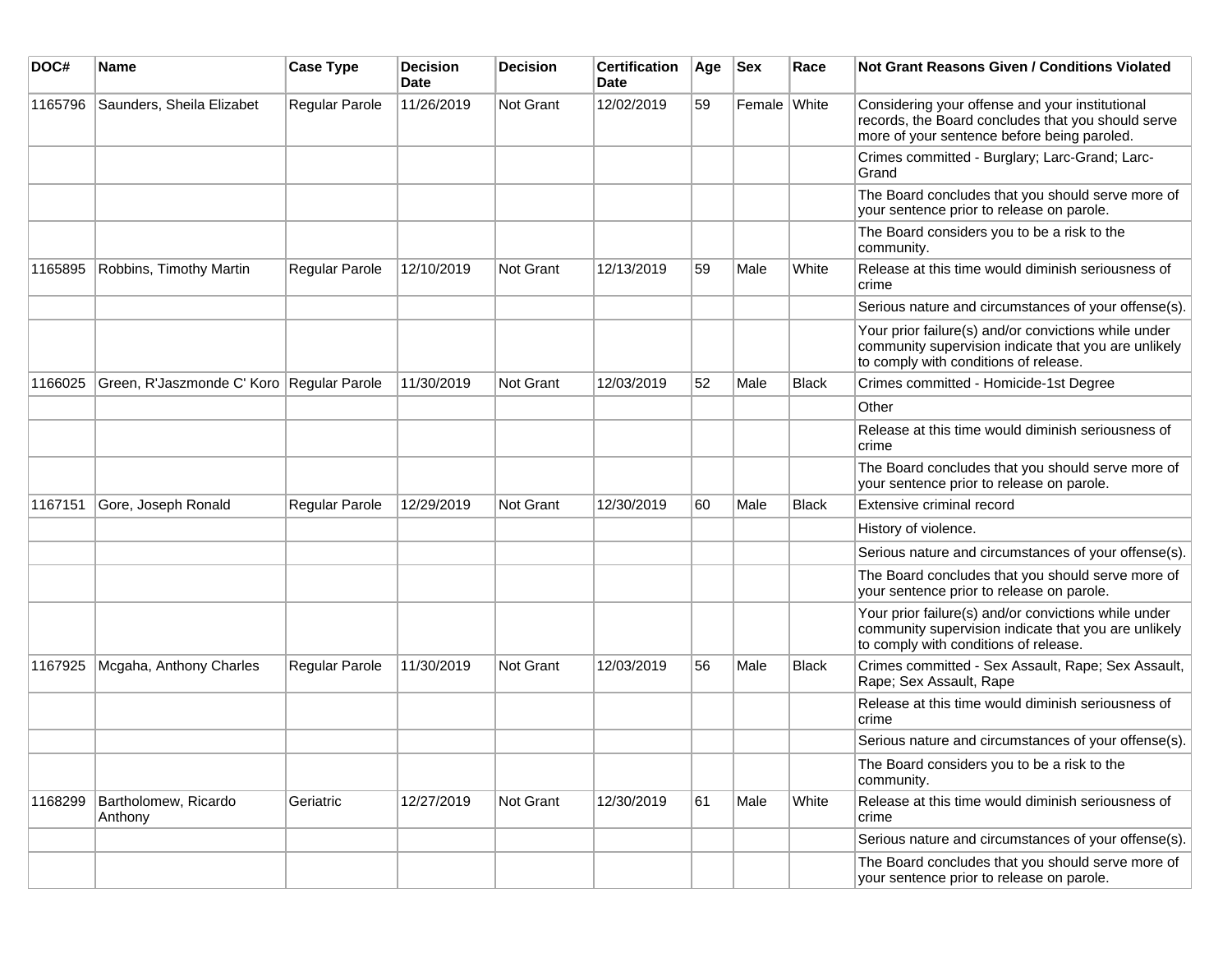| DOC#    | Name                            | <b>Case Type</b> | <b>Decision</b><br><b>Date</b> | <b>Decision</b>  | <b>Certification</b><br>Date | Age | <b>Sex</b> | Race                     | Not Grant Reasons Given / Conditions Violated                                                                                                               |
|---------|---------------------------------|------------------|--------------------------------|------------------|------------------------------|-----|------------|--------------------------|-------------------------------------------------------------------------------------------------------------------------------------------------------------|
| 1168299 | Bartholomew, Ricardo<br>Anthony | Geriatric        | 12/27/2019                     | Not Grant        | 12/30/2019                   | 61  | Male       | White                    | You need further participation in institutional work<br>and/or educational programs to indicate your positive<br>progression towards re-entry into society. |
| 1169014 | Nahwoosky, Richard F Jr.        | Regular Parole   | 12/16/2019                     | Not Grant        | 12/16/2019                   | 48  | Male       | Alaskan<br><b>Native</b> | American Crimes committed - Homicide-1st Degree; Malicious<br>Indian or   Wounding; Larc-Grand                                                              |
|         |                                 |                  |                                |                  |                              |     |            |                          | Release at this time would diminish seriousness of<br>crime                                                                                                 |
|         |                                 |                  |                                |                  |                              |     |            |                          | Serious nature and circumstances of your offense(s).                                                                                                        |
|         |                                 |                  |                                |                  |                              |     |            |                          | You need further participation in institutional work<br>and/or educational programs to indicate your positive<br>progression towards re-entry into society. |
| 1169171 | Knowlin, Lee Roy                | Regular Parole   | 12/06/2019                     | <b>Not Grant</b> | 12/09/2019                   | 67  | Male       | <b>Black</b>             | Crimes committed - Sex Assault, Rape; Sex Assault,<br>Rape; Forcible Sodomy                                                                                 |
|         |                                 |                  |                                |                  |                              |     |            |                          | Serious nature and circumstances of your offense(s).                                                                                                        |
| 1169898 | Mcduffie, Kenneth Raye          | Geriatric        | 12/09/2019                     | Not Grant        | 12/09/2019                   | 61  | Male       | Black                    | Crimes committed - Robbery: On Or Near Street;<br>Assault: Maiming Another While Dwi                                                                        |
|         |                                 |                  |                                |                  |                              |     |            |                          | History of violence.                                                                                                                                        |
|         |                                 |                  |                                |                  |                              |     |            |                          | The Board considers you to be a risk to the<br>community.                                                                                                   |
|         |                                 |                  |                                |                  |                              |     |            |                          | You need to show a longer period of stable<br>adjustment.                                                                                                   |
| 1170099 | Rawls, Joseph                   | Regular Parole   | 12/09/2019                     | <b>Not Grant</b> | 12/09/2019                   | 57  | Male       | <b>Black</b>             | Other                                                                                                                                                       |
|         |                                 |                  |                                |                  |                              |     |            |                          | Release at this time would diminish seriousness of<br>crime                                                                                                 |
| 1170671 | Nelson, Johnny Lee              | Regular Parole   | 11/26/2019                     | Not Grant        | 12/03/2019                   | 72  | Male       | <b>Black</b>             | Crimes committed - Homicide/Murder;<br>(Attempted)Murder: Non Capital Felony;<br>(Attempted)Murder: Non Capital Felony                                      |
|         |                                 |                  |                                |                  |                              |     |            |                          | Extensive criminal record                                                                                                                                   |
|         |                                 |                  |                                |                  |                              |     |            |                          | History of violence.                                                                                                                                        |
|         |                                 |                  |                                |                  |                              |     |            |                          | Your prior failure(s) and/or convictions while under<br>community supervision indicate that you are unlikely<br>to comply with conditions of release.       |
| 1170951 | Dozier, Tazewell S              | Regular Parole   | 12/05/2019                     | Not Grant        | 12/06/2019                   | 76  | Male       | White                    | Release at this time would diminish seriousness of<br>crime                                                                                                 |
|         |                                 |                  |                                |                  |                              |     |            |                          | Serious nature and circumstances of your offense(s).                                                                                                        |
|         | 1170992 Freely, I P             | Regular Parole   | 12/09/2019                     | Not Grant        | 12/09/2019                   | 60  | Male       | White                    | Crimes committed - Sodomy; Sodomy                                                                                                                           |
|         |                                 |                  |                                |                  |                              |     |            |                          | Extensive criminal record                                                                                                                                   |
|         |                                 |                  |                                |                  |                              |     |            |                          | Release at this time would diminish seriousness of<br>crime                                                                                                 |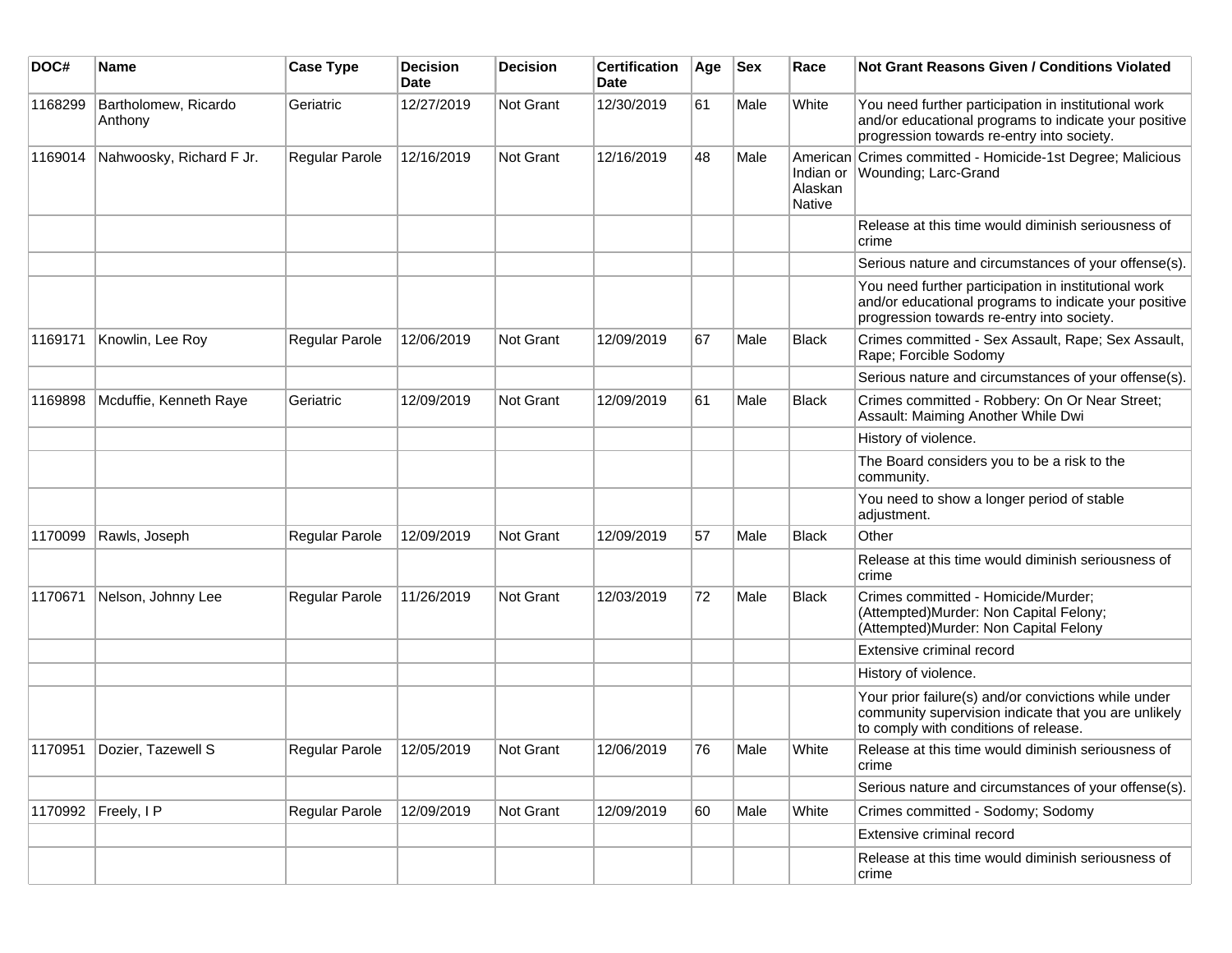| DOC#    | Name                      | <b>Case Type</b> | <b>Decision</b><br><b>Date</b> | <b>Decision</b> | <b>Certification</b><br>Date | Age | <b>Sex</b> | Race         | Not Grant Reasons Given / Conditions Violated                                                                                                                                  |
|---------|---------------------------|------------------|--------------------------------|-----------------|------------------------------|-----|------------|--------------|--------------------------------------------------------------------------------------------------------------------------------------------------------------------------------|
| 1170992 | Freely, I P               | Regular Parole   | 12/09/2019                     | Not Grant       | 12/09/2019                   | 60  | Male       | White        | Serious nature and circumstances of your offense(s).                                                                                                                           |
|         |                           |                  |                                |                 |                              |     |            |              | The Board considers you to be a risk to the<br>community.                                                                                                                      |
|         |                           |                  |                                |                 |                              |     |            |              | Your prior failure(s) and/or convictions while under<br>community supervision indicate that you are unlikely<br>to comply with conditions of release.                          |
| 1172514 | Powell, James William Jr. | Geriatric        | 12/18/2019                     | Not Grant       | 12/19/2019                   | 60  | Male       | White        | Crimes committed - Homicide-1st Degree                                                                                                                                         |
|         |                           |                  |                                |                 |                              |     |            |              | Extensive criminal record                                                                                                                                                      |
|         |                           |                  |                                |                 |                              |     |            |              | Release at this time would diminish seriousness of<br>crime                                                                                                                    |
|         |                           |                  |                                |                 |                              |     |            |              | Serious nature and circumstances of your offense(s).                                                                                                                           |
| 1173161 | Britton, Edward           | Regular Parole   | 12/09/2019                     | Not Grant       | 12/09/2019                   | 48  | Male       | <b>Black</b> | Crimes committed - Assault & Battery - Family<br>Member, 3rd+ Offense; Burgl: Enter Structure To<br>Commit Larceny/A&B/Etc; Burglary: Enter House To<br>Commit Larceny/A&B/Etc |
|         |                           |                  |                                |                 |                              |     |            |              | Extensive criminal record                                                                                                                                                      |
|         |                           |                  |                                |                 |                              |     |            |              | Release at this time would diminish seriousness of<br>crime                                                                                                                    |
|         |                           |                  |                                |                 |                              |     |            |              | You need further participation in institutional work<br>and/or educational programs to indicate your positive<br>progression towards re-entry into society.                    |
| 1173873 | Maynard, Robert Owen      | Regular Parole   | 11/30/2019                     | Not Grant       | 12/03/2019                   | 62  | Male       | White        | Crimes committed - Sex Assault, Rape; Forcible<br>Sodomy; Burglary                                                                                                             |
|         |                           |                  |                                |                 |                              |     |            |              | Extensive criminal record                                                                                                                                                      |
|         |                           |                  |                                |                 |                              |     |            |              | Serious nature and circumstances of your offense(s).                                                                                                                           |
|         |                           |                  |                                |                 |                              |     |            |              | The Board considers you to be a risk to the<br>community.                                                                                                                      |
|         |                           |                  |                                |                 |                              |     |            |              | Your prior failure(s) and/or convictions while under<br>community supervision indicate that you are unlikely<br>to comply with conditions of release.                          |
| 1174104 | Branche, Victor Michael   | Geriatric        | 11/25/2019                     | Not Grant       | 12/02/2019                   | 64  | Male       | Black        | Crimes committed - Kidnap/Abduct; Sex Assault,<br>Rape; Robbery                                                                                                                |
|         |                           |                  |                                |                 |                              |     |            |              | History of violence.                                                                                                                                                           |
|         |                           |                  |                                |                 |                              |     |            |              | Release at this time would diminish seriousness of<br>crime                                                                                                                    |
|         |                           |                  |                                |                 |                              |     |            |              | Serious nature and circumstances of your offense(s).                                                                                                                           |
|         |                           |                  |                                |                 |                              |     |            |              | The Board considers you to be a risk to the<br>community.                                                                                                                      |
| 1174716 | Harper, Greg Allen        | Regular Parole   | 12/03/2019                     | Not Grant       | 12/06/2019                   | 49  | Male       | White        | Crimes committed - Statutory Burglary; Burgl: Enter<br>Structure To Commit Larceny/A&B/Etc; Larc-Grand                                                                         |
|         |                           |                  |                                |                 |                              |     |            |              | Extensive criminal record                                                                                                                                                      |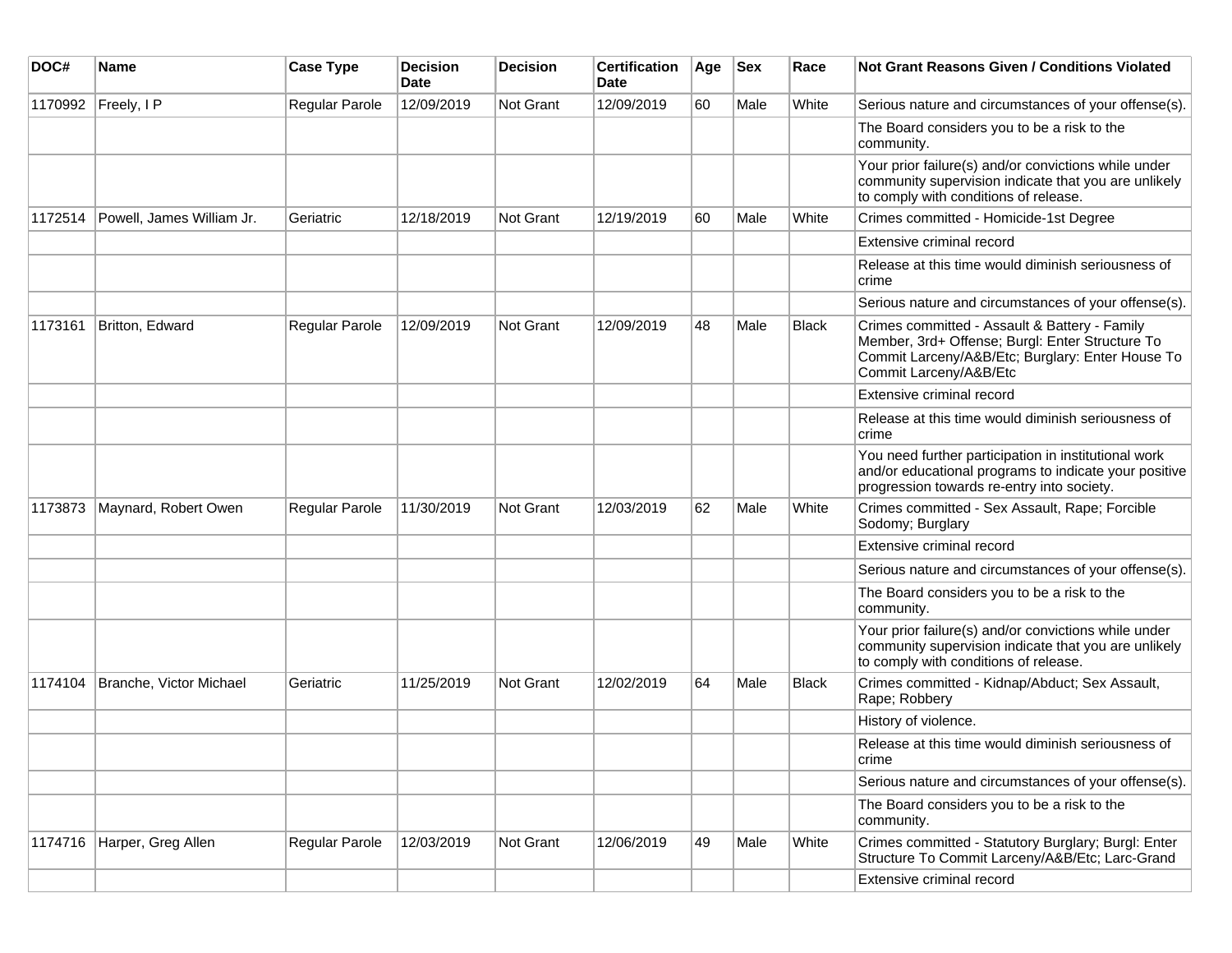| DOC#    | Name                      | <b>Case Type</b>      | <b>Decision</b><br><b>Date</b> | <b>Decision</b>  | <b>Certification</b><br>Date | Age | <b>Sex</b> | Race         | <b>Not Grant Reasons Given / Conditions Violated</b>                                                                                                  |
|---------|---------------------------|-----------------------|--------------------------------|------------------|------------------------------|-----|------------|--------------|-------------------------------------------------------------------------------------------------------------------------------------------------------|
| 1174716 | Harper, Greg Allen        | Regular Parole        | 12/03/2019                     | Not Grant        | 12/06/2019                   | 49  | Male       | White        | History of substance abuse.                                                                                                                           |
|         |                           |                       |                                |                  |                              |     |            |              | The Board concludes that you should serve more of<br>your sentence prior to release on parole.                                                        |
| 1175990 | Berry, Dennis Joseph      | <b>Regular Parole</b> | 12/13/2019                     | Not Grant        | 12/13/2019                   | 70  | Male       | White        | Crimes committed - Rape: Intercourse By<br>Force/Threat/Intimidation; Aggravated Sexual<br><b>Battery; Statutory Burglary</b>                         |
|         |                           |                       |                                |                  |                              |     |            |              | Extensive criminal record                                                                                                                             |
|         |                           |                       |                                |                  |                              |     |            |              | Serious nature and circumstances of your offense(s).                                                                                                  |
| 1176081 | Darden, Wilson Eugene     | Regular Parole        | 12/09/2019                     | <b>Not Grant</b> | 12/09/2019                   | 59  | Male       | <b>Black</b> | Crimes committed - Sex Assault, Rape; Rape:<br>Intercourse By Force/Threat/Intimidation; Steal<br>Property >= \$5 From Person (Pick Pocket)           |
|         |                           |                       |                                |                  |                              |     |            |              | Serious nature and circumstances of your offense(s).                                                                                                  |
|         |                           |                       |                                |                  |                              |     |            |              | Your prior failure(s) and/or convictions while under<br>community supervision indicate that you are unlikely<br>to comply with conditions of release. |
| 1176082 | Doxie, Aaron III          | Geriatric             | 12/10/2019                     | <b>Not Grant</b> | 12/13/2019                   | 63  | Male       | <b>Black</b> | History of violence.                                                                                                                                  |
|         |                           |                       |                                |                  |                              |     |            |              | Release at this time would diminish seriousness of<br>crime                                                                                           |
| 1177411 | Roberts, Richard Cornell  | Geriatric             | 11/25/2019                     | <b>Not Grant</b> | 12/02/2019                   | 64  | Male       | Black        | Crimes committed - Homicide-2Nd-Degree; Use Of<br>Firearm In Felony                                                                                   |
|         |                           |                       |                                |                  |                              |     |            |              | Release at this time would diminish seriousness of<br>crime                                                                                           |
|         |                           |                       |                                |                  |                              |     |            |              | Serious nature and circumstances of your offense(s).                                                                                                  |
|         |                           |                       |                                |                  |                              |     |            |              | The Board considers you to be a risk to the<br>community.                                                                                             |
| 1178091 | Dukes, Louis Jefferso Jr. | <b>Regular Parole</b> | 12/05/2019                     | <b>Not Grant</b> | 12/06/2019                   | 48  | Male       | <b>Black</b> | Other                                                                                                                                                 |
|         |                           |                       |                                |                  |                              |     |            |              | Release at this time would diminish seriousness of<br>crime                                                                                           |
|         |                           |                       |                                |                  |                              |     |            |              | Serious nature and circumstances of your offense(s).                                                                                                  |
|         |                           |                       |                                |                  |                              |     |            |              | The Board concludes that you should serve more of<br>your sentence prior to release on parole.                                                        |
| 1178491 | Briston, Steven Lamont    | <b>Regular Parole</b> | 12/12/2019                     | <b>Not Grant</b> | 12/13/2019                   | 43  | Male       | <b>Black</b> | Crimes committed - Robbery; Robbery; Conspiracy -<br>Dangerous Drugs                                                                                  |
|         |                           |                       |                                |                  |                              |     |            |              | You need to show a longer period of stable<br>adjustment.                                                                                             |
|         |                           |                       |                                |                  |                              |     |            |              | Your record of institutional infractions indicates a<br>disregard for rules and that you are not ready to<br>conform to society.                      |
| 1179891 | Harris, Clausan Winston   | Regular Parole        | 12/09/2019                     | Not Grant        | 12/09/2019                   | 59  | Male       | Black        | Crimes committed - Kidnap/Abduct; Sex Assault,<br>Rape; Sex Assault, Rape                                                                             |
|         |                           |                       |                                |                  |                              |     |            |              | History of violence.                                                                                                                                  |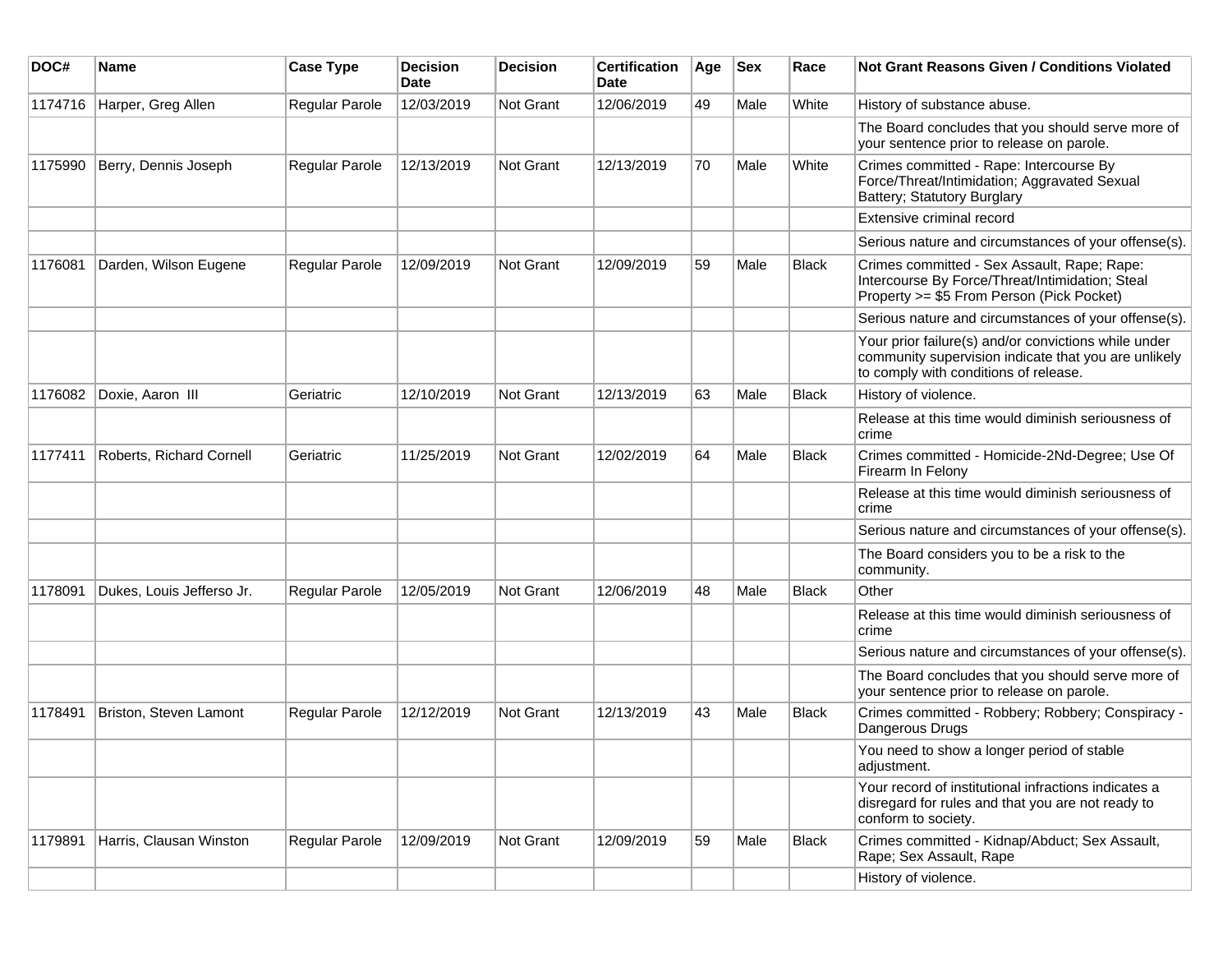| DOC#    | <b>Name</b>              | <b>Case Type</b>      | <b>Decision</b><br><b>Date</b> | <b>Decision</b>  | <b>Certification</b><br><b>Date</b> | Age | <b>Sex</b> | Race         | <b>Not Grant Reasons Given / Conditions Violated</b>                                                                                                        |
|---------|--------------------------|-----------------------|--------------------------------|------------------|-------------------------------------|-----|------------|--------------|-------------------------------------------------------------------------------------------------------------------------------------------------------------|
| 1179891 | Harris, Clausan Winston  | Regular Parole        | 12/09/2019                     | Not Grant        | 12/09/2019                          | 59  | Male       | <b>Black</b> | Serious nature and circumstances of your offense(s).                                                                                                        |
| 1180063 | Ingram, Jerry L          | Regular Parole        | 11/29/2019                     | Not Grant        | 12/03/2019                          | 53  | Male       | <b>Black</b> | Considering your offense and your institutional<br>records, the Board concludes that you should serve<br>more of your sentence before being paroled.        |
|         |                          |                       |                                |                  |                                     |     |            |              | Crimes committed - Robbery; Robbery; Robbery                                                                                                                |
|         |                          |                       |                                |                  |                                     |     |            |              | Extensive criminal record                                                                                                                                   |
|         |                          |                       |                                |                  |                                     |     |            |              | History of substance abuse.                                                                                                                                 |
|         |                          |                       |                                |                  |                                     |     |            |              | Serious nature and circumstances of your offense(s).                                                                                                        |
|         |                          |                       |                                |                  |                                     |     |            |              | You need further participation in institutional work<br>and/or educational programs to indicate your positive<br>progression towards re-entry into society. |
|         |                          |                       |                                |                  |                                     |     |            |              | Your prior failure(s) and/or convictions while under<br>community supervision indicate that you are unlikely<br>to comply with conditions of release.       |
| 1180381 | Witt, Raymond Wesley     | <b>Regular Parole</b> | 12/08/2019                     | <b>Not Grant</b> | 12/09/2019                          | 63  | Male       | White        | Crimes committed - Sex Assault, Rape; Forcible<br>Sodomy; Forcible Sodomy                                                                                   |
|         |                          |                       |                                |                  |                                     |     |            |              | Other                                                                                                                                                       |
|         |                          |                       |                                |                  |                                     |     |            |              | The Board considers you to be a risk to the<br>community.                                                                                                   |
| 1181543 | Hargrove, Corey Jermaine | Regular Parole        | 11/26/2019                     | Not Grant        | 12/02/2019                          | 44  | Male       | <b>Black</b> | Considering your offense and your institutional<br>records, the Board concludes that you should serve<br>more of your sentence before being paroled.        |
|         |                          |                       |                                |                  |                                     |     |            |              | Serious nature and circumstances of your offense(s).                                                                                                        |
|         |                          |                       |                                |                  |                                     |     |            |              | The Board considers you to be a risk to the<br>community.                                                                                                   |
|         |                          |                       |                                |                  |                                     |     |            |              | Your record of institutional infractions indicates a<br>disregard for rules and that you are not ready to<br>conform to society.                            |
| 1181550 | Norvell, Antonio         | Regular Parole        | 12/16/2019                     | <b>Not Grant</b> | 12/16/2019                          | 51  | Male       | <b>Black</b> | Extensive criminal record                                                                                                                                   |
|         |                          |                       |                                |                  |                                     |     |            |              | The Board concludes that you should serve more of<br>your sentence prior to release on parole.                                                              |
|         |                          |                       |                                |                  |                                     |     |            |              | You need to show a longer period of stable<br>adjustment.                                                                                                   |
|         |                          |                       |                                |                  |                                     |     |            |              | Your prior failure(s) and/or convictions while under<br>community supervision indicate that you are unlikely<br>to comply with conditions of release.       |
| 1184197 | Obremski, Michael Andrew | Geriatric             | 12/10/2019                     | <b>Not Grant</b> | 12/13/2019                          | 65  | Male       | White        | Crimes committed - Kidnap - Attempted: Kidnap -<br>Attempted; Kidnap - Attempted                                                                            |
|         |                          |                       |                                |                  |                                     |     |            |              | Extensive criminal record                                                                                                                                   |
|         |                          |                       |                                |                  |                                     |     |            |              | History of violence.                                                                                                                                        |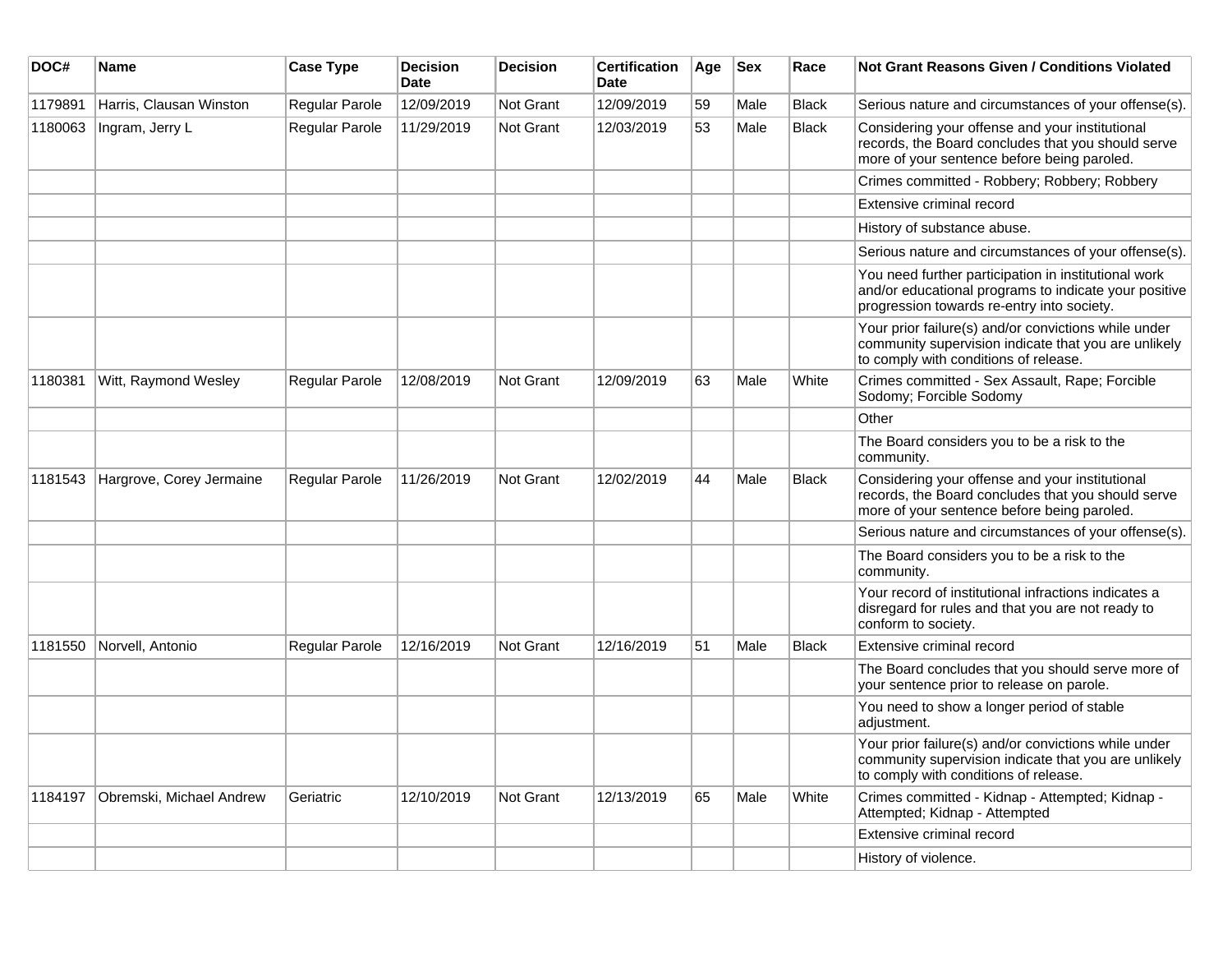| DOC#    | <b>Name</b>              | <b>Case Type</b> | <b>Decision</b><br><b>Date</b> | <b>Decision</b> | <b>Certification</b><br>Date | Age | <b>Sex</b> | Race  | <b>Not Grant Reasons Given / Conditions Violated</b>                                                                                                        |
|---------|--------------------------|------------------|--------------------------------|-----------------|------------------------------|-----|------------|-------|-------------------------------------------------------------------------------------------------------------------------------------------------------------|
| 1184197 | Obremski, Michael Andrew | Geriatric        | 12/10/2019                     | Not Grant       | 12/13/2019                   | 65  | Male       | White | Release at this time would diminish seriousness of<br>crime                                                                                                 |
| 1187154 | Reid, Anthony Linwood    | Geriatric        | 12/09/2019                     | Not Grant       | 12/09/2019                   | 64  | Male       | Black | Crimes committed - Abduction: By Force,<br>Intimidation Or Deception; Unlawful Wounding;<br>Malicious Wounding                                              |
|         |                          |                  |                                |                 |                              |     |            |       | Extensive criminal record                                                                                                                                   |
|         |                          |                  |                                |                 |                              |     |            |       | Release at this time would diminish seriousness of<br>crime                                                                                                 |
|         |                          |                  |                                |                 |                              |     |            |       | Serious nature and circumstances of your offense(s).                                                                                                        |
| 1189030 | Kirby, Earl Kruger III   | Geriatric        | 11/26/2019                     | Not Grant       | 12/02/2019                   | 60  | Male       | White | Release at this time would diminish seriousness of<br>crime                                                                                                 |
|         |                          |                  |                                |                 |                              |     |            |       | Serious nature and circumstances of your offense(s).                                                                                                        |
| 1190772 | Bethea, Michael Alexande | Geriatric        | 12/08/2019                     | Not Grant       | 12/09/2019                   | 67  | Male       | Black | Considering your offense and your institutional<br>records, the Board concludes that you should serve<br>more of your sentence before being paroled.        |
|         |                          |                  |                                |                 |                              |     |            |       | Crimes committed - Robbery: Bank Or Bank Type<br>Institution; Robbery: Bank Or Bank Type Institution;<br>Robbery: Bank Or Bank Type Institution             |
|         |                          |                  |                                |                 |                              |     |            |       | Serious nature and circumstances of your offense(s).                                                                                                        |
|         |                          |                  |                                |                 |                              |     |            |       | Your prior failure(s) and/or convictions while under<br>community supervision indicate that you are unlikely<br>to comply with conditions of release.       |
| 1191505 | Cotton, Gary Wilford     | Regular Parole   | 12/09/2019                     | Not Grant       | 12/09/2019                   | 68  | Male       | Black | Crimes committed - Obstruct/Resist: W/<br>Threats/Force; Malicious Wounding; Law Enf<br>Command: Disregard Or Elude, Endanger                               |
|         |                          |                  |                                |                 |                              |     |            |       | Extensive criminal record                                                                                                                                   |
|         |                          |                  |                                |                 |                              |     |            |       | The Board concludes that you should serve more of<br>your sentence prior to release on parole.                                                              |
| 1193656 | Christopher, Lenny       | Geriatric        | 11/27/2019                     | Not Grant       | 12/02/2019                   | 69  | Male       | Black | Extensive criminal record                                                                                                                                   |
|         |                          |                  |                                |                 |                              |     |            |       | Release at this time would diminish seriousness of<br>crime                                                                                                 |
|         |                          |                  |                                |                 |                              |     |            |       | You need further participation in institutional work<br>and/or educational programs to indicate your positive<br>progression towards re-entry into society. |
|         |                          |                  |                                |                 |                              |     |            |       | Your prior failure(s) and/or convictions while under<br>community supervision indicate that you are unlikely<br>to comply with conditions of release.       |
| 1197191 | Morris, Elijah Oscar Sr. | Geriatric        | 12/10/2019                     | Not Grant       | 12/13/2019                   | 67  | Male       | Black | Crimes committed - Manslaughter: Involuntary;<br>Firearm: Poss/Transport By Felon W/ Violent Off;<br>Unlawfully Shoot Or Throw Missle At Occ. Bldg          |
|         |                          |                  |                                |                 |                              |     |            |       | Release at this time would diminish seriousness of<br>crime                                                                                                 |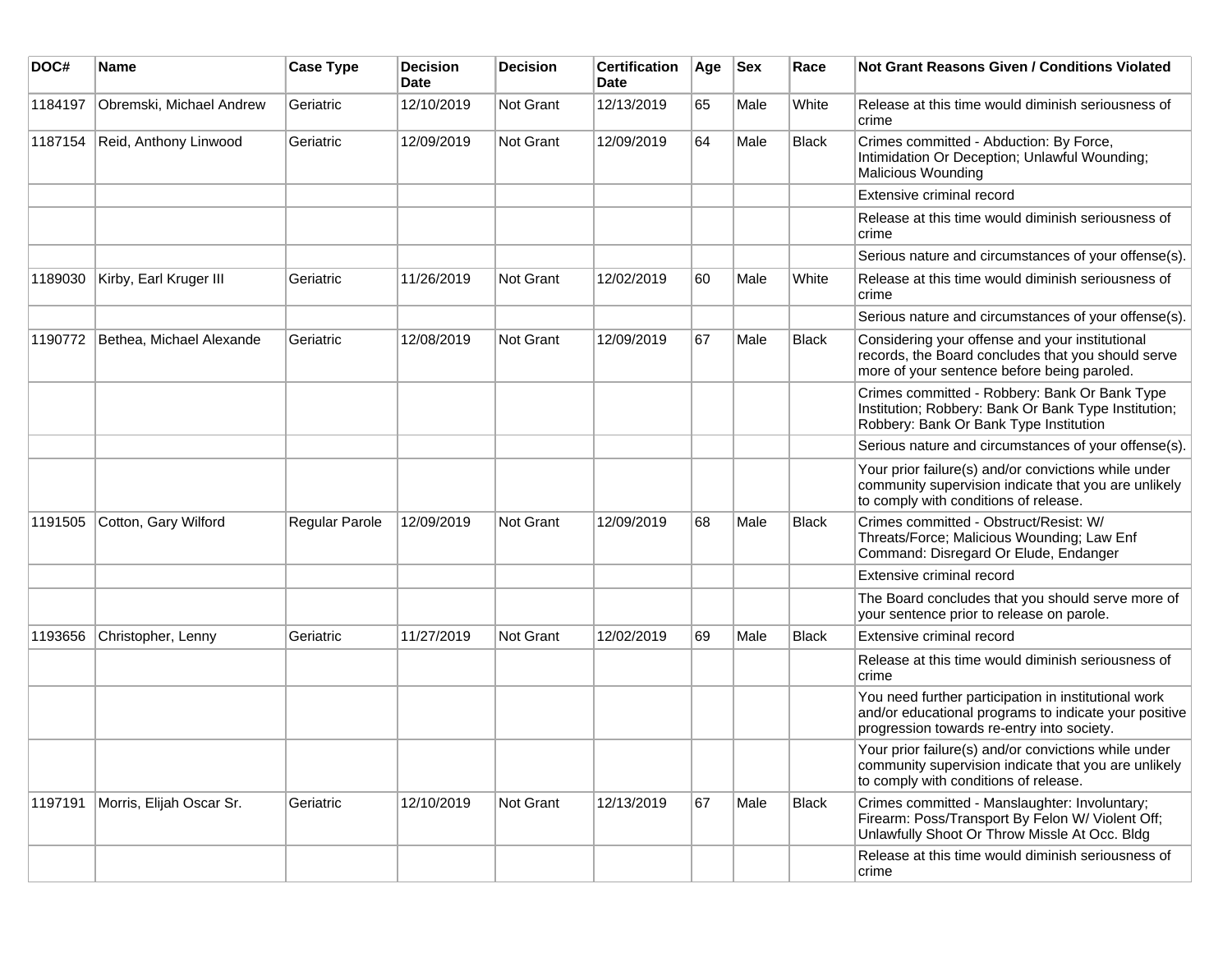| DOC#    | <b>Name</b>              | <b>Case Type</b>      | <b>Decision</b><br><b>Date</b> | <b>Decision</b> | <b>Certification</b><br><b>Date</b> | Age | <b>Sex</b>   | Race         | <b>Not Grant Reasons Given / Conditions Violated</b>                                                                                                                       |
|---------|--------------------------|-----------------------|--------------------------------|-----------------|-------------------------------------|-----|--------------|--------------|----------------------------------------------------------------------------------------------------------------------------------------------------------------------------|
| 1197191 | Morris, Elijah Oscar Sr. | Geriatric             | 12/10/2019                     | Not Grant       | 12/13/2019                          | 67  | Male         | <b>Black</b> | Serious nature and circumstances of your offense(s).                                                                                                                       |
|         |                          |                       |                                |                 |                                     |     |              |              | Your prior failure(s) and/or convictions while under<br>community supervision indicate that you are unlikely<br>to comply with conditions of release.                      |
| 1197563 | Jacob, Curumulathu       | Geriatric             | 12/05/2019                     | Not Grant       | 12/06/2019                          | 64  | Male         | White        | Crimes committed - Rape: Intercourse By<br>Force/Threat/Intimidation; Rape: Intercourse By<br>Force/Threat/Intimidation; Rape: Intercourse By<br>Force/Threat/Intimidation |
|         |                          |                       |                                |                 |                                     |     |              |              | Release at this time would diminish seriousness of<br>crime                                                                                                                |
|         |                          |                       |                                |                 |                                     |     |              |              | Serious nature and circumstances of your offense(s).                                                                                                                       |
|         |                          |                       |                                |                 |                                     |     |              |              | The Board considers you to be a risk to the<br>community.                                                                                                                  |
| 1198627 | Benitez, Tyrone Andre    | Regular Parole        | 12/01/2019                     | Not Grant       | 12/04/2019                          | 47  | Male         | <b>Black</b> | Extensive criminal record                                                                                                                                                  |
|         |                          |                       |                                |                 |                                     |     |              |              | History of substance abuse.                                                                                                                                                |
|         |                          |                       |                                |                 |                                     |     |              |              | Release at this time would diminish seriousness of<br>crime                                                                                                                |
|         |                          |                       |                                |                 |                                     |     |              |              | Your prior failure(s) and/or convictions while under<br>community supervision indicate that you are unlikely<br>to comply with conditions of release.                      |
| 1200103 | Lucas, Henry Johnson Jr. | Geriatric             | 12/02/2019                     | Not Grant       | 12/04/2019                          | 60  | Male         | <b>Black</b> | Crimes committed - Abduction: By Force,<br>Intimidation Or Deception; Rape: Intercourse By<br>Force/Threat/Intimidation; Sodomy: By Force Or<br>Victim Helplessness        |
|         |                          |                       |                                |                 |                                     |     |              |              | Release at this time would diminish seriousness of<br>crime                                                                                                                |
|         |                          |                       |                                |                 |                                     |     |              |              | The Board considers you to be a risk to the<br>community.                                                                                                                  |
| 1207343 | Orndorff, Ashley Nicole  | <b>Regular Parole</b> | 12/12/2019                     | Not Grant       | 12/13/2019                          | 31  | Female White |              | History of substance abuse.                                                                                                                                                |
|         |                          |                       |                                |                 |                                     |     |              |              | The Board concludes that you should serve more of<br>your sentence prior to release on parole.                                                                             |
|         |                          |                       |                                |                 |                                     |     |              |              | You need further participation in institutional work<br>and/or educational programs to indicate your positive<br>progression towards re-entry into society.                |
|         |                          |                       |                                |                 |                                     |     |              |              | Your prior failure(s) and/or convictions while under<br>community supervision indicate that you are unlikely<br>to comply with conditions of release.                      |
| 1213846 | Bowles, Lester Eugene    | Geriatric             | 12/10/2019                     | Not Grant       | 12/13/2019                          | 60  | Male         | White        | Crimes committed - Sodomy: Victim <13 Yrs;<br>Aggravated Sexual Battery: Victim <13 Yrs;<br>Weapon/Ammo: Possess By Felon (Not Firearm)                                    |
|         |                          |                       |                                |                 |                                     |     |              |              | Serious nature and circumstances of your offense(s).                                                                                                                       |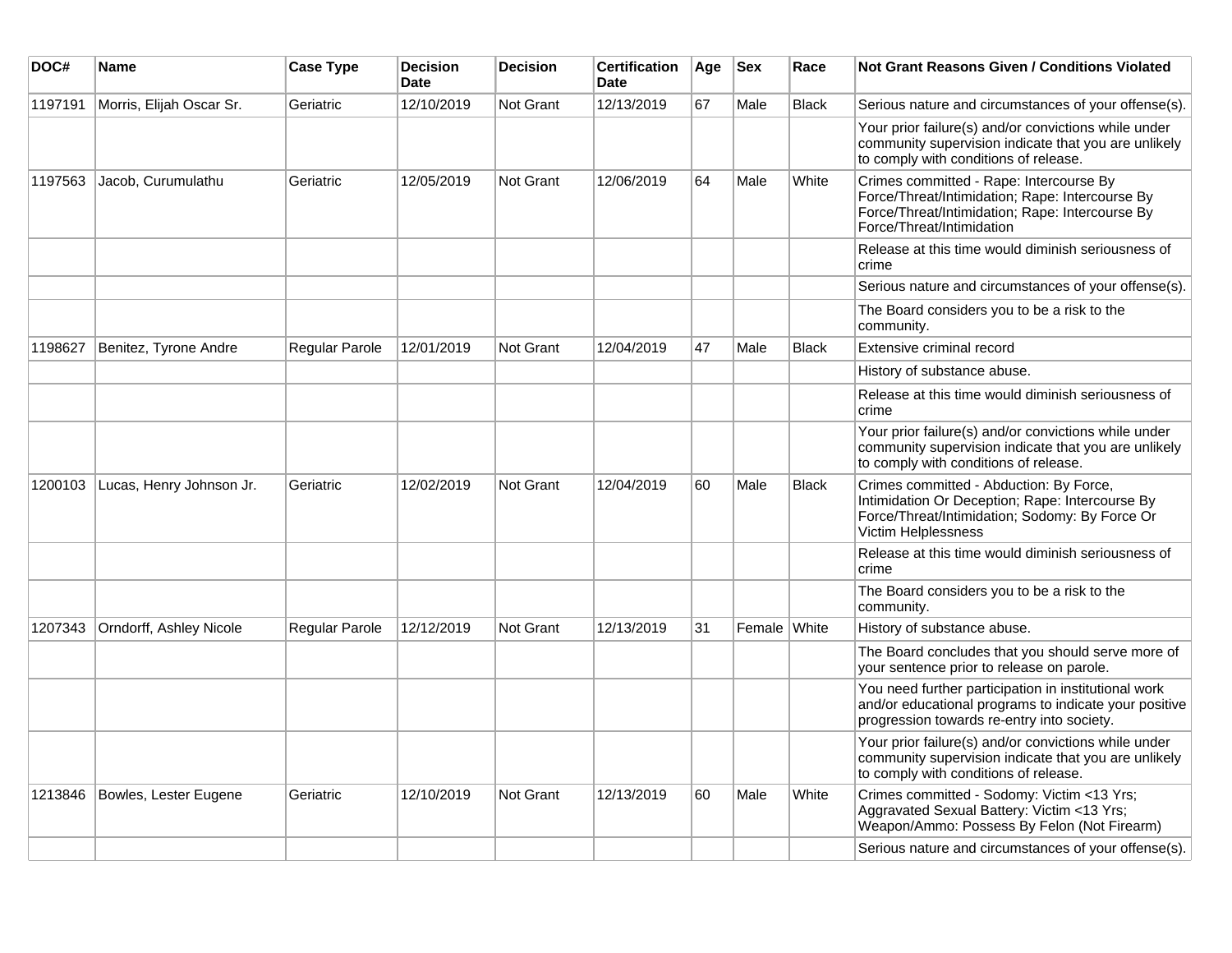| DOC#    | <b>Name</b>                 | <b>Case Type</b>      | <b>Decision</b><br><b>Date</b> | <b>Decision</b>  | <b>Certification</b><br><b>Date</b> | Age | <b>Sex</b>   | Race         | <b>Not Grant Reasons Given / Conditions Violated</b>                                                                                                                      |
|---------|-----------------------------|-----------------------|--------------------------------|------------------|-------------------------------------|-----|--------------|--------------|---------------------------------------------------------------------------------------------------------------------------------------------------------------------------|
| 1213846 | Bowles, Lester Eugene       | Geriatric             | 12/10/2019                     | Not Grant        | 12/13/2019                          | 60  | Male         | White        | The Board considers you to be a risk to the<br>community.                                                                                                                 |
| 1393916 | Lemen, Oscar Robert         | Geriatric             | 12/06/2019                     | Not Grant        | 12/09/2019                          | 60  | Male         | White        | Release at this time would diminish seriousness of<br>crime                                                                                                               |
|         |                             |                       |                                |                  |                                     |     |              |              | Serious nature and circumstances of your offense(s).                                                                                                                      |
|         |                             |                       |                                |                  |                                     |     |              |              | The Board concludes that you should serve more of<br>your sentence prior to release on parole.                                                                            |
| 1405123 | Walker, Marshall Alexander  | Regular Parole        | 11/27/2019                     | Not Grant        | 12/02/2019                          | 71  | Male         | <b>Black</b> | Crimes committed - Object Sexual Penetration: By<br>Force Or Helpless; Sodomy: By Force Or Victim<br>Helplessness; Object Sexual Penetration: By Force<br>Or Helpless     |
|         |                             |                       |                                |                  |                                     |     |              |              | Extensive criminal record                                                                                                                                                 |
|         |                             |                       |                                |                  |                                     |     |              |              | Release at this time would diminish seriousness of<br>crime                                                                                                               |
|         |                             |                       |                                |                  |                                     |     |              |              | Serious nature and circumstances of your offense(s).                                                                                                                      |
| 1419197 | Chavers, Ulisa Mary         | <b>Regular Parole</b> | 12/12/2019                     | Not Grant        | 12/13/2019                          | 71  | Female White |              | Crimes committed - Murder: 1st Degree; Murder: 1st<br>Degree; Grand Larceny: >=\$200 Not From A Person                                                                    |
|         |                             |                       |                                |                  |                                     |     |              |              | Release at this time would diminish seriousness of<br>crime                                                                                                               |
| 1427035 | Botkin, Fredrick Willis Sr. | Geriatric             | 11/25/2019                     | Not Grant        | 12/03/2019                          | 70  | Male         | White        | Crimes committed - Aggravated Sexual Battery:<br>Victim <13 Yrs; Sexual Material: Recv Money For<br>Minor To Perform; Sexual Material: Recv Money For<br>Minor To Perform |
|         |                             |                       |                                |                  |                                     |     |              |              | Release at this time would diminish seriousness of<br>crime                                                                                                               |
| 1431085 | Null, Michael Eugene        | <b>Regular Parole</b> | 11/27/2019                     | Not Grant        | 12/02/2019                          | 74  | Male         | White        | Crimes committed - Murder: 1st Degree; Grand<br>Larceny: Firearm, Not From A Person; Grand<br>Larceny: >=\$200 Not From A Person                                          |
|         |                             |                       |                                |                  |                                     |     |              |              | Extensive criminal record                                                                                                                                                 |
|         |                             |                       |                                |                  |                                     |     |              |              | Poor institutional adjustment (for example,<br>motivation/attitude, unfavorable reports, lack of<br>program involvement, etc.)                                            |
| 1432731 | Onwuka, John Anya           | Geriatric             | 12/18/2019                     | <b>Not Grant</b> | 12/19/2019                          | 60  | Male         | Black        | Release at this time would diminish seriousness of<br>crime                                                                                                               |
|         |                             |                       |                                |                  |                                     |     |              |              | Serious nature and circumstances of your offense(s).                                                                                                                      |
| 1437496 | Washington, Ernest Donald   | Regular Parole        | 11/30/2019                     | Not Grant        | 12/03/2019                          | 70  | Male         | <b>Black</b> | Crimes committed - (Attempted)Indecent Liberties:<br>W/Child <15Y; (Attempted)Indecent Liberties:<br>W/Child <15Y; (Attempted)Indecent Liberties:<br>W/Child <15Y         |
|         |                             |                       |                                |                  |                                     |     |              |              | Extensive criminal record                                                                                                                                                 |
|         |                             |                       |                                |                  |                                     |     |              |              | Serious nature and circumstances of your offense(s).                                                                                                                      |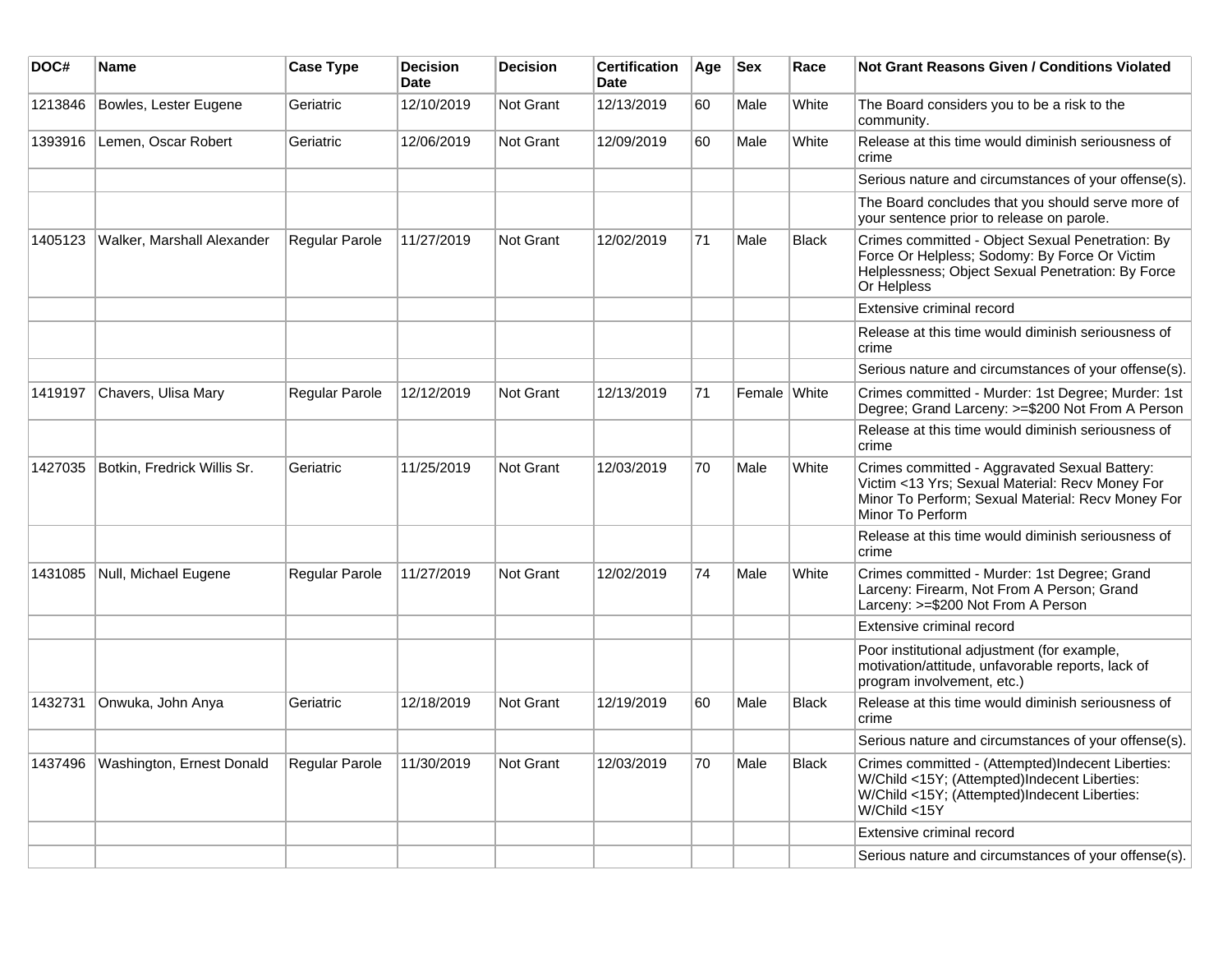| DOC#    | <b>Name</b>               | <b>Case Type</b> | <b>Decision</b><br>Date | <b>Decision</b>  | <b>Certification</b><br>Date | Age | <b>Sex</b> | Race         | Not Grant Reasons Given / Conditions Violated                                                                                                                    |
|---------|---------------------------|------------------|-------------------------|------------------|------------------------------|-----|------------|--------------|------------------------------------------------------------------------------------------------------------------------------------------------------------------|
| 1437496 | Washington, Ernest Donald | Regular Parole   | 11/30/2019              | Not Grant        | 12/03/2019                   | 70  | Male       | Black        | The Board concludes that you should serve more of<br>your sentence prior to release on parole.                                                                   |
| 1446072 | Erb, Dennis Craig Sr.     | Geriatric        | 12/09/2019              | Not Grant        | 12/09/2019                   | 69  | Male       | White        | Crimes committed - Aggravated Sexual<br>Battery:Parent/Etc W/Chld13-17; Aggravated Sexual<br>Battery:Parent/Etc W/Chld13-17; Indecent Liberties:<br>W/Child <15Y |
|         |                           |                  |                         |                  |                              |     |            |              | Release at this time would diminish seriousness of<br>crime                                                                                                      |
|         |                           |                  |                         |                  |                              |     |            |              | The Board considers you to be a risk to the<br>community.                                                                                                        |
| 1449519 | Bartley, Alan Dale        | Geriatric        | 12/08/2019              | Not Grant        | 12/09/2019                   | 66  | Male       | White        | Crimes committed - Murder: 1st Degree; Unlawful<br>Bodily Injury; (Attempted)Malicious Wounding                                                                  |
|         |                           |                  |                         |                  |                              |     |            |              | Release at this time would diminish seriousness of<br>crime                                                                                                      |
|         |                           |                  |                         |                  |                              |     |            |              | Serious nature and circumstances of your offense(s).                                                                                                             |
| 1464585 | Young, Donald Martin      | Geriatric        | 12/05/2019              | Not Grant        | 12/06/2019                   | 70  | Male       | White        | Crimes committed - Murder: 1st Degree; Firearm:<br>Use In Commission Of Felony, 1st Off                                                                          |
|         |                           |                  |                         |                  |                              |     |            |              | Serious nature and circumstances of your offense(s).                                                                                                             |
|         |                           |                  |                         |                  |                              |     |            |              | The Board concludes that you should serve more of<br>your sentence prior to release on parole.                                                                   |
| 1474814 | Fitzpatrick, Thomas Gail  | Geriatric        | 12/09/2019              | Not Grant        | 12/09/2019                   | 77  | Male       | White        | Crimes committed - Aggravated Sexual Battery:<br>Victim <13 Yrs; Aggravated Sexual Battery: Victim<br><13 Yrs; Aggravated Sexual Battery: Victim <13 Yrs         |
|         |                           |                  |                         |                  |                              |     |            |              | Serious nature and circumstances of your offense(s).                                                                                                             |
| 1823873 | Graves, Damondre Marique  | Regular Parole   | 12/01/2019              | <b>Not Grant</b> | 12/04/2019                   | 21  | Male       | <b>Black</b> | Release at this time would diminish seriousness of<br>crime                                                                                                      |
|         |                           |                  |                         |                  |                              |     |            |              | The Board concludes that you should serve more of<br>your sentence prior to release on parole.                                                                   |
| 1847428 | Steward, Saijvon Damonta  | Regular Parole   | 12/09/2019              | <b>Not Grant</b> | 12/09/2019                   | 22  | Male       | Black        | Extensive criminal record                                                                                                                                        |
|         |                           |                  |                         |                  |                              |     |            |              | Other                                                                                                                                                            |
|         |                           |                  |                         |                  |                              |     |            |              | You need further participation in institutional work<br>and/or educational programs to indicate your positive<br>progression towards re-entry into society.      |
| 1860963 | Berry, Marcus Andre       | Regular Parole   | 12/05/2019              | Not Grant        | 12/06/2019                   | 21  | Male       | <b>Black</b> | Crimes committed - Robbery: Residence                                                                                                                            |
|         |                           |                  |                         |                  |                              |     |            |              | Release at this time would diminish seriousness of<br>crime                                                                                                      |
|         |                           |                  |                         |                  |                              |     |            |              | Serious nature and circumstances of your offense(s).                                                                                                             |
|         |                           |                  |                         |                  |                              |     |            |              | You need further participation in institutional work<br>and/or educational programs to indicate your positive<br>progression towards re-entry into society.      |
| 1865818 | Westlove, Morris Von II   | Regular Parole   | 11/25/2019              | Not Grant        | 12/02/2019                   | 21  | Male       | White        | Serious nature and circumstances of your offense(s).                                                                                                             |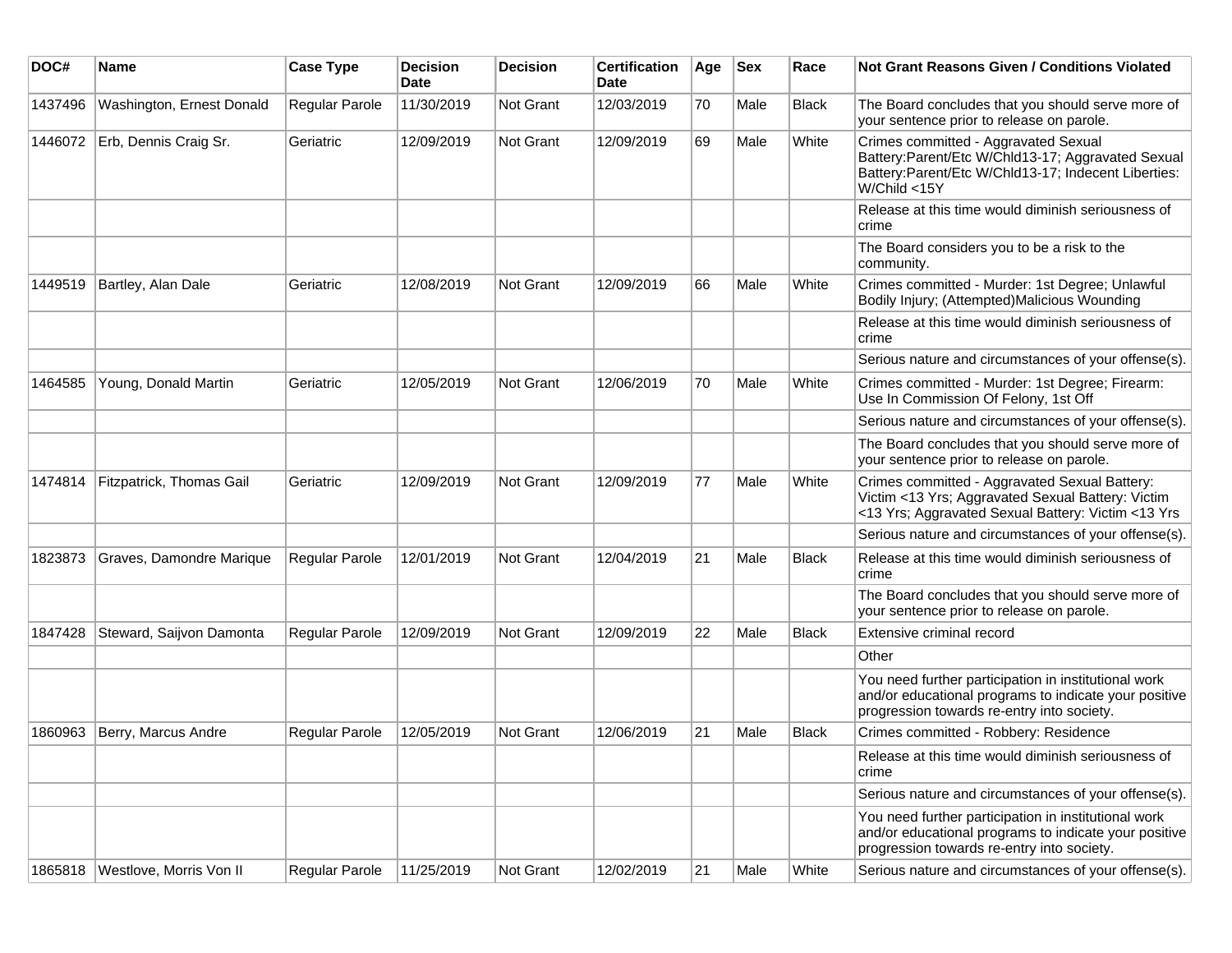| DOC#    | <b>Name</b>              | <b>Case Type</b> | <b>Decision</b><br>Date | <b>Decision</b>  | <b>Certification</b><br>Date | Age | <b>Sex</b> | Race         | Not Grant Reasons Given / Conditions Violated                                                                                                               |
|---------|--------------------------|------------------|-------------------------|------------------|------------------------------|-----|------------|--------------|-------------------------------------------------------------------------------------------------------------------------------------------------------------|
| 1865818 | Westlove, Morris Von II  | Regular Parole   | 11/25/2019              | Not Grant        | 12/02/2019                   | 21  | Male       | White        | The Board concludes that you should serve more of<br>your sentence prior to release on parole.                                                              |
|         |                          |                  |                         |                  |                              |     |            |              | You need further participation in institutional work<br>and/or educational programs to indicate your positive<br>progression towards re-entry into society. |
| 1870738 | Thomas, Eddie Oneal Jr.  | Regular Parole   | 12/05/2019              | Not Grant        | 12/06/2019                   | 22  | Male       | <b>Black</b> | Other                                                                                                                                                       |
|         |                          |                  |                         |                  |                              |     |            |              | Release at this time would diminish seriousness of<br>crime                                                                                                 |
|         |                          |                  |                         |                  |                              |     |            |              | You need further participation in institutional work<br>and/or educational programs to indicate your positive<br>progression towards re-entry into society. |
| 1875612 | Bardales, John Carlos    | Regular Parole   | 12/02/2019              | Not Grant        | 12/04/2019                   | 20  | Male       | White        | The Board considers you to be a risk to the<br>community.                                                                                                   |
|         |                          |                  |                         |                  |                              |     |            |              | You need further participation in institutional work<br>and/or educational programs to indicate your positive<br>progression towards re-entry into society. |
|         |                          |                  |                         |                  |                              |     |            |              | Your prior failure(s) and/or convictions while under<br>community supervision indicate that you are unlikely<br>to comply with conditions of release.       |
| 1883344 | Redman, Ziyair Izon      | Regular Parole   | 12/12/2019              | Not Grant        | 12/13/2019                   | 19  | Male       | <b>Black</b> | Considering your offense and your institutional<br>records, the Board concludes that you should serve<br>more of your sentence before being paroled.        |
|         |                          |                  |                         |                  |                              |     |            |              | Conviction of a new crime while incarcerated                                                                                                                |
|         |                          |                  |                         |                  |                              |     |            |              | Extensive criminal record                                                                                                                                   |
|         |                          |                  |                         |                  |                              |     |            |              | The Board considers you to be a risk to the<br>community.                                                                                                   |
|         |                          |                  |                         |                  |                              |     |            |              | You need further participation in institutional work<br>and/or educational programs to indicate your positive<br>progression towards re-entry into society. |
| 1917898 | Alexandre, Julian ELIJAH | Regular Parole   | 12/10/2019              | <b>Not Grant</b> | 12/13/2019                   | 19  | Male       | <b>Black</b> | Other                                                                                                                                                       |
|         |                          |                  |                         |                  |                              |     |            |              | Serious nature and circumstances of your offense(s).                                                                                                        |
|         |                          |                  |                         |                  |                              |     |            |              | You need further participation in institutional work<br>and/or educational programs to indicate your positive<br>progression towards re-entry into society. |
| 1934016 | Wheeler, Jordan          | Regular Parole   | 12/09/2019              | Not Grant        | 12/09/2019                   | 20  | Male       | <b>Black</b> | Crimes committed - Robbery: Residence                                                                                                                       |
|         |                          |                  |                         |                  |                              |     |            |              | Serious nature and circumstances of your offense(s).                                                                                                        |
|         |                          |                  |                         |                  |                              |     |            |              | You need further participation in institutional work<br>and/or educational programs to indicate your positive<br>progression towards re-entry into society. |
| 1947804 | Mckinnon, Trevon Jasean  | Regular Parole   | 12/18/2019              | Not Grant        | 12/19/2019                   | 19  | Male       | <b>Black</b> | Crimes committed - (Attempted)Robbery: Street W/<br>Use Of Gun Or Simulated Gun; Malicious Wounding                                                         |
|         |                          |                  |                         |                  |                              |     |            |              | Other                                                                                                                                                       |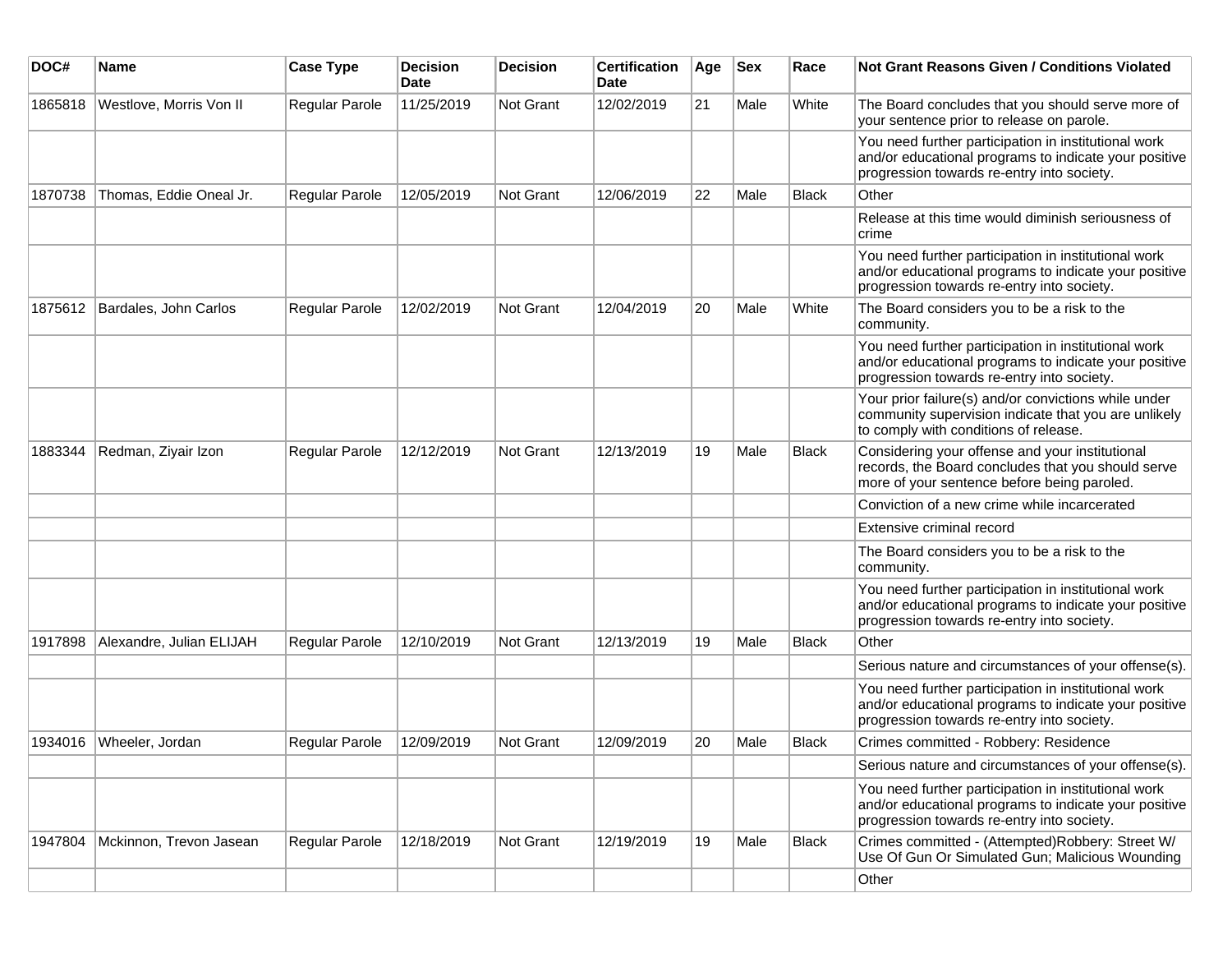| DOC#    | Name                     | <b>Case Type</b> | <b>Decision</b><br><b>Date</b> | <b>Decision</b> | <b>Certification</b><br>Date | Age | <b>Sex</b> | Race         | <b>Not Grant Reasons Given / Conditions Violated</b>                                                                                                        |
|---------|--------------------------|------------------|--------------------------------|-----------------|------------------------------|-----|------------|--------------|-------------------------------------------------------------------------------------------------------------------------------------------------------------|
| 1947804 | Mckinnon, Trevon Jasean  | Regular Parole   | 12/18/2019                     | Not Grant       | 12/19/2019                   | 19  | Male       | <b>Black</b> | The Board considers you to be a risk to the<br>community.                                                                                                   |
|         |                          |                  |                                |                 |                              |     |            |              | You need further participation in institutional work<br>and/or educational programs to indicate your positive<br>progression towards re-entry into society. |
| 1948439 | Green, Damont Jarhean    | Regular Parole   | 12/12/2019                     | Not Grant       | 12/13/2019                   | 20  | Male       | <b>Black</b> | Crimes committed - Robbery: Street W/ Use Of Gun<br>Or Simulated Gun                                                                                        |
|         |                          |                  |                                |                 |                              |     |            |              | Release at this time would diminish seriousness of<br>crime                                                                                                 |
|         |                          |                  |                                |                 |                              |     |            |              | You need further participation in institutional work<br>and/or educational programs to indicate your positive<br>progression towards re-entry into society. |
| 1975438 | Butler, Reginald Lee     | Regular Parole   | 11/25/2019                     | Not Grant       | 12/02/2019                   | 19  | Male       | <b>Black</b> | Other                                                                                                                                                       |
|         |                          |                  |                                |                 |                              |     |            |              | Serious nature and circumstances of your offense(s).                                                                                                        |
|         |                          |                  |                                |                 |                              |     |            |              | The Board concludes that you should serve more of<br>your sentence prior to release on parole.                                                              |
|         |                          |                  |                                |                 |                              |     |            |              | You need further participation in institutional work<br>and/or educational programs to indicate your positive<br>progression towards re-entry into society. |
| 1982120 | Barnes, Zykiah Jayvon    | Regular Parole   | 12/09/2019                     | Not Grant       | 12/09/2019                   | 19  | Male       | <b>Black</b> | Other                                                                                                                                                       |
|         |                          |                  |                                |                 |                              |     |            |              | The Board concludes that you should serve more of<br>your sentence prior to release on parole.                                                              |
|         |                          |                  |                                |                 |                              |     |            |              | You need further participation in institutional work<br>and/or educational programs to indicate your positive<br>progression towards re-entry into society. |
| 1983819 | Tweed-Figueroa, Davonn A | Regular Parole   | 12/09/2019                     | Not Grant       | 12/09/2019                   | 19  | Male       | White        | Other                                                                                                                                                       |
|         |                          |                  |                                |                 |                              |     |            |              | Release at this time would diminish seriousness of<br>crime                                                                                                 |
|         |                          |                  |                                |                 |                              |     |            |              | The Board concludes that you should serve more of<br>your sentence prior to release on parole.                                                              |
| 1988740 | Bland, Wayne             | Regular Parole   | 12/07/2019                     | Not Grant       | 12/09/2019                   | 18  | Male       | Black        | Other                                                                                                                                                       |
|         |                          |                  |                                |                 |                              |     |            |              | Release at this time would diminish seriousness of<br>crime                                                                                                 |
|         |                          |                  |                                |                 |                              |     |            |              | Serious nature and circumstances of your offense(s).                                                                                                        |
|         |                          |                  |                                |                 |                              |     |            |              | You need further participation in institutional work<br>and/or educational programs to indicate your positive<br>progression towards re-entry into society. |
| 2002938 | Brooks, Kristopher L     | Regular Parole   | 11/30/2019                     | Not Grant       | 12/03/2019                   | 19  | Male       | Black        | Serious nature and circumstances of your offense(s).                                                                                                        |
|         |                          |                  |                                |                 |                              |     |            |              | You need further participation in institutional work<br>and/or educational programs to indicate your positive<br>progression towards re-entry into society. |